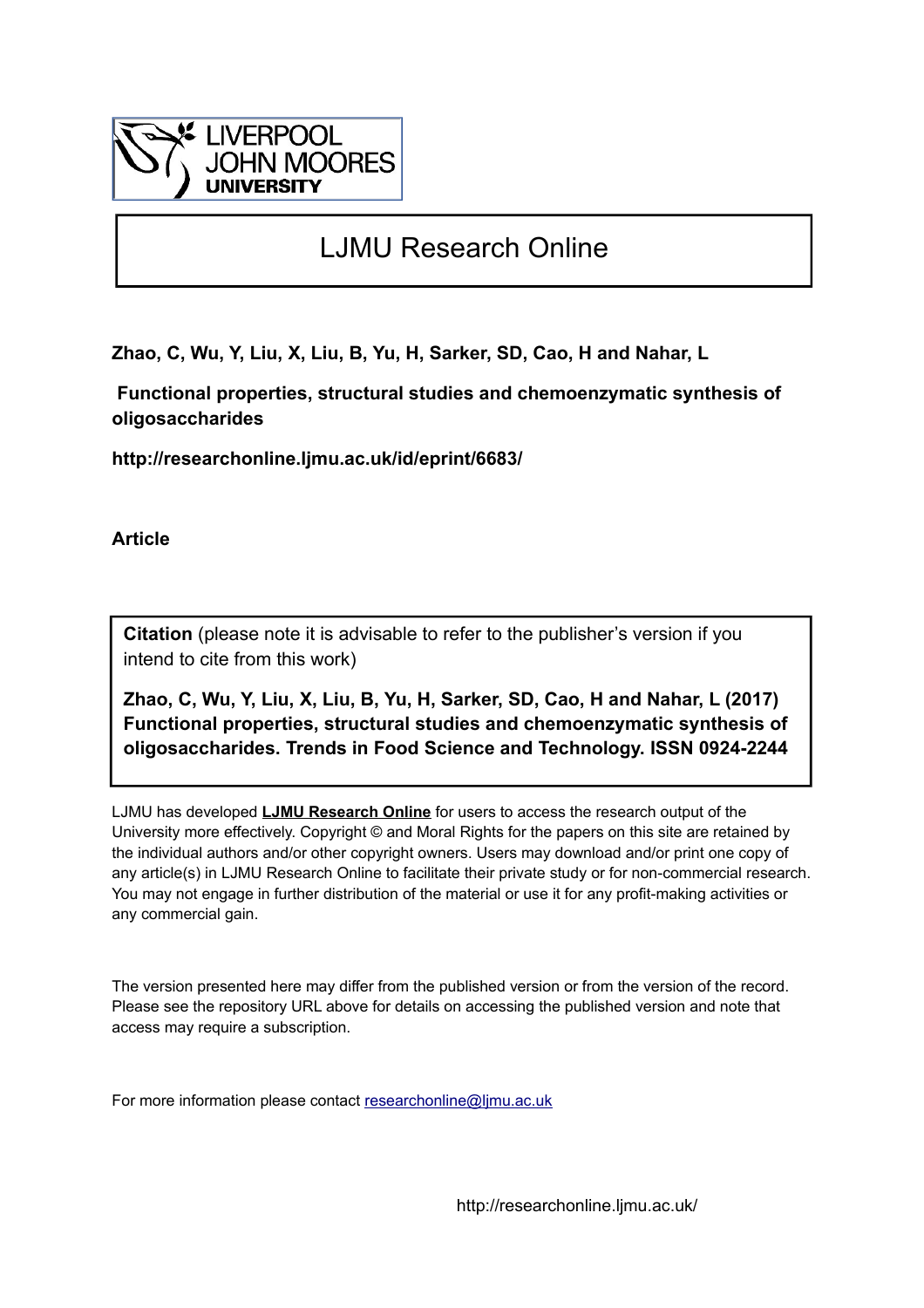|                | <b>ACCEPTED MANUSCRIPT</b>                                                                                                                                                                  |
|----------------|---------------------------------------------------------------------------------------------------------------------------------------------------------------------------------------------|
| 1              | Functional properties, structural studies and chemo-enzymatic synthesis of                                                                                                                  |
| $\overline{2}$ | oligosaccharides                                                                                                                                                                            |
| 3              | Chao Zhao <sup>1,2</sup> , Yijing Wu <sup>1</sup> , Xiaoyan Liu <sup>1</sup> , Bin Liu <sup>1</sup> , Hui Cao <sup>3</sup> , Hua Yu <sup>3</sup> , Satyajit D. Sarker <sup>4</sup> , Lutfun |
| 4              | Nahar <sup>4</sup> , Jianbo Xiao <sup>3*</sup>                                                                                                                                              |
| 5              | <sup>1</sup> College of Food Science, Fujian Agriculture and Forestry University, Fuzhou 350002, China                                                                                      |
| 6              | <sup>2</sup> Department of Chemistry, University of California, Davis 95616, USA                                                                                                            |
| 7              | <sup>3</sup> Institute of Chinese Medical Sciences, State Key Laboratory of Quality Research in Chinese Medicine,                                                                           |
| 8              | University of Macau, Macau                                                                                                                                                                  |
| 9              | <sup>4</sup> Medicinal Chemistry and Natural Products Research Group, School of Pharmacy and Biomolecular                                                                                   |
| 10             | Sciences, Faculty of Science, Liverpool John Moores University, James Parsons Building, Byrom Street,                                                                                       |
| 11             | Liverpool L3 3AF, UK                                                                                                                                                                        |
| 12             | *To whom correspondence should be addressed: Prof. Jianbo Xiao, Institute of Chinese Medical                                                                                                |
| 13             | Sciences, State Key Laboratory of Quality Research in Chinese Medicine, University of Macau, Macau,                                                                                         |
| 14             | E-mail: jianboxiao@yahoo.com                                                                                                                                                                |
| 15             |                                                                                                                                                                                             |
| 16             | The authors declare that there is no conflict of interest regarding the publication of this article.                                                                                        |
| 17             |                                                                                                                                                                                             |
| 18             | Abstract: Oligosaccharides offer beneficial effects on immune system and gut health, such                                                                                                   |
| 19             | as anticancer activity, immunomodulatory activity, and complement activation. Functional                                                                                                    |
| 20             | oligosaccharides are widely found in plants, algae, bacteria and higher fungi. Milk                                                                                                         |
| 21             | oligosaccharides, especially human milk oligosaccharides, have considerable health                                                                                                          |
| 22             | benefits, such as the growth-promotion of the beneficial bacterial flora in the intestines, and                                                                                             |
| 23             | developing resistance to bactertial and viral infections. Recent developments in high                                                                                                       |
| 24             | performance liquid chromatography, mass spectrometry, nuclear magnetic resonance and                                                                                                        |
| 25             | capillary electrophoresis techniques contribute to the analysis of the oligosaccharide                                                                                                      |
| 26             | identification and mixture quantification. Synthesis of oligosaccharides is becoming                                                                                                        |
| 27             | increasingly important to pharmaceutical industries, in which chemo-enzymatic synthesis                                                                                                     |
| 28             | is considered as an effective method. This article gives a brief summary of structures,                                                                                                     |
| 29             | accessible sources, physiological and chemical characteristics, and potential health benefits                                                                                               |
| 30             | of functional oligosaccharides.                                                                                                                                                             |
| 31             |                                                                                                                                                                                             |
| 32             | Oligosaccharides;<br>Functional<br><b>Keywords:</b><br>properties;<br>Structural<br>Milk<br>analysis;                                                                                       |
|                |                                                                                                                                                                                             |

33 oligosaccharides; Chemo-enzymatic synthesis

34

 $rac{35}{35}$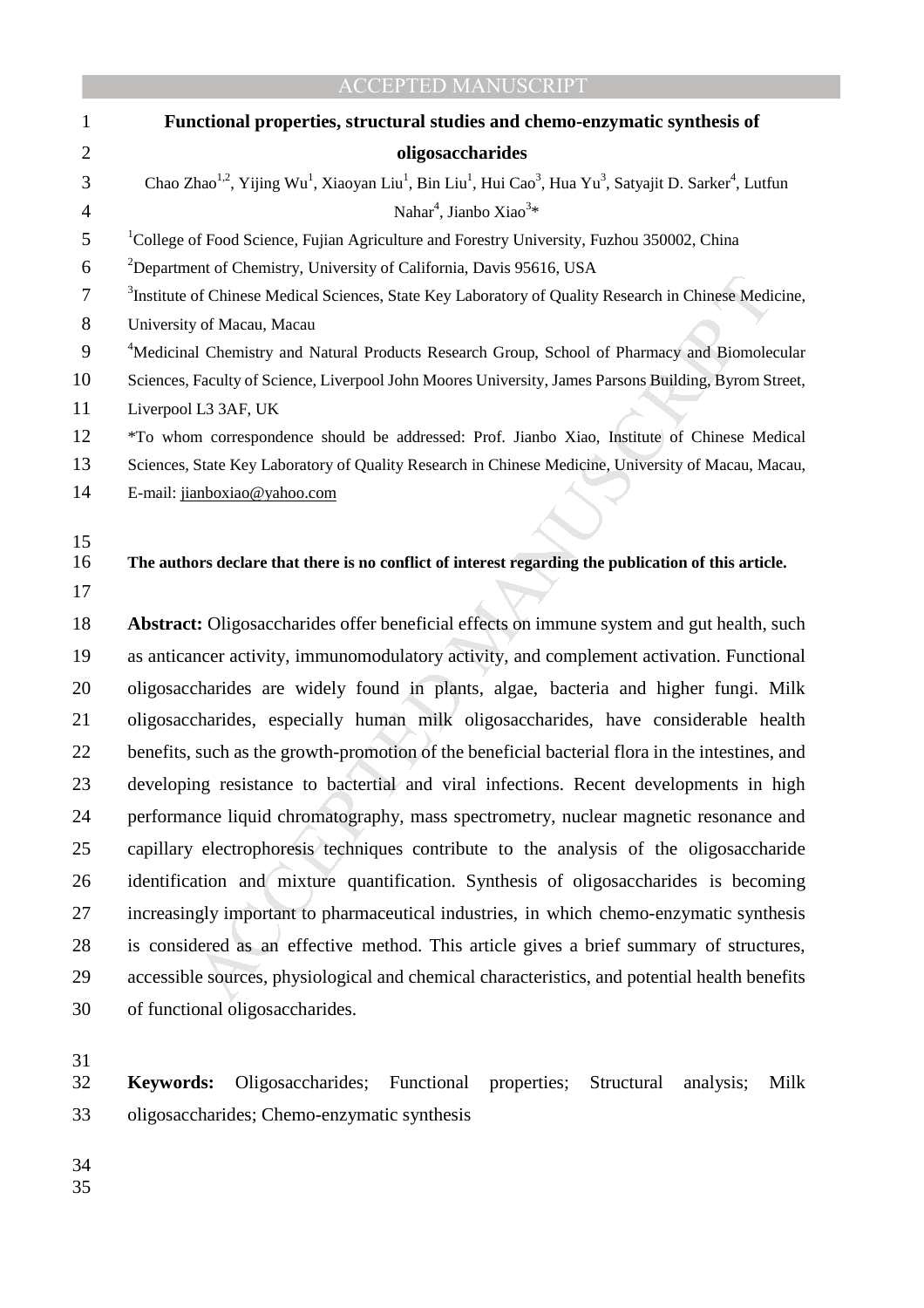### 36 **1. Introduction**

nmission on Biochemical Nomenclature, naturally occurring carbohydrates<br>
f 3–10 monosaccharide units, linear or branched, connected by d- an<br>
dic linkages, are defined as oligosaccharides (or glycans). However,<br>
ical or ra 37 Personal health has become an ever-increasing important issue for consumers. Identification 38 and characterization of functional food components have advanced nutrition science. 39 Non-digestible dietary fibers and functional oligosaccharides are functional carbohydrates 40 with various benefits (Bland, Keshavarz, & Bucke, 2004). According to the IUPAC-IUBMB 41 Joint Commission on Biochemical Nomenclature, naturally occurring carbohydrates that 42 consist of 3–10 monosaccharide units, linear or branched, connected by α- and/or 43 β-glycosidic linkages, are defined as oligosaccharides (or glycans). However, the 44 physiological or rational chemical reasons for setting these limits remains unclear. 45 Carbohydrates, whose monosaccharide units are fructose, galactose, glucose and/or xylose, 46 are recognized as the main classes of functional oligosaccharides available at present or 47 under development (Mussatto & Mancilha, 2007) (Fig. 1). These molecules are well-known 48 as prebiotics, because they promote the growth of beneficial bacteria, particularly 49 *Bifidobacteria* species. These functional oligosaccharides have shown advantageous 50 physicochemical and physiological properties that contribute to the improvement of 51 consumer health. Thus, application of oligosaccharides as ingredients in functional foods has 52 great potential for improving the quality of foods in relation to consumers' health.

53

### 54 **2. Health benefit of functional oligosaccharides**

55 Functional oligosaccharides have been applied for many purposes, such as nutrients, 56 pharmaceuticals, feeds, cosmetics, immunostimulating agents and prebiotic compounds 57 (Patel & Goyal, 2011; Sako, Matsumoto, & Tanaka, 1999), which incorporate 13 classes of 58 commercially produced non-digestible oligosaccharides showing bifidogenic functions. In 59 addition, known functional oligosaccharides also include arabino-oligosaccharides, 60 arabinogalacto-oligosaccharides, arabinoxylo-oligosaccharides, galacturono-61 oligosaccharides, rhamnogalacturonoligosaccharides, and human milk oligosaccharides 62 (HMOs) (Table 1). In particular, cyclodextrins produced from starch through enzymatic 63 conversion in nature is a family of macrocyclic oligosaccharides (Astray, Gonzalezbarreiro, 64 Mejuto, Rial-Otero, & Simal-Gandara, 2009; Radu, Parteni, & Ochiuz, 2016). Cyclodextrins 65 (α, β, and γ) are cyclic  $\alpha$ -(1→4)-glucans with degrees of polymerization of 6, 7, and 8 66 monosacharide units, respectively. Macrocyclic carbohydrates have been widely applied as 67 building-blocks in supramolecular chemistry, drug carriers, molecular reactors, and artificial 68 receptors (Muthana, Yu, Cao, Cheng, & Chen, 2009). The use of functional oligosaccharides 69 improves the balance of the intestinal microflora and greatly decreases the gastrointestinal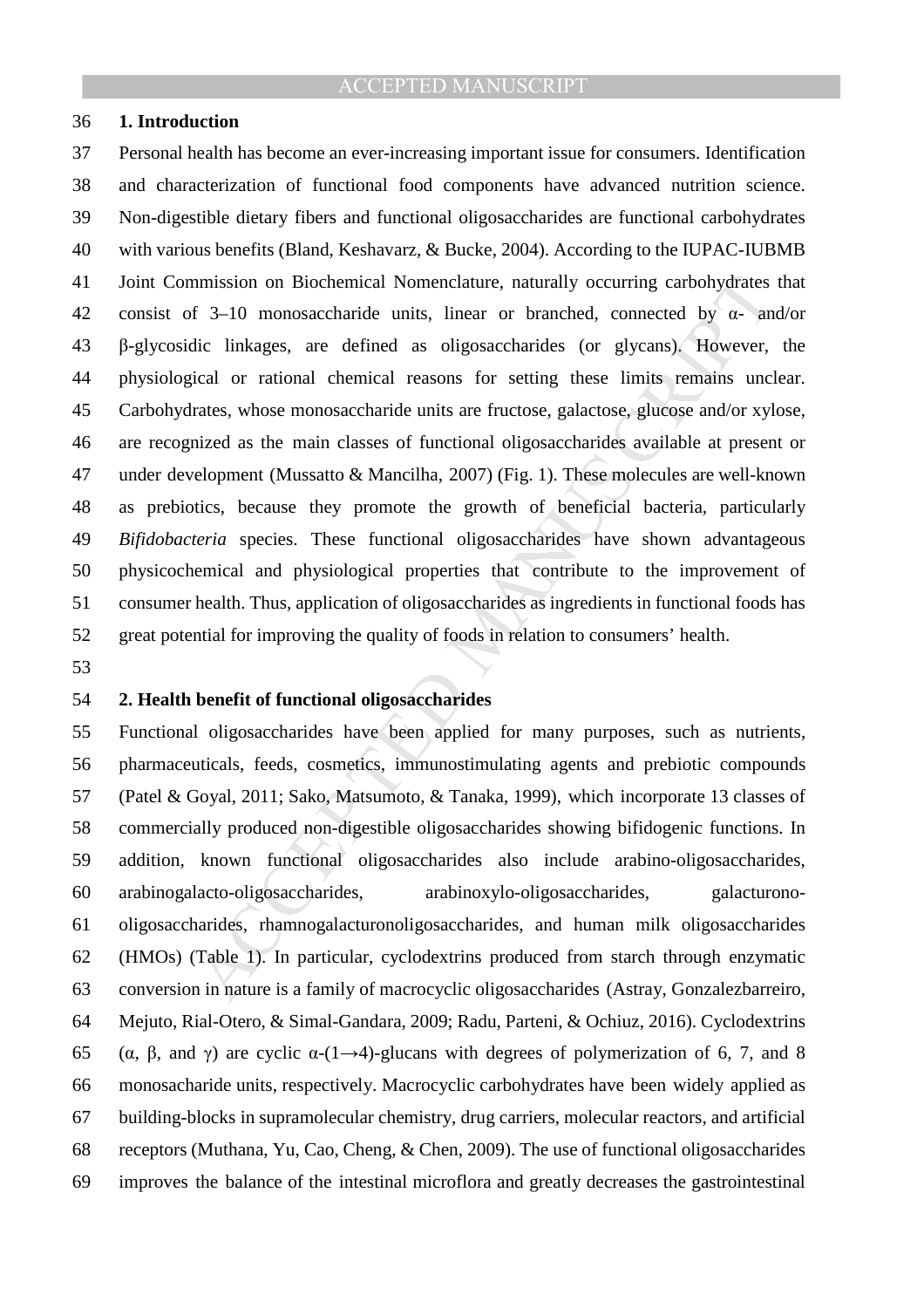70 infections (Xu, Chao, & Wan, 2009). Additionally, the consumption of functional 71 oligosaccharides can reduce the risk of lifestyle-related diseases, such as cardiovascular 72 disease, cancer, obesity and type 2 diabetes, which are related to obesity (Mussatto & 73 Mancilha, 2007) (Table 2). Thus, functional oligosaccharides are widely cited to be 74 important dietary fibers in nutritional advice for metabolic syndromes induced specific 75 disorders.

76

### 77 **3. Sources of functional oligosaccharides**

s of functional oligosaccharides<br>
d algae are the richest sources of functional oligosaccharides (Van La<br>
k, Bosveld, Schols, & Voragen, 2000) (Table 2). Depolymerization of suitable<br>
or partial enzymatic hydrolysis of pu 78 Plants and algae are the richest sources of functional oligosaccharides (Van Laere, 79 Hartemink, Bosveld, Schols, & Voragen, 2000) (Table 2). Depolymerization of suitable raw 80 materials or partial enzymatic hydrolysis of purified pectins can produce the pectic 81 oligosaccharides (Gullón, Gómez, Martínez-Sabajanes, Yáñez, Parajó, & Alonso, 2013). 82 Some typical feruloylated oligosaccharides could be prepared from plant sources, e.g., 83 wheat, maize bran, sugarcane bagasse and rice (Qu & Sun, 2014). Particularly, marine 84 oligosaccharides have attracted attention in drug development (Zhao, Wu, Yang, Liu, & 85 Huang, 2015). Carrageenans, extracted from marine red algae, belong to an anion polymers 86 family and share a common backbone of alternating (1→3)-linked β-D-galactopyranose and 87 (1→4)-linked α-D-galactopyranose (Yao, Wu, Zhang, & Du, 2014). Carrageenans are 88 well-known for their valuable biological activities, mainly attributed to the presence of 89 sulphates (Kim & Rajapakse, 2005). Chitosan and its derivatives show potential in various 90 fields such as food, cosmetics, biomedicine and agriculture. Chitosan oligosaccharides have 91 low viscosity and high solubility in water, particularly at neutral pH. Recent studies have 92 focused on the health benefits of chitosan oligosaccharides, such as decreasing blood 93 cholesterol, controlling of high blood pressure, protecting from infections, and improving the 94 antitumor properties (Zou et al, 2015).

95

### 96 **4. Milk oligosaccharides**

97 Milk has evolved as a complete food for mammalian nourishment during infancy. Milk 98 oligosaccharides are the most relevant prebiotic components (Mills, Ross, Hill, & Stanton, 99 2011; Boehm & Stahl, 2007). The concentration of total oligosaccharides in the milk of most 100 mammals is much too low. Moreover, the major type of oligosaccharides in human milk, 101 fucosylated oligosaccharides, was not detected in mammalian milk (Mehra & Kelly, 2006). 102 The concentration of human milk oligosaccharides (HMOs) in mature human milk is 10–15 103 g/L, which is 100- to 1000-fold higher than that in bovine milk, and the content of HMOs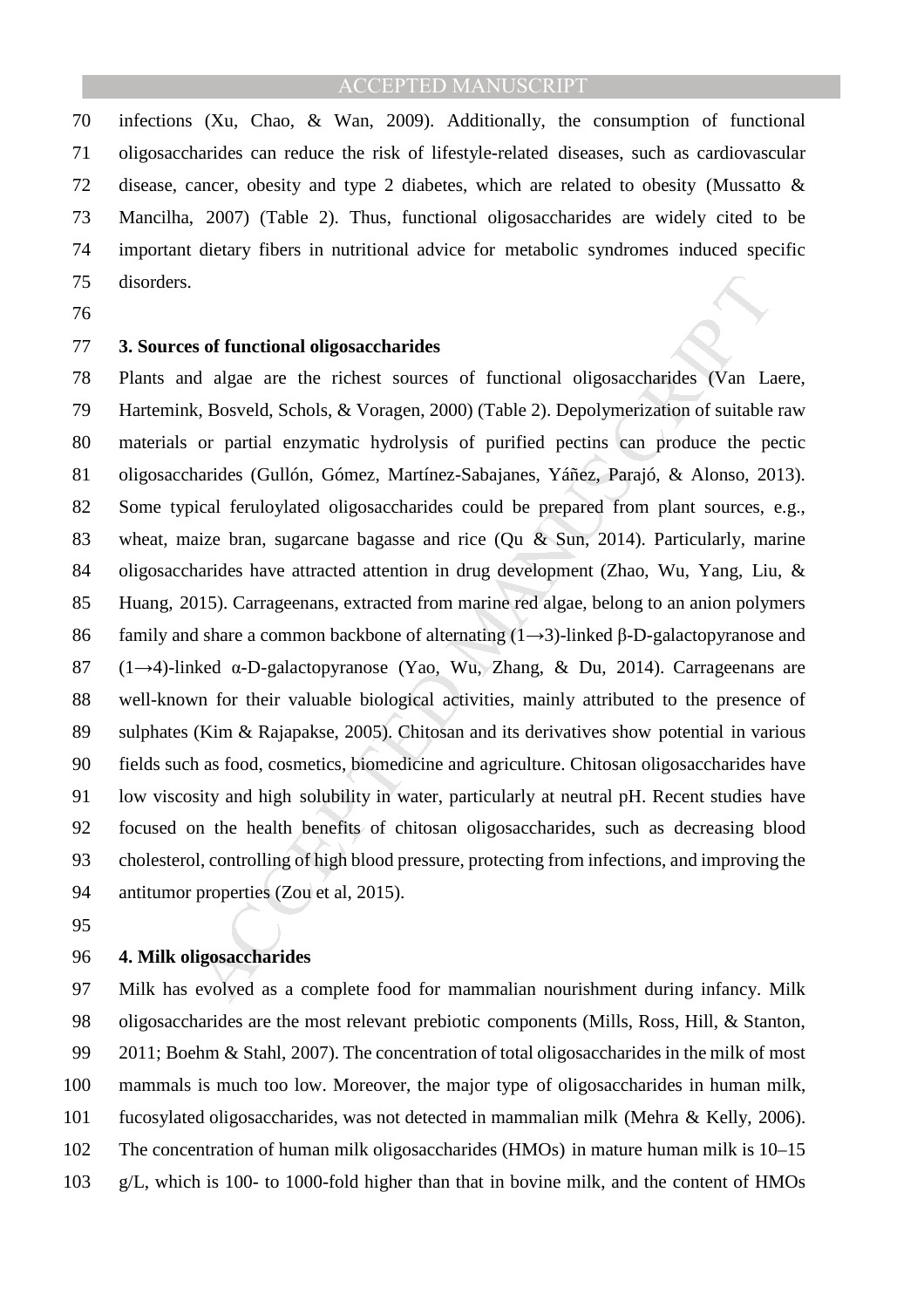015). Galactose, glucose, fucose, *N*-acetylglucosamine, and the sialic *n*, *N*-acetyl-neuraminic acid are the five monosaccharide building blocks that HMOs (Kobata, 2010). These glycans can be fucosylated and/or sialyla 104 often exceeds the total amount of protein in mature human milk (Table 3). Complex 105 oligosaccharides, particularly unconjugated complex glycans, HMOs, make up a high 106 percentage of the total solids in human milk. Nearly 200 HMOs have been identified, among 107 which more than 80 have been fully characterized from a structural perspective. The 108 biological functions of HMOs are closely associated with their structural conformation 109 (Bode, 2015). Galactose, glucose, fucose, *N*-acetylglucosamine, and the sialic acid 110 derivative, *N*-acetyl-neuraminic acid are the five monosaccharide building blocks that can 111 constitute HMOs (Kobata, 2010). These glycans can be fucosylated and/or sialylated (Fig. 112 2). All HMOs carry lactose (Galβ1*–*4Glc) at the reducing end, which can be elongated in a 113 β-1,3 or β-1,6-linkage by two different disaccharides, either type 1 carbohydrate structures 114 (containing Galβ1*–*3GlcNAc units) or type 2 structures (containing Galβ1*–*4GlcNAc units). 115 HMOs with more than 15 disaccharide units can form complex structural backbones and be 116 further modified by adding fructose and/or sialic acid. Studies have demonstrated that HMOs 117 can induce increased levels of bifidobacteria in the colonic flora of breast-fed infants, 118 accompanied by a great reduction in pathogenic potential bacteria, by the bifidogenic 119 activity of HMOs (Jin, Joo, Li, Choi, & Han, 2016). HMOs were shown to greatly affect the 120 composition of the gut microflora. The HMOs lacto-N-fucopentaose I could be selectively 121 utilized by *Bifidobacterium longum* subsp. *infantis*, but not *B. animalis* subsp. *lactis*, making 122 it a promising potential prebiotic (Zhao et al., 2016). HMOs protect from viral, bacterial, or 123 protozoan pathogens and affect fungal–host interactions (Hong, Ninonuevo, Lee, Lebrilla, 124 & Bode, 2009; Shoaf-Sweeney & Hutkins, 2009).

125

# 126 **5. Structural analysis of glycan oligosaccharides**

127 Because of the complexity and heterogeneity of oligosaccharides, characterization 128 technologies for oligosaccharides are not as advanced as the technologies for characterizing 129 nucleic acids and proteins. Moreover, oligosaccharides are particularly difficult to separate, 130 analyze and obtain detail structural information due to the coexisting isomeric structures and 131 multiple connectivity sites. Many techniques have been developed to elucidate 132 oligosaccharide structural characterization in order to understand their specific functions, 133 however there is no legal method for analyzing and quantifying oligosaccharides (Table 4). 134 The sensitive method of high-resolution mass spectrometry (HR-MS), which can provide a 135 good breadth of information, has become a main tool for oligosaccharide analysis (Bao, 136 Chen, & Newburg, 2013). Oligosaccharides fractionation attained by gel permeation 137 chromatography (GPC) followed by analysis of high-molecular mass fractions by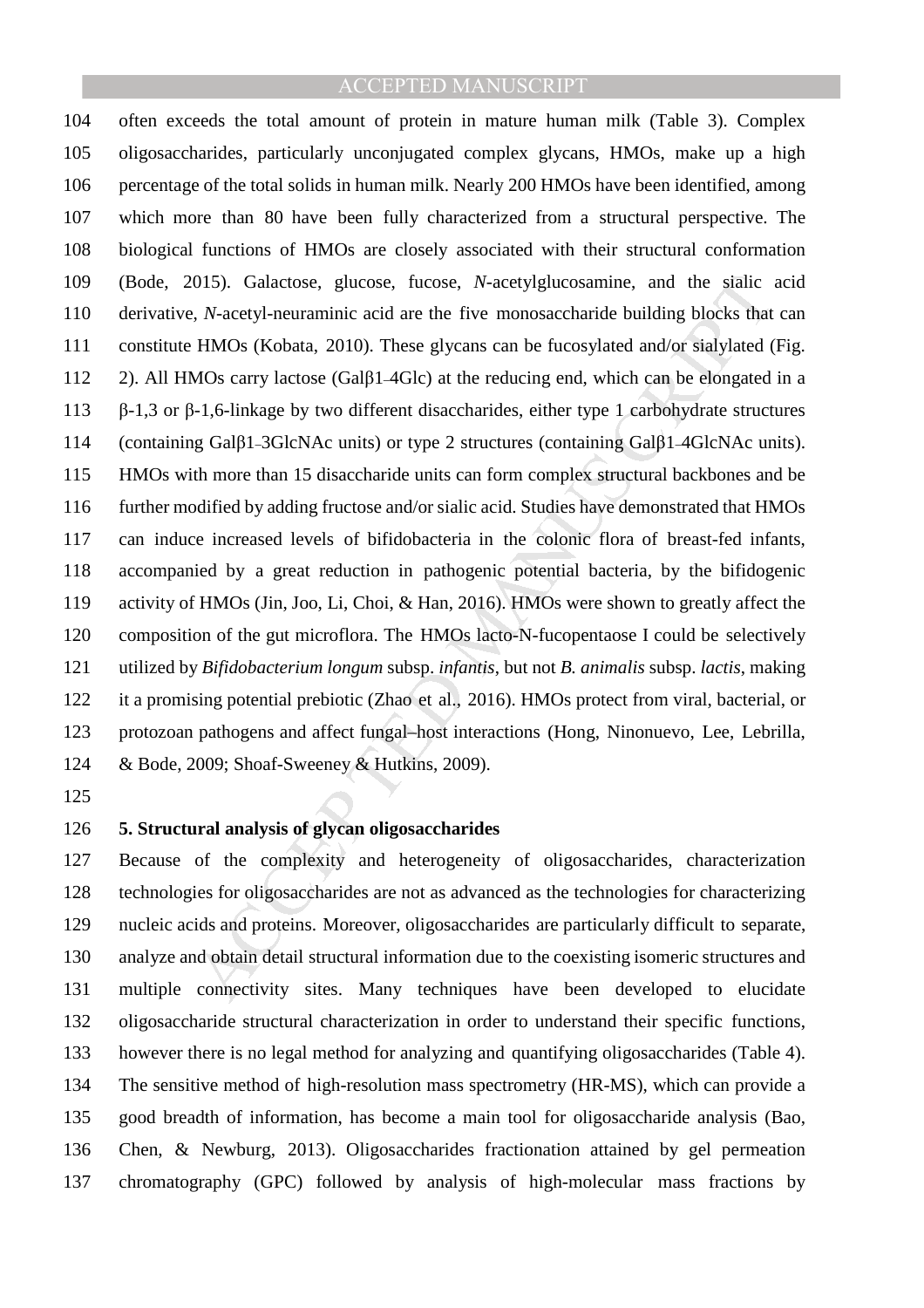F/MS analysis are ten-fold more sensitive than MALDI-MS (Park, Yang, Kin<br>2). Fourier transform ion cyclotron resonance mass spectrometry (FT-ICR-<br>ed to analyze oligosaccharides directly or with analytical derivatization (W 138 matrix-assisted laser desorption/ionization time-of-flight mass spectrometry 139 (MALDI-TOF/MS) and electrospray ionization ion trap mass spectrometry (ESI-ITMS) 140 indicated that complex oligosaccharides have a larger mass range compared to previous 141 techniques (Hsu, Chang, & Franz, 2006). Although MALDI-MS has been used successfully 142 to characterize underivatised oligosaccharides, MALDI-TOF/MS and MALDI post-source 143 decay TOF/MS analysis are ten-fold more sensitive than MALDI-MS (Park, Yang, Kim, & 144 Kim, 2012). Fourier transform ion cyclotron resonance mass spectrometry (FT-ICR-MS) 145 can be used to analyze oligosaccharides directly or with analytical derivatization (Wang, 146 Chu, Zhao, He, & Guo, 2011). A combination of negative-ion electrospray tandem mass 147 spectrometry (ES-MS/MS), methylation analysis, and <sup>1</sup>H nuclear magnetic resonance 148 spectroscopy  $({}^{1}H\text{-NMR})$  has been applied to identify new oligosaccharides. <sup>13</sup>C- and <sup>1</sup>H-NMR, together with ES-MS, have been applied to determine the structures of complex 150 sulfated oligosaccharides isolated from human milk (Balogh, Szarka, & Béni, 2015). 151 FT-ICR has been used to detect oligosaccharides recently (Lee, An, Lerno, German, & 152 Lebrilla, 2011). Additionally, the efficient method of nano-electrospray ionization mass 153 spectroscopy (nESI-MS) with quadruple ion trap has been used to identify the position of 154 fucose, types of linkages, and differentiation of linear and branched structures of isomeric 155 oligosaccharides from a complex mixture of native underivatised neutral oligosaccharides 156 (Pfenninger, Karas, Finke, & Stahl, 2002). Detect interactions of proteins with glycans or 157 glycoconjugates by nESI-MS. The development of additional techniques may result in 158 structural characterization of isolated oligosaccharides. The structures of HMOs are quite 159 complex and novel techniques such as porous graphitic carbon (PGC) LC-MS are now 160 available to perform the separation and identification of most isomers (Ruhaak, Lebrilla, 161 Weimer, & Slupsky, 2013). Oligosaccharides studies will benefit from the application of the 162 most advanced analytical methods, such as high performance anion exchange 163 chromatography (HPAEC) with pulsed amperometric detection (PAD) or capillary 164 electrophoresis (CE), which can be used to measure samples at picomole and femtomole 165 levels, respectively (Monti, Cattaneo, Orlandi, & Curadi, 2015; Morales, Corzo, & Sanz, 166 2008).

167

# 168 **6. Chemo-enzymatic synthesis of bioactive oligosaccharides**

169 Since the nature cannot always provide enough amounts of such functional carbohydrates for 170 scientific research or clinical applications, development of new techniques to improve the 171 production of such carbohydrates has become a new challenge in glycoscience. The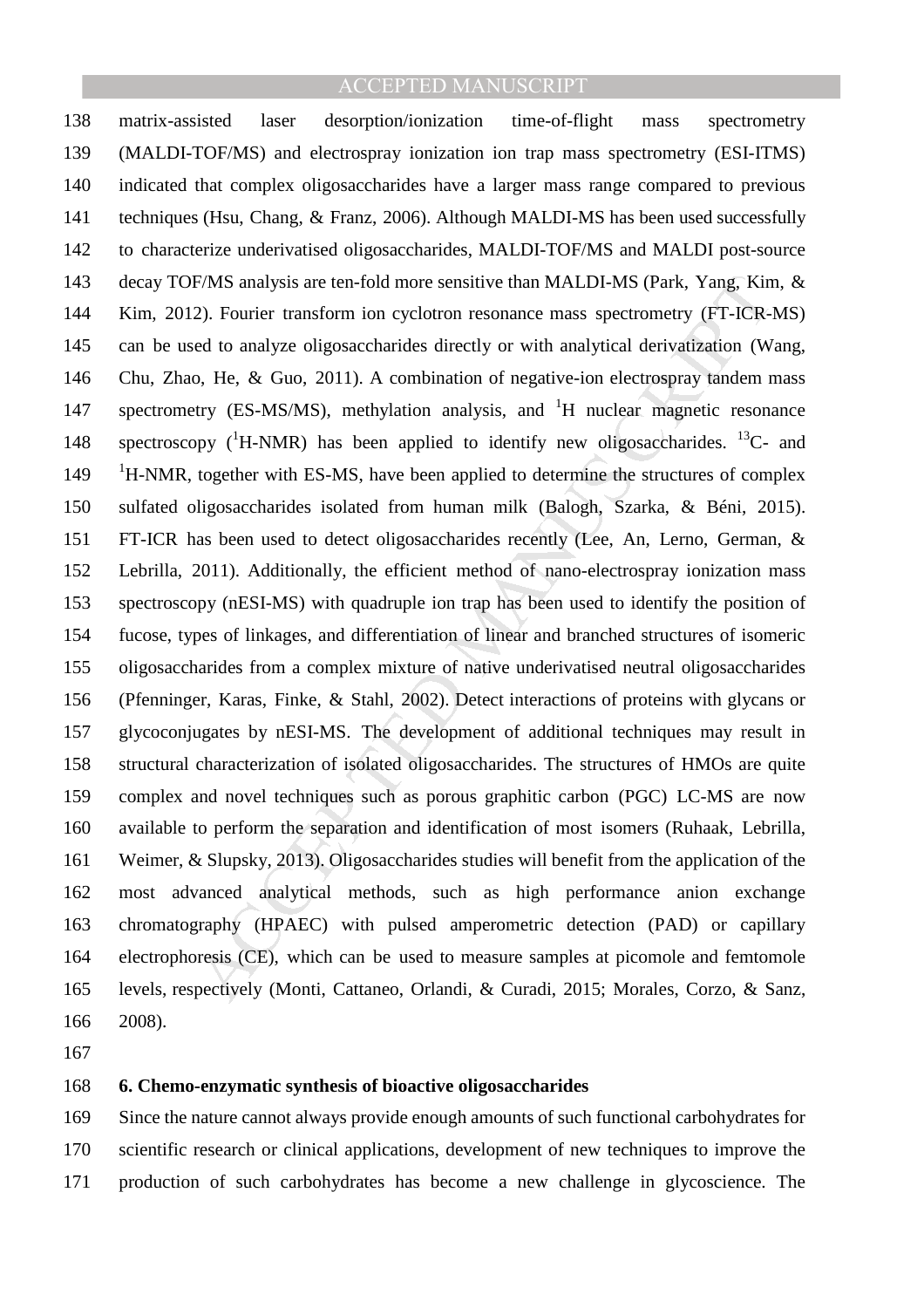172 development of automated methods can meet the demand for molecular tools for rapid 173 analysis of glycobiology. A few major advances in carbohydrate synthesis have been 174 observed in recent years (Bartolozzi & Seeberger, 2001). Current methods for obtaining 175 synthetic oligosaccharides are chemical synthesis or chemo-enzymatic synthesis (Muthana, 176 Yu, Cao, Cheng, & Chen, 2009). The chemical synthetic pathway is challenging due to the 177 numerous protection and deprotection steps; the large amounts of reagents and organic 178 solvents that are often toxic; and carrying out the reactions under harsh conditions. The 179 laborious chemical synthetic pathway frequently results in low yields. The chemo-enzymatic 180 method involves glycosyltransferases (GT) and glycosidases (GH), which are the enzymes 181 naturally involved in oligosaccharide synthesis in prokaryotes and eukaryotes (Yu & Chen, 182 2016). By exploiting these enzymes in the laboratory for the synthesis of oligosaccharides, 183 many of the challenges faced when using chemical synthesis could be overcome. Some 184 diferent complex oligosaccharides and derivatives with 3–11 monosaccharides units have 185 been reported by preparative-scale and improved large-scale productions (Table 5).

protection and deprotection steps; the large amounts of reagents and org<br>hat are often toxic; and carrying out the reactions under harsh conditions.<br>chemical synthetic pathway frequently results in low yields. The chemo-e 186 Chemo-enzymatic methods can be applied in the synthesis of virtually any complex 187 oligosaccharide (Hanson, Best, Bryan, & Wong, 2004). Enzymatic coupling has some 188 advantages over its chemical counterpart. The use of enzymes in the synthesis of 189 oligosaccharides has attracted growing interest as an alternative to chemical synthesis 190 (Koeller & Wong, 2001). Glycosyltransferase-catalyzed enzymatic and chemo-enzymatic 191 syntheses are widely considered to be effective ways for oligosaccharides production (Fig. 192 3). Enzymatic glycosylation occurs stereo- and regioselectively under mild conditions 193 without protecting group manipulation. Functional enzymes enable the large-scale synthesis 194 of difficult-to-produce saccharide linkages and complex molecules. An efficient one-pot 195 multienzyme fucosylation system used for the gram-scale synthesis of lacto-*N*-fucopentaose 196 I has been reported recently (Zhao et al., 2016). The development of one-pot 197 multienzyme-catalysed syntheses reduces the substrate costs for *in vitro* production of 198 fucosylated carbohydrates (Yu & Chen, 2016). Additionally, cost-effective large-scale 199 production of HMOs may be conducted using whole cell systems; thus *in vitro* synthesis 200 offers the unique advantage of flexibility. Moreover, small-scale enzymatic synthesis of 201 structurally complex HMOs, which cannot currently be produced in engineered cells, is an 202 invaluable tool for supporting studies on biological function and possible applications of 203 these oligosaccharide structures.

204 GT's and GH's are stereo- and regioselective, therefore circumventing the tedious 205 protection/deprotection steps. The reaction conditions are generally mild and can be carried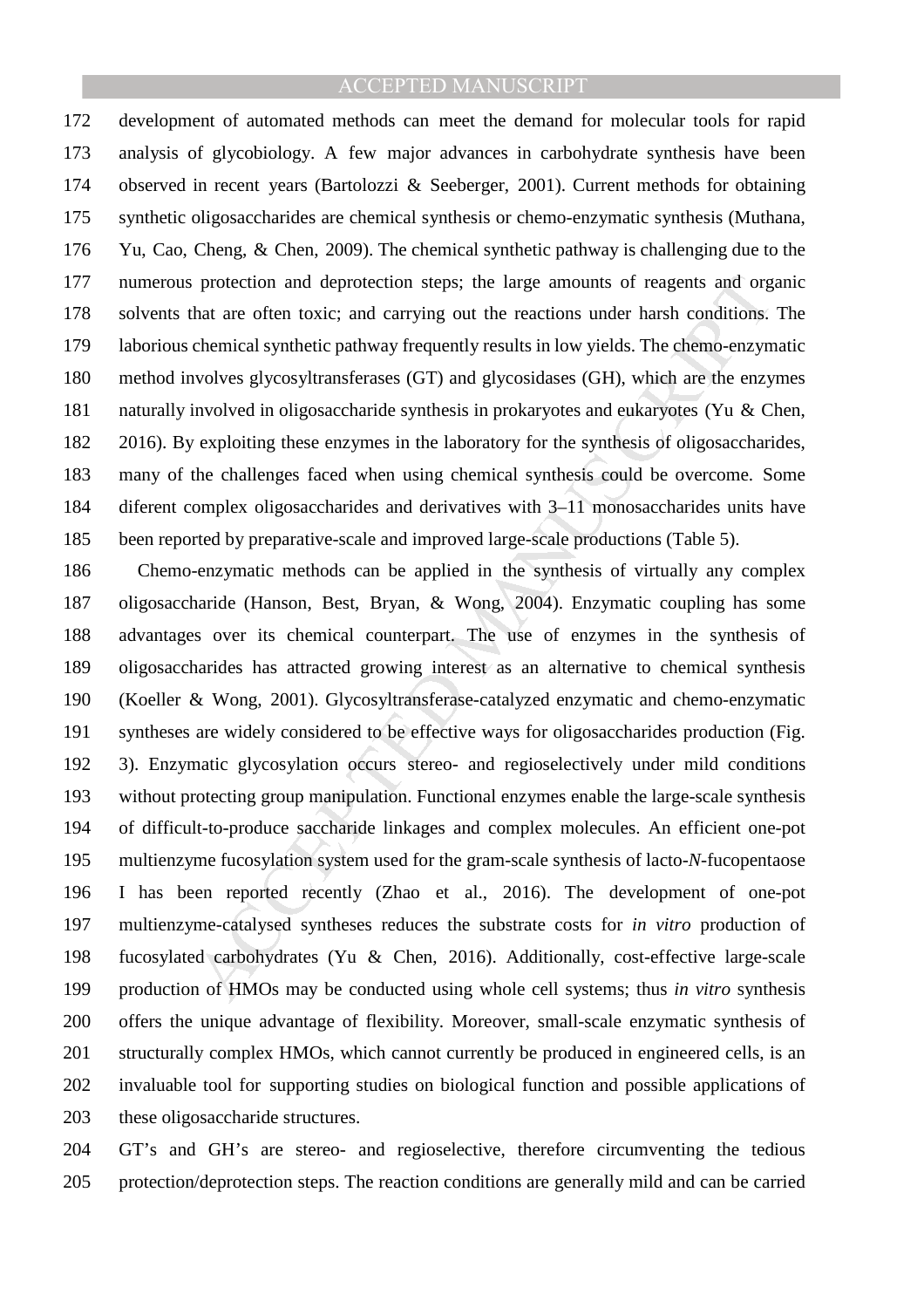206 out in physiological buffers and temperatures eliminating the use of harsh conditions and 207 toxic chemicals. In addition, enzymes are highly efficient and have flexibility on the 208 substrates, which often result in great yields of oligosaccharide products. A disadvantage to 209 the chemo-enzymatic method is identifying active GT and GH using recombinant expression 210 systems and determining the enzyme's preferred substrate. Obtaining good expression levels 211 in recombinant expression systems can be challenging. For example, proteins expressed in 212 *Escherichia coli* systems may aggregate due to misfolding and many eukaryotic proteins 213 require post-translational modifications for activities. With the advent of whole genomic 214 sequences across species, putative GT's and GH's have been inferred by sequence homology 215 studies.

216

### 217 **7. Conclusions**

inant expression systems can be challenging. For example, proteins expresse<br>
ia coli systems may aggregate due to misfolding and many eukaryotic prot<br>
ISSL-translational modifications for activities. With the advent of wh 218 In summary, the functional oligosaccharides are associated with a variety of biological 219 processes such as resistance against the infection of bacteria and virus, antioxidant, 220 antimutagenicity, cancer metastasis inhibition, blood-clotting cascade and many other 221 pharmacological activities. However, the synergistic effect of a mixture of more structurally 222 oligosaccharides from the nature sources should also be investigated as, most likely, one 223 single will not provide the desired function. More efforts need to be applied for the 224 production of more complex oligosaccharides, especially the ones that are branched. The 225 large-scale production of oligosaccharides using multiple OPME systems or engineered *E.*  226 *coli* living-cell fermentation approaches would promote a new era for oligosaccharides 227 synthesis. The development of universal sequencing tools for oligosaccharides with 228 comparable speed and throughput still remains a challenge, and the most advanced 229 analytical techniques are promising to be useful tools. The identification, production and 230 commercialization of new functional oligosaccharides with enhanced bioactive properties 231 offer new research and business opportunities. They are good candidates for various 232 applications in food and pharmacological industry.

233

#### 234 **Abbreviations**

| <b>IUPAC</b> | International Union of Pure and Applied Chemistry         |
|--------------|-----------------------------------------------------------|
| IUBMB        | International Union of Biochemistry and Molecular Biology |
| CDs          | Cyclodextrins                                             |
| <b>HMOs</b>  | Human milk oligosaccharides                               |
| GlcNAc       | N-acetyl-glucosamine                                      |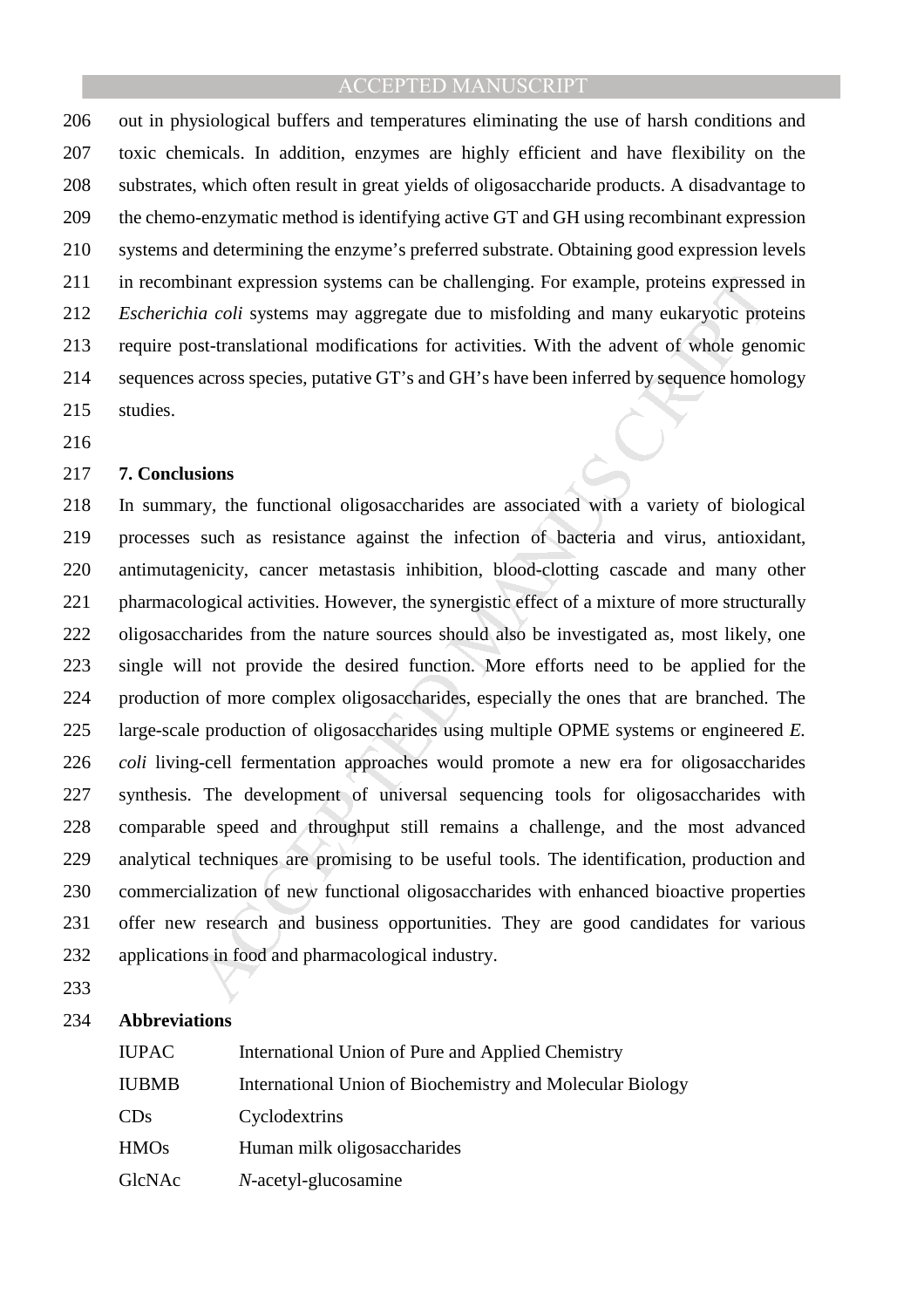| Neu5Ac    | N-acetyl-neuraminic aicd                                             |
|-----------|----------------------------------------------------------------------|
| MS        | Mass spectrometry                                                    |
|           | MALDI-TOF Matrix-assisted laser desorption/ionization time-of-flight |
| <b>GT</b> | Glycosyltransferases                                                 |
| <b>GH</b> | Glycosidases                                                         |

**edgments:** This work was financially supported by National Natural Scienc on of China (2016106009) and Science and Technology Major Pro<br>
2002-1) of Fujian Province, China. The project was also supported by FAFU graphed an **Acknowledgments:** This work was financially supported by National Natural Science 237 Foundation of China (2016J06009) and Science and Technology Major Project 238 (2014NZ0002-1) of Fujian Province, China. The project was also supported by FAFU grants 239 KXb16011A and 612014042.

### **References**

- Albermann, C., Piepersberg, W., & Wehmeier, U.F. (2001). Synthesis of the milkoligosaccharide 2'-fucosyllactose using recombinant bacterial enzymes. *Carbohydrate Research*, *334*, 97–103.
- Anastyuk, S.D., Shevchenko, N.M., Nazarenko, E.L., Dmitrenok, P.S., & Zvyagintseva, T.N. (2009). Structural
- analysis of a fucoidan from the brown alga Fucus evanescens by MALDI-TOF and tandem ESI mass spectrometry. *Carbohydrate Research, 344*, 779–787.
- Antoine, T., Priem, B., Heyraud, A., Greffe, L., Gilbert, M., Wakarchuk, W.W., et al. (2003). Large-scale *in*
- *vivo* synthesis of the carbohydrate moieties of gangliosides GM1 and GM2 by metabolically engineered
- *Escherichia coli*. *ChemBioChem*, *4*, 406–412.
- Apolinario, A.C., Damasceno, B.P., Beltrao, N.E., Pessoa, A., Converti, A., & da Silva, J.A. (2014). Inulin-type
- fructans: a review on different aspects of biochemical and pharmaceutical technology. *Carbohydrate Polymers*, *101*, 368–378.
- Arfelli, G. & Sartini, E. (2014). Characterisation of brewpub beer carbohydrates using high performance anion
- exchange chromatography coupled with pulsed amperometric detection. *Food Chemistry*, *142*, 152–158.
- Astray, G., Gonzalezbarreiro, C., Mejuto, J.C., Rial-Otero, R., & Simal-Gandara, J. (2009). A review on the use
- of cyclodextrins in foods. *Food Hydrocolloids*, *23*, 1631–1640.
- Balogh, R., Szarka, S., & Béni, S. (2015). Determination and quantification of 2'-O-fucosyllactose and 3-O-fucosyllactose in human milk by GC-MS as O-trimethylsilyl-oxime derivatives. *Journal of*
- *Pharmaceutical and Biomedical Analysis*, *115*, 450–456.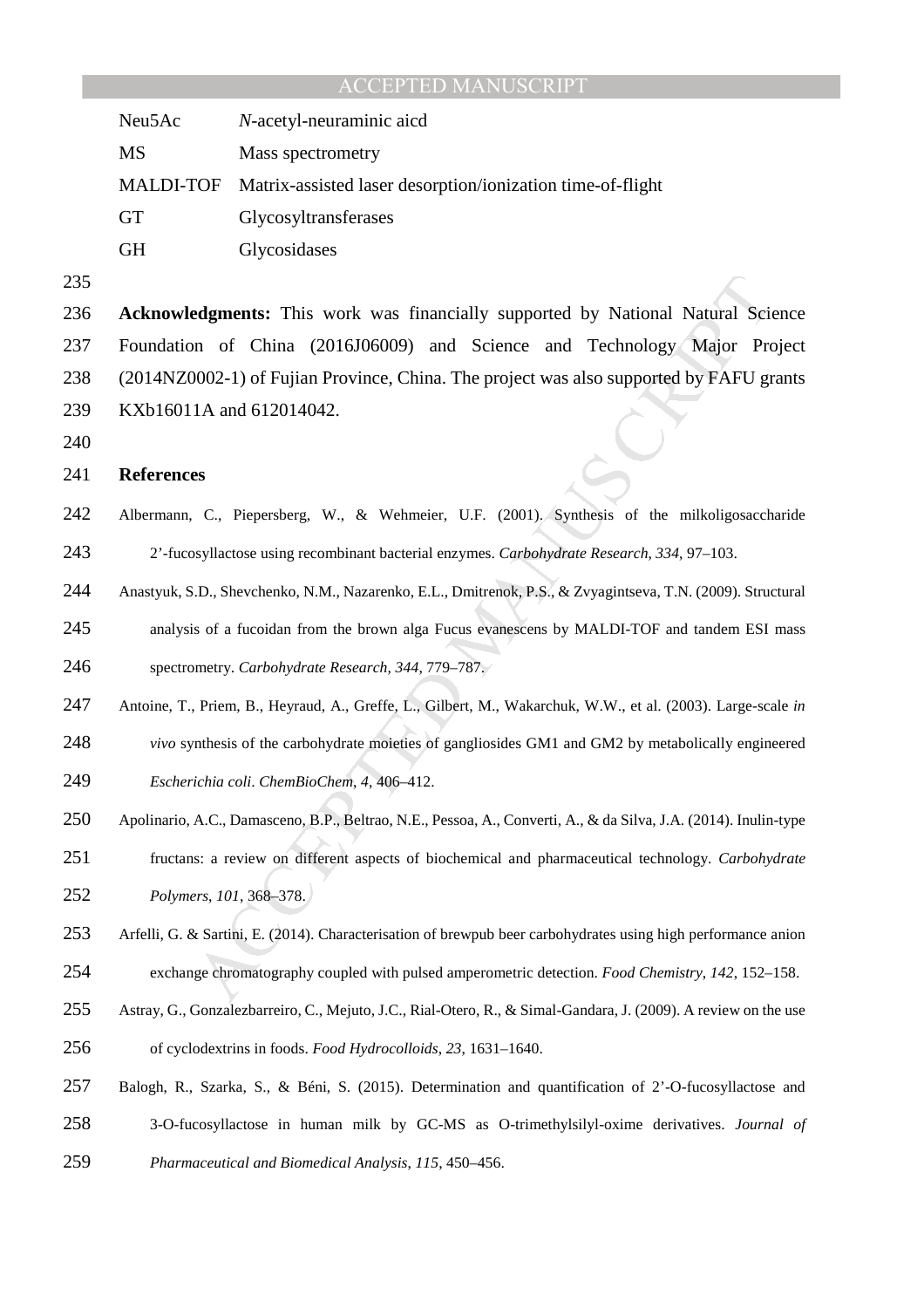- 260 Bao, Y., Chen, C., & Newburg, D.S. (2013). Quantification of neutral human milk oligosaccharides by graphitic
- carbon high-performance liquid chromatography with tandem mass spectrometry. *Analytical Biochemistry*, *433*, 28–35.
- Bartolozzi, A., & Seeberger, P.H. (2001). New approaches to the chemical synthesis of bioactive oligosaccharides. *Current Opinion in Structural Biology*, *11*, 587–592.
- Basu, A., Mutturi, S., & Prapulla, S.G. (2016). Production of isomaltooligosaccharides (IMO) using
- simultaneous saccharification and transglucosylation from starch and sustainable sources. *Process Biochemistry*, *51*, 1464–1471.
- Baumgärtner, F., Jurzitza, L., Conrad, J., Beifuss, U., Sprenger, G.A., & Albermann, C. (2015). Synthesis of
- fucosylated lacto-N-tetraose using whole-cell biotransformation. *Bioorganic and Medicinal Chemistry*, *23*, 6799-6806.
- Bharti, S.K., Krishnan, S., Kumar, A., Gupta, A.K., Ghosh, A.K., & Kumar, A. (2015). Mechanism-based antidiabetic activity of Fructo- and isomalto-oligosaccharides: Validation by *in vivo*, in silico, and *in vitro*,
- interaction potential. *Process Biochemistry*, *50*, 317–327.
- 274 Bland, E.J., Keshavarz, T., & Bucke, C. (2004). The influence of small oligosaccharides on the immune system. *Carbohydrate Research, 339*, 1673–1678.
- Bode, L. (2015). The functional biology of human milk oligosaccharides. *Early Human Development*, *91*, 619–622.
- Boehm, G., & Stahl, B. (2003). Oligosaccharides. In Functional dairy products. Mattila-Sandholm, T., Saarela,
- M. Eds. Woodhead Publishing Ltd., Cambridge, UK and CRC Press, Boca Raton, US, pp. 203–243.
- Boehm, G., & Stahl, B. (2007). Oligosaccharides from milk. *Journal of Nutrition*, *137*, 847S–849S.
- iccharides. *Current Opinion in Structural Biology, 11*, 587–592.<br>
Mutturi, S., & Prapulla, S.G. (2016). Production of isomaloobligosaccharides (IMO) v<br>
aneous saccharification and transglucosylation from starch and sustai Cataldi, T.R.I., Campa, C., & De Benedetto, G.E. (2000). Carbohydrate analysis by high-performance anion-exchange chromatography with pulsed amperometric detection: the potential is still growing.
- *Fresenius Journal of Analytical Chemistry*, *368*, 739–758.
- Cederkvist, F.H., Mormann, M., Froesch, M., Eijsink, V.G.H., Sørlie, M., & Peter-Katalinić, J. (2011).
- Concurrent enzyme reactions and binding events for chitinases interacting with chitosan oligosaccharides
- monitored by high resolution mass spectrometry. *International Journal of Mass Spectrometry*, *305*,
- 178–184.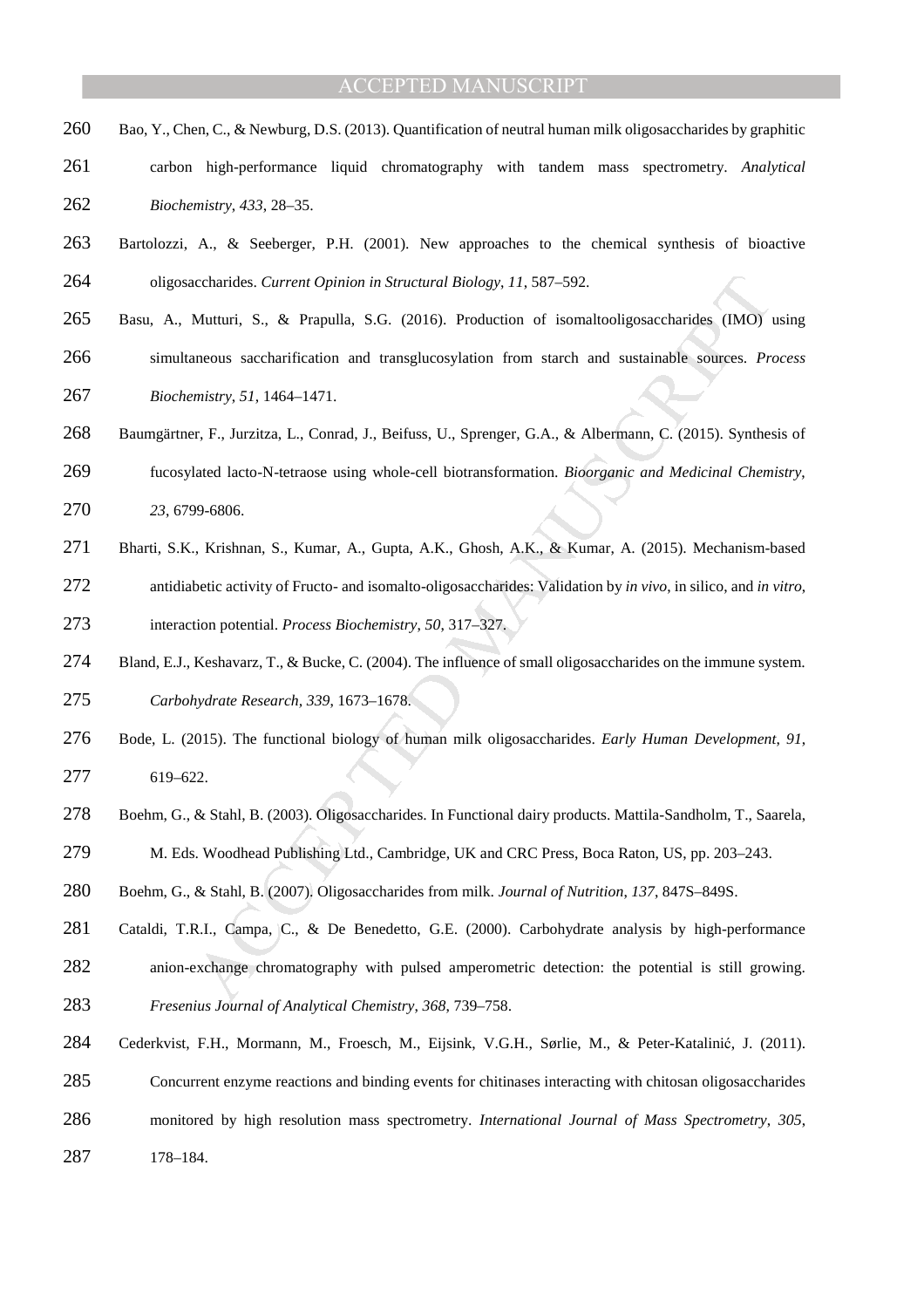- Chen, C., Zhang, Y., Xue, M., Liu, X., Li, Y., Chen, X., et al. (2015). Sequential one-pot multienzyme
- (OPME) synthesis oflacto-N-neotetraose and its sialyl and fucosyl derivatives. *Chemical Communications*, *51*, 7689–7692.
- Chen, M., Zhu, X., Li, Z., Guo, X., & Ling, P. (2010). Application of matrix-assisted laser desorption/ionization
- 292 time-of-flight mass spectrometry (MALDI-TOF-MS) in preparation of chitosan oligosaccharides (COS)
- with degree of polymerization (DP) 5–12 containing well-distributed acetyl groups. *International Journal*
- *of Mass Spectrometry*, *290*, 94–99.
- Choi, Y.H., Kim, J.H., Park, B.S., & Kim, B.G. (2016). Solubilization and iterativesaturation mutagenesis of
- α1,3-fucosyltransferase from *Helicobacter pylori* toenhance its catalytic efficiency. *Biotechnology and*
- *Bioengineering*, *113*, 1666–1675.
- Concha Olmosa, J., & Zúñiga Hansen, M.E. (2012). Enzymatic depolymerization of sugar beet pulp:
- Production and characterization of pectin and pectic-oligosaccharides as a potential source for functional
- carbohydrates. *Chemical Engineering Journal*, *192*, 29–36.
- E-flight mass spectrometry (MALDI-TOF-MS) in preparation of chitosan oligosaccharides (6<br>
spectrometry, 290, 94–99,<br>
Sopectrometry, 290, 94–99,<br>
Kim, J.H., Park, B.S., & Kim, B.G. (2016). Solubilization and iterativesatur Côté, G.L. (2009). Acceptor products of alternansucrase with gentiobiose. Production of novel oligosaccharides for food and feed and elimination of bitterness. *Carbohydrate Research*, *344*, 187–190.
- Crittenden, R.G., & Playne, M.J. (1996). Production, properties and applications of food-grade oligosaccharides. *Trends in Food Science and Technology*, *71*, 353–361.
- Dumon, C., Bosso, C., Utille, J.P., Heyraud, A., & Samain, E. (2006). Production of LewisX tetrasaccharides
- by metabolically engineered *Escherichia coli*. *ChemBioChem*, *7*, 359–365.
- Dumon, C., Priem, B., Martin, S.L., Heyraud, A., Bosso, C., & Samain, E. (2001). *In vivo* fucosylation of
- Lacto-N-neotetraose and Lacto-N-neohexaose by heterologous expression of *Helicobacter pylori*
- α1,3-fucosyltransferase in engineered *Escherichia coli*. *Glycoconjugate Journal*, *18*, 465–474.
- Dumon, C., Samain, E., & Priem, B. (2004). Assessment of the two *Helicobacter pylori* α-1,3-
- 311 fucosyltransferase ortholog genes for the large-scale synthesis of Lewis<sup>x</sup> human milk oligosaccharides by
- metabolically engineered *Escherichia coli*. *Biotechnology Progress*, *20*, 412–419.
- Endo, T., Koizumi, S., Tabata, K., & Ozaki, A. (2000). Large-scale production of CMP-NeuAc and sialylated
- oligosaccharides through bacterial coupling. *Applied Microbiology and Biotechnology*, *53*, 257–261.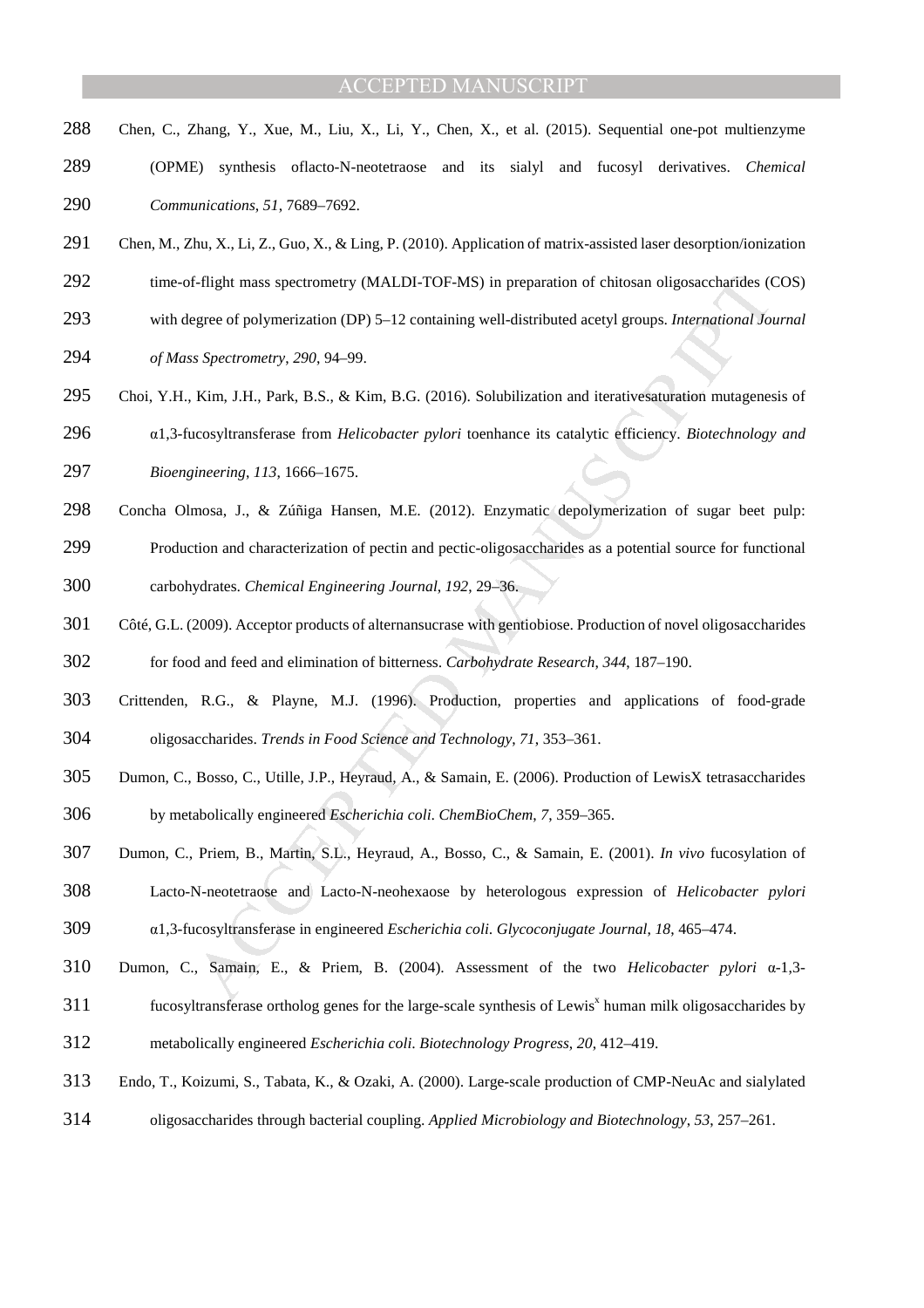- Fei, B.B., Ling, L., Hua, C., & Ren, S.Y. (2014). Effects of soybean oligosaccharides on antioxidant enzyme
- activities and insulin resistance in pregnant women with gestational diabetes mellitus. *Food Chemistry*, *158*, 429–432.
- Fu, Y., Cheng, L., Meng, Y., Li, S., Zhao, X., Du, Y., et al. (2015). *Cellulosimicrobium cellulans* strain E4-5
- enzymatic hydrolysis of curdlan for production of (1→3)-linked β-D-glucan oligosaccharides.
- *Carbohydrate Polymers*, *134*, 740–744.
- atic hydrolysis of curdian for production of  $(1-3)$ -linked  $\beta$ -D-glucan oligosacchat<br>hydrate Polymers, 134, 740-744.<br>Y., Hattori, T., Uno, S., Murata, T., & Usui, T. (2009). Enzymatic synthesis<br>higosaccharides by transg Fujimoto, Y., Hattori, T., Uno, S., Murata, T., & Usui, T. (2009). Enzymatic synthesis of gentiooligosaccharides by transglycosylation with beta-glycosidases from Penicillium multicolour. *Carbohydrate Research*, *344*: 972–978.
- 
- Gómez, B., Gullón, B., Yáñez, R., Schols, H., & Alonso, J.L. (2016). Prebiotic potential of pectins and pectic
- oligosaccharides derived from lemon peel wastes and sugar beet pulp: A comparative evaluation. *Journal*
- *of Functional Foods*, 20, 108–121.
- Gopal, P.K., & Gill, H.S. (2000). Oligosaccharides and glycoconjugates in bovine milk and colostrum. *British Journal of Nutrition*, *84*, S69–S74.
- Goulas, A., Tzortzis, G., & Gibson, G.R. (2007). Development of a process for the production and purification
- of a- and b-galactooligosaccharides from *Bifidobacterium bifidum* NCIMB 41171. *International Dairy*
- *Journal*, *17*, 648–656.
- Gullón, B., Gómez, B., Martínez-Sabajanes, M., Yáñez, R., Parajó, J.C., & Alonso, J.L. (2013). Pectic
- oligosaccharides: Manufacture and functional properties. *Trends in Food Science and Technology, 30*, 153–161.
- Gwendolyn, G.R., Philip, N.R., Li, X., & Anita, M. (2013). Short-chain milk oligosaccharide levels in human milk and infant plasma. *The FASEB Journal*, *27*, 629.16.
- Hanson, S., Best, M., Bryan, M.C., & Wong, C.H. (2004). Chemoenzymatic Synthesis of Oligosaccharides and Glycoproteins. *Trends in Biochemical Sciences*, *29*, 656–663.
- He, Y., Liu, S., Kling, D.E., Lawlor, N.T., Huang, Y., Feinberg, S.B., et al. (2016). The human milk
- oligosaccharide 2'-fucosyllactose modulates CD14 expression in human enterocytes, thereby attenuating
- LPS-induced inflammation. *Gut*, *65*, 33–46.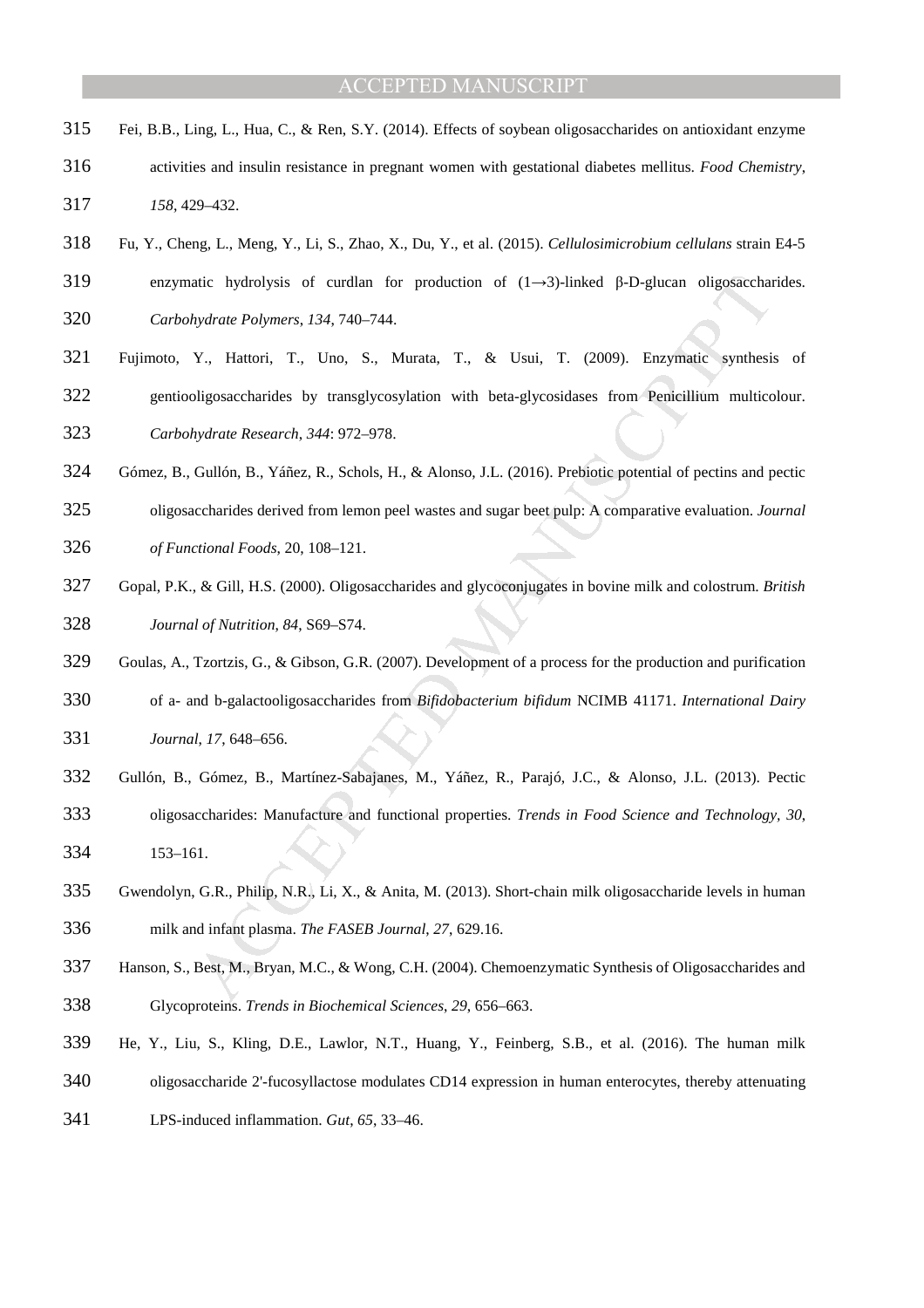- Hong, P., Ninonuevo, M.R., Lee, B., Lebrilla, C., & Bode, L. (2009). Human milk oligosaccharides reduce
- HIV-1-gp120 binding to dendritic cell-specific ICAM3-grabbing non-integrin (DC-SIGN). *British Journal of Nutrition*, *101*, 482–486.
- Hsu, J., Chang, S.J., & Franz, A.H. (2006). MALDI-TOF and ESI-MS analysis of oligosaccharides labeled with
- a new multifunctional oligosaccharide tag. *Journal of the American Society for Mass Spectrometry*, *17*,
- 194–204.
- Iliev, I., Vassileva, T., Ignatova, C., Ivanova, I., Haertlé, T., Monsan, P., et al. (2008). Gluco-oligosaccharides
- synthesized by glucosyltransferases from constitutive mutants of *Leuconostoc mesenteroides* strain Lm
- 28. *Journal of Applied Microbiology*, *104*, 243–250.
- Jänis, J., Hakanpää, J., Hakulinen, N., Ibatullin, F.M., Hoxha, A., Derrick, P.J., et al. (2005). Determination of
- thioxylo-oligosaccharide binding to family 11 xylanases using electrospray ionization Fourier transform
- ion cyclotron resonance mass spectrometry and X-ray crystallography. *Febs Journal*, *272*, 2317–2333
- Jin, S.M., Joo, W., Li, L., Choi, H.S., & Han, N.S. (2016). *In vitro*, digestion and fermentation of sialyllactoses by infant gut microflora. *Journal of Functional Foods*, *21*, 497–506.
- Johnson, K.F. (1999). Synthesis of oligosaccharides by bacterial enzymes. *Glycoconjugate Journal*, *16*, 141–146.
- Kim, K.J., Kim, Y.W., Park, H.G., Hwang, C.H., Park, I.Y., Choi, K.Y., et al (2017). A MALDI-MS-based
- multifunctional oligosaccharide tag. Journal of the American Society for Mass Spectrometry<br>
24.<br>
sisileva, T., Ignatova, C., Ivanova, I., Haertlé, T., Monsan, P., et al. (2008). Glueo-oligosaccha<br>
sisileva, T., Ignatova, C quantitative glycoprofiling method on a 96-well plate platform. *Journal of Industrial and Engineering Chemistry, 46*, 150–156.
- Kim, S. K., & Rajapakse, N. (2005). Enzymatic production and biological activities of chitosan oligosaccharides (COS): A review. *Carbohydrate Polymers,* 62, 357–368.
- Kim, Y.S., Park, C.S., & Oh, D.K. (2006). Lactulose production from lactose and fructose by a thermostable
- β-galactosidase from Sulfolobus solfataricus. *Enzyme and Microbial Technology*, *39*, 903–908.
- Kobata, A. (2010). Structures and application of oligosaccharides in human milk. *Proceedings of the Japan Academy, Ser. B, Physical and Biological Sciences*, *86*, 731–749.
- Koeller, K.M., & Wong, C.H. (2001). Enzymes for chemical synthesis. *Nature, 409*, 232–239.
- Koizumi, S., Endo, T., Tabata, K., Nagano, H., Ohnishi, J., & Ozaki, A. (2000). Large-scale production of
- GDP-fucose and LewisX by bacterial coupling. *Journal of Industrial Microbiology and Biotechnology*,
- *25*, 213–217.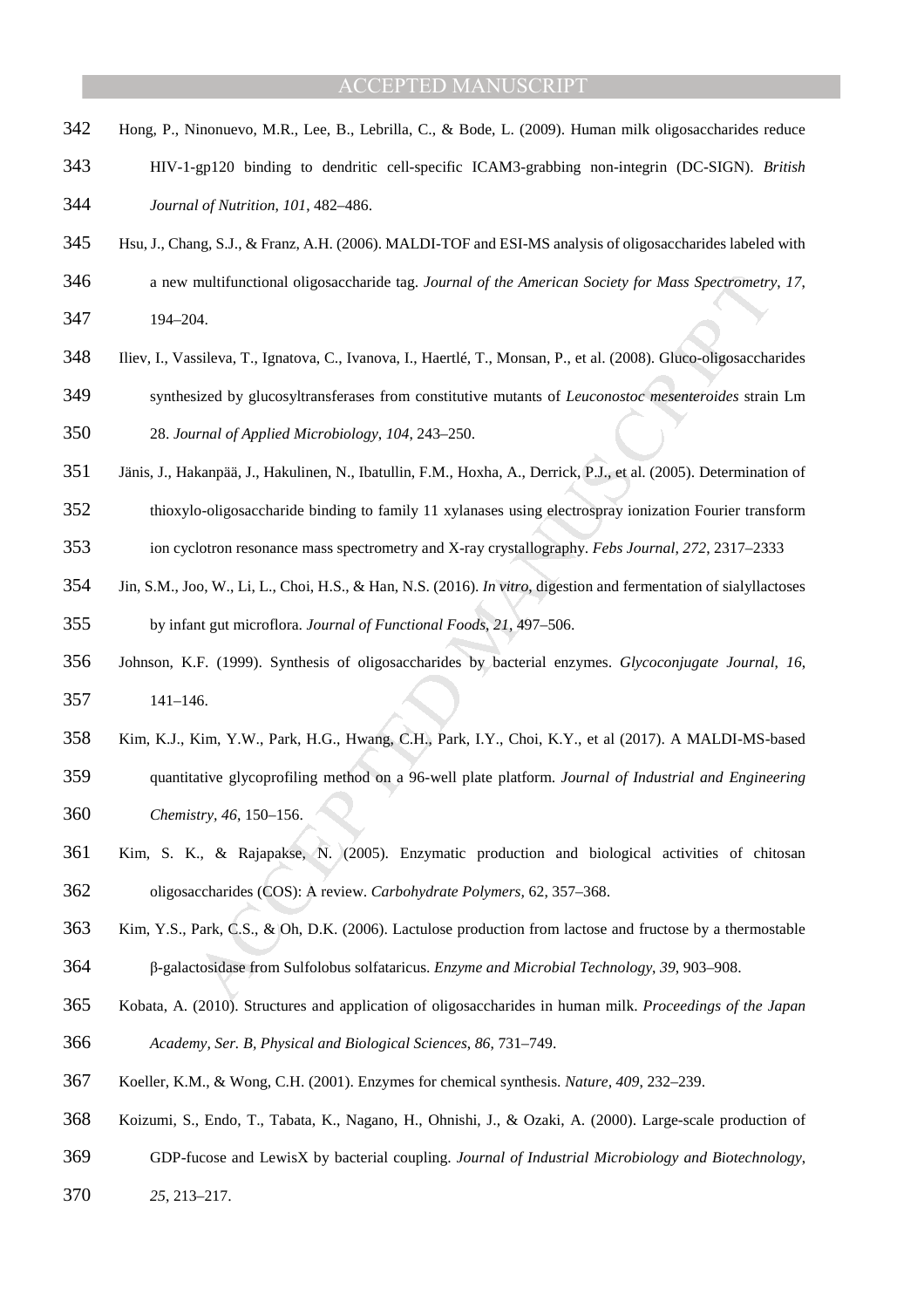- Kolida, S., & Gibson, G.R. (2007). Inulin and oligofructose: health benefits and claims-a critical review.
- *Journal of Nutrition*, *137*, 2489S–2597S.
- Kulinich, A., & Li, L. (2016). Human milk oligosaccharides: The role in the fine-tuning of innate immune
- responses. *Carbohydrate Research*, *432*, 62-70.
- Kumagai, Y., Okuyama, M., & Kimura, A. (2016). Heat treatment of curdlan enhances the enzymatic
- production of biologically active β-(1,3)-glucan oligosaccharides. *Carbohydrate Polymers*, 146, 396–401.
- Kumar, V.P., Prashanth, K.V.H., & Venkatesh, Y.P. (2014). Structural analyses and immunomodulatory
- properties of fructo-oligosaccharides from onion (*Allium cepa*). *Carbohydrate Polymers*, *117*, 115–122.
- Kunz, C., & Rudloff, S. (2002). Health benefit of milk-derived carbohydrates. *Bulletin of the International Dairy Federation*, *375*, 72–79.
- Kunz, C., Rudloff, S., Baier, W., Klein, N., & Strobel, S. (2000). Oligosaccharides in human milk: structural,
- functional, and metabolic aspects. *Annual Review of Nutrition*, *20*, 699–722.
- Lau, K., Thon, V., Yu, H., Ding, L., Chen, Y., Muthana, M.M., et al. (2010). Highly efficient chemoenzymatic
- synthesis of β1–4-linked galactosides with promiscuous bacterial β1–4-galactosyltransferases. *Chemical Communications*, *46*, 6066–6068.
- Lee, H., An, H.J., Lerno, L.A., German, J.B., & Lebrilla, C.B. (2011). Rapid profiling of bovine and human
- milk gangliosides by matrix-assisted laser desorption/ionization fourier transform ion cyclotron resonance mass spectrometry. *International Journal of Mass Spectrometry*, *305*, 138–150.
- Leijdekkers, A.G., Sanders, M.G., Schols, H.A., & Gruppen, H. (2011). Characterizing plant cell wall derived
- oligosaccharides using hydrophilic interaction chromatography with mass spectrometry detection. *Journal of Chromatography A*, *1218*, 9227–9235.
- *x*., Okuyama, M., & Kimura, A. (2016). Heat treatment of curdian enhances the enzytion of biologically active β-(1,3)-glucan oligosaccharides. Carbohydrate Polymers, 146, 396-<br>
P., Prashanth, K.V.H., & Venkatesh, Y.P. (2 Li, M., Liu, X.W., Shao, J., Shen, J., Jia, Q., Yi, W., et al. (2008a). Characterization of a novel α1,2-fucosyltransferase of *Escherichia coli* O128:B12 and functional investigation of its common motif.
- *Biochemistry, 47*, 378–387.
- Li, M., Shen, J., Liu, X.W., Shao, J., Yi, W., Chow, C.S., et al. (2008b). Identification of a new alpha 1,
- 2-fucosyltransferase involved in O-antigen biosynthesis of *Escherichia coli* O86:B7 and formation of
- H-type 3 blood groupantigen. *Biochemistry*, *47*, 11590–11597.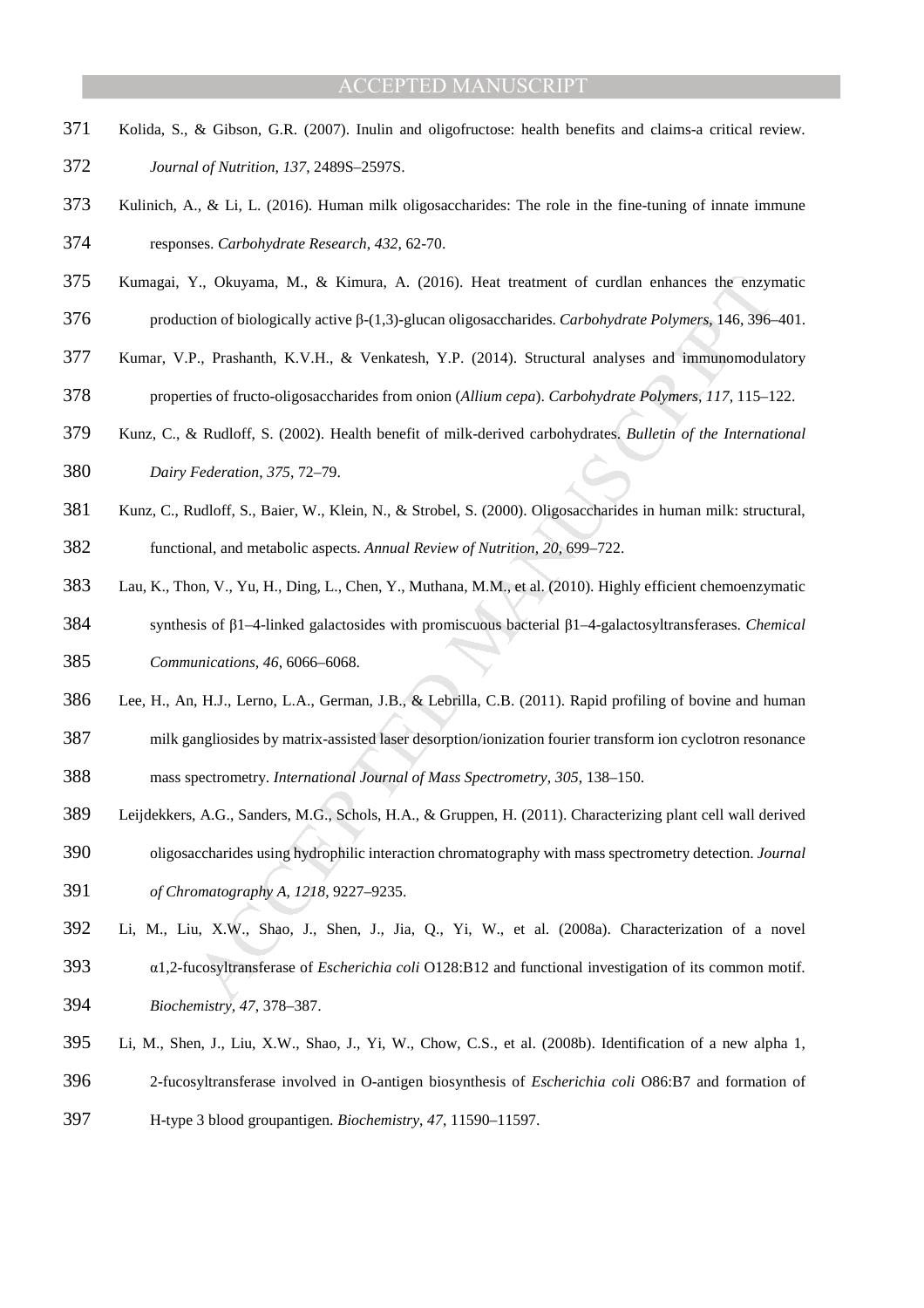- Li, T., Li, S., Du, L., Wang, N., & Guo, M. (2010). Effects of haw pectic oligosaccharide on lipid metabolism
- and oxidative stress in experimental hyperlipidemia mice induced by high-fat diet. *Food Chemistry*, *121*, 1010–1013.
- Li, W., Wang, K., Sun, Y., Ye, H., Hu, B., & Zeng, X. (2015). Lactosucrose and its analogues derived from
- lactose and sucrose: Influence of structure on human intestinal microbiota *in vitro*. *Journal of Functional*
- *Food*, 17, 73–82.
- and sucrose: Influence of structure on human intestinal microbiota *in vitro. Journal of Funci*<br>17, 73–82.<br>
Ec. J.L., Li, W.M., Zhu, Y., Wang, Y.X., Bai X.F., et al.,(2010). Chitosan oligosaccharides pr<br>
umbilical vein end Liu, H.T., He, J.L., Li, W.M., Zhu, Y., Wang, Y.X., Bai X.F., et al..(2010). Chitosan oligosaccharides protect human umbilical vein endothelial cells from hydrogen peroxide-induced apoptosis. *Carbohydrate Polymers*, *80*, 1062–1071.
- Liu, X.M., Maziarz, E.P., Heiler, D.J., & Grobe, G.L. (2003). Comparative studies of poly(dimethyl siloxanes)
- using automated GPC-MALDI-TOF MS and on-line GPC-ESI-TOF MS. *Journal of the American Society*
- *for Mass Spectrometry*, *14*, 195–202.
- Ma, B., Audette, G.F., Lin, S., Palcic, M.M., Hazes, B., & Taylor, D.E. (2006). Purification,kinetic characterization, and mapping of the minimal catalytic domain and thekey polar groups of *Helicobacter pylori* alpha-(1,3/1,4)-fucosyltransferases. *The Journal of Biological Chemistry*, *281*, 6385–6394.
- Ma, B., Simala-Grant, J.L., & Taylor, D.E. (2006). Fucosylation in prokaryotes andeukaryotes. *Glycobiology,*
- *16*, 158R–184R.
- Ma, C., Sun, Z., Chen, C., Zhang, L., & Zhu, S. (2014). Simultaneous separation and determination of fructose sorbitol, glucose and sucrose in fruits by HPLC-ELSD. *Food Chemistry*, *145*, 784–788.
- Maier M, Reusch D, Bruggink C, Bulau,P., Wuhrer, M., & Mølhøj,M. (2016). Applying mini-bore
- HPAEC-MS/MS for the characterization and quantification of Fc N-glycans from heterogeneously
- glycosylated IgGs. *Journal of Chromatography B Analytical Technologies in the Biomedical & Life*
- *Sciences*, *342*, 1033–1034.
- Manas, N.H.A., Jonet, M.A., Murad, A.M.A., Mahadi, N.M., & Illias, M. (2015). Modulation of transglycosylation and improved malto-oligosaccharide synthesis by protein engineering of maltogenic
- amylase from *Bacillus lehensis* G1. *Process Biochemistry*, *50*, 1572–1580.
- Mehra, R., & Kelly, P. (2006). Milk oligosaccharides: Structural and technological aspects. *International Dairy*
- *Journal*, *16*, 1334–1340.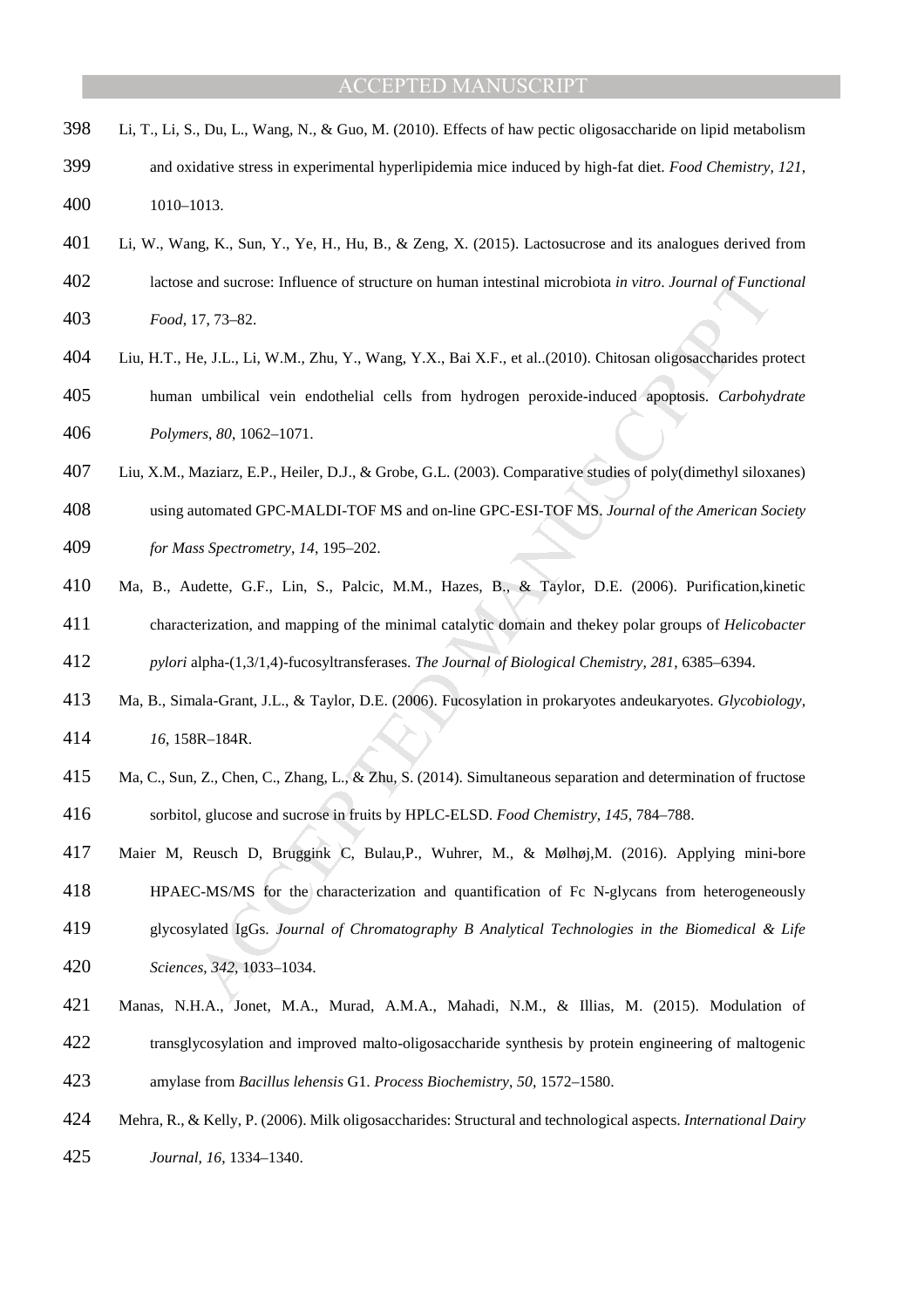- Mills, S., Ross, R.P., Hill, C., & Stanton, C. (2011). Milk intelligence: Mining milk for bioactive substances
- associated with human health. *International Dairy Journal*, *21*, 377–401.
- Miyazaki, T., Sato, T., Furukawa, K., & Ajisaka, K. (2010). Enzymatic synthesis of lacto-N-difucohexaose I

which binds to *Helicobacter pylori. Methods in Enzymology*, *480*, 511–524.

- Monti, L., Cattaneo, T.M., Orlandi, M., & Curadi, M.C. (2015). Capillary electrophoresis of sialylated
- oligosaccharides in milk from different species. *Journal of Chromatography A*, *1409*, 288–291.
- Morales, V., Corzo, N., & Sanz, M.L. (2008). HPAEC-PAD oligosaccharide analysis to detect adulterations of honey with sugar syrups. *Food Chemistry*, *107*, 922–928.
- Moure, A., Gullón, P., Domínguez, H., & Parajó, J.C. (2006). Advances in the manufacture, purification and
- applications of xylo-oligosaccharides as food additives and nutraceuticals. *Process Biochemistry*, *41*, 1913–1923.
- Murata, T., Inukai, T., Suzuki, M., Yamagishi, M., & Usui, A.T. (1999). Facile Enzymatic Conversion of Lactose into Lacto-N-tetraose and Lacto-N-neotetraose. *Glycoconjugate Journal*, *16*, 189–195.
- Mussatto, S.I., & Mancilha, I.M. (2007). Non-digestible oligosaccharides: A review. *Carbohydrate Polymers*, *68*, 587–597.
- Muthana, S., Yu, H., Cao, H.Z., Cheng, J.S., & Chen, X. (2009). Chemoenzymatic Synthesis of a New Class of
- Macrocyclic Oligosaccharides. *ChemInform*, *74*, 2928–2936.
- Na, L., Mao, W., Xue, L., Shuyao, W., Zheng, X., Sujian, C., et al. (2016). Sequence analysis of the pyruvylated
- galactan sulfate-derived oligosaccharides by negative-ion electrospray tandem mass spectrometry. *Carbohydrate Research*, *433*, 80–88.
- Cattaneo, T.M., Orlandi, M., & Caradi, M.C. (2015). Capillary electrophoresis of sialy<br>
sccharides in milk from different species. Journal of Chromatography A, 1409, 288-291.<br>
Corzo, N., & Sanz, M.L. (2008). HPAEC-PAD olig Neu, U., Maginnis, M.S., Palma, A.S., Ströh, L.J., Nelson, C.D., Feizi, T., et al. (2010). Structure-function analysis of the human JC polyomavirus establishes the LSTc pentasaccharide as a functional receptor
- motif. *Cell Host and Microbe*, *8*, 309–319.
- Okada, H., Fukushi, E., Yamamori, A., Kawazoe, N., Onodera, S., Kawabata, J., et al. (2010). Novel fructopyranose oligosaccharides isolated from fermented beverage of plant extract. *Carbohydrate Research*, *345*, 414–418.
- Park, E., Yang, H., Kim, Y., & Kim, J. (2012). Analysis of oligosaccharides in beer using MALDI-TOF-MS.
- *Food Chemistry*, *134*, 1658–1664.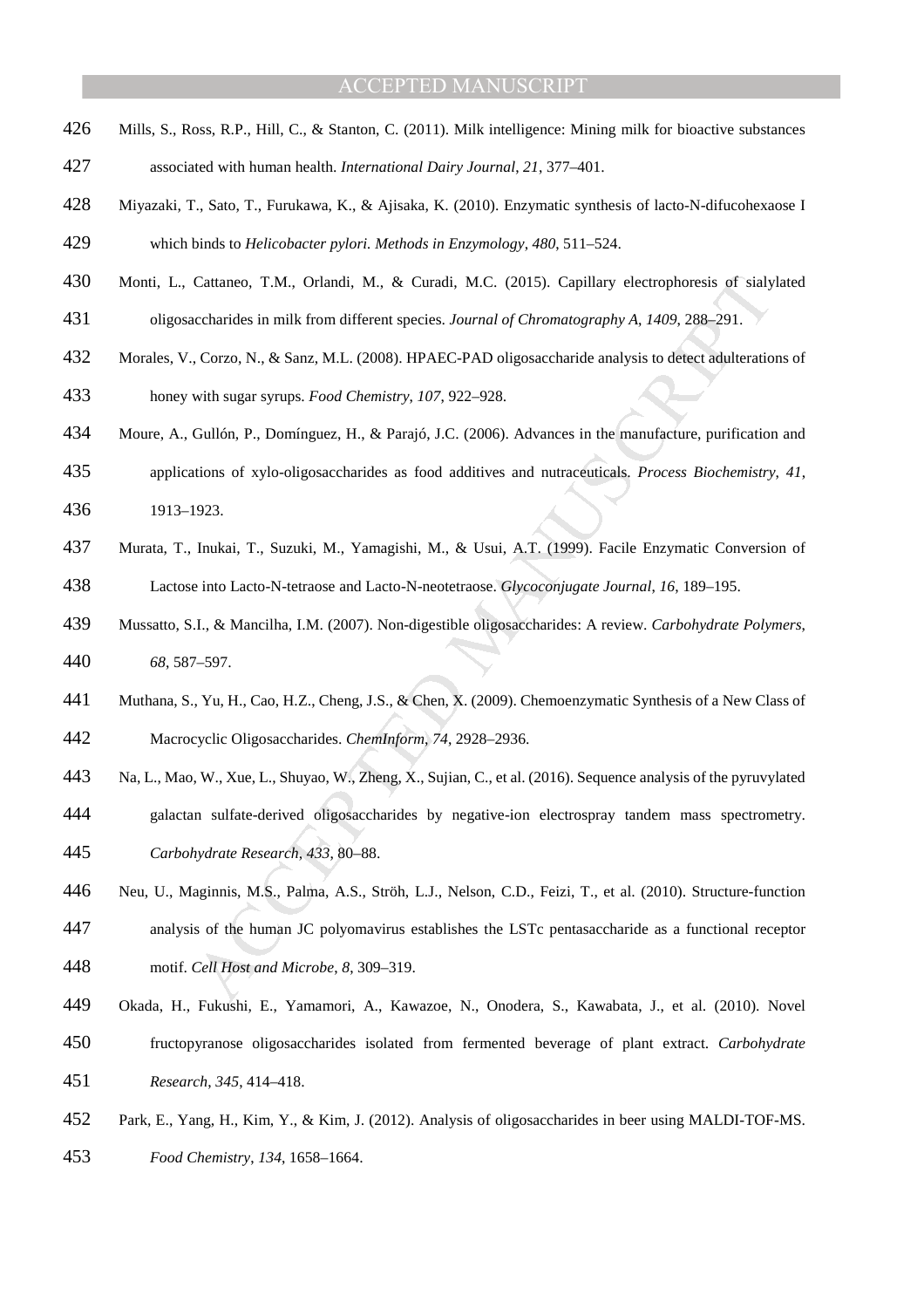- Patel, S., & Goyal, A. (2011). Functional oligosaccharides: production, properties and applications. *World*
- *Journal of Microbiology and Biotechnology*, *27*, 1119–1128.
- Perret, S., Sabin, C., Dumon, C., Pokorná, M., Gautier, C., Galanina, O., et al. (2005). Structural basis for the
- interaction between human milk oligosaccharides and the bacterial lectin PA-IIL of *Pseudomonas aeruginosa*. *Biochemical Journal*, *389*, 325–332.
- Pettit, N., Styslinger, T., Mei, Z., Han, W., Zhao, G., & Wang, P.G. (2010). Characterizationof WbiQ: An α
- atosa. Biochemical Journal, 389, 325-332.<br>
visilinger, T., Msi, Z., Han, W., Zhao, G., & Wang, P.G. (2010). Characterization<br>of WbiQ:<br>
cosyltransferase from *Escherichia coli* 0127:K63(B8), and<br>synthesis of H-type 3 blood 1,2-fucosyltransferase from *Escherichia coli* O127:K63(B8), andsynthesis of H-type 3 blood group antigen. *Biochemical and Biophysical Research Communications*, *402*, 190–195
- Pfenninger, A., Karas, M., Finke, B., & Stahl, B. (2002). Structural analysis of underivatized neutral human
- milk oligosaccharides in the negative ion mode by nano-electrospray MS(n) (part 1: methodology).
- *Journal of the American Society for Mass Spectrometry*, *13*, 1331–1340.
- Priem, B., Gilbert, M., Wakarchuk, W.W., Heyraud, A., & Samain, E.A. (2002). New fermentation process
- allows large-scale production of human milk oligosaccharides by metabolically engineered bacteria.
- *Glycobiology*, *12*, 235–240.
- Qu, J., & Sun, Z. (2014). Feruloylated oligosaccharides: Structure, metabolism and function. *Journal of Functional Foods, 7*, 90–100.
- Radu, C.D., Parteni, O., & Ochiuz, L. (2016). Applications of cyclodextrins in medical textiles review. *Journal of Controlled Release, 224*, 146–157.
- Reis, A., Coimbra, M. A., Domingues, P., Ferrer-Correia, A. J., & Domingues, M. R. M. (2002). Structural
- characterisation of underivatised olive pulp xylo-oligosaccharides by mass spectrometry using
- matrix-assisted laser desorption/ionisation and electrospray ionisation. *Rapid Communications in Mass*
- *Spectrometry Rcm*, *16*, 2124.
- Rentschler, E., Schuh, K., Krewinkel, M., Baur, C., Claaßen, W., Meyer, S., et al. (2015). Enzymatic production of lactulose and epilactose in milk. *Journal of Dairy Science*, *98*, 6767–6775.
- Ruhaak, L.R., Lebrilla, C.B., Weimer, B.C., & Slupsky, C. (2013). Current methods for the analysis of human
- milk oligosaccharides (HMOs) and their novel applications. *Metabolomics in Food and Nutrition, 2013*,
- 124–147.
- Sako, T., Matsumoto, K., & Tanaka, R. (1999). Recent progress on research and applications of non-digestible
- galacto-oligosaccharides. *International Dairy Journal, 9*, 69–80.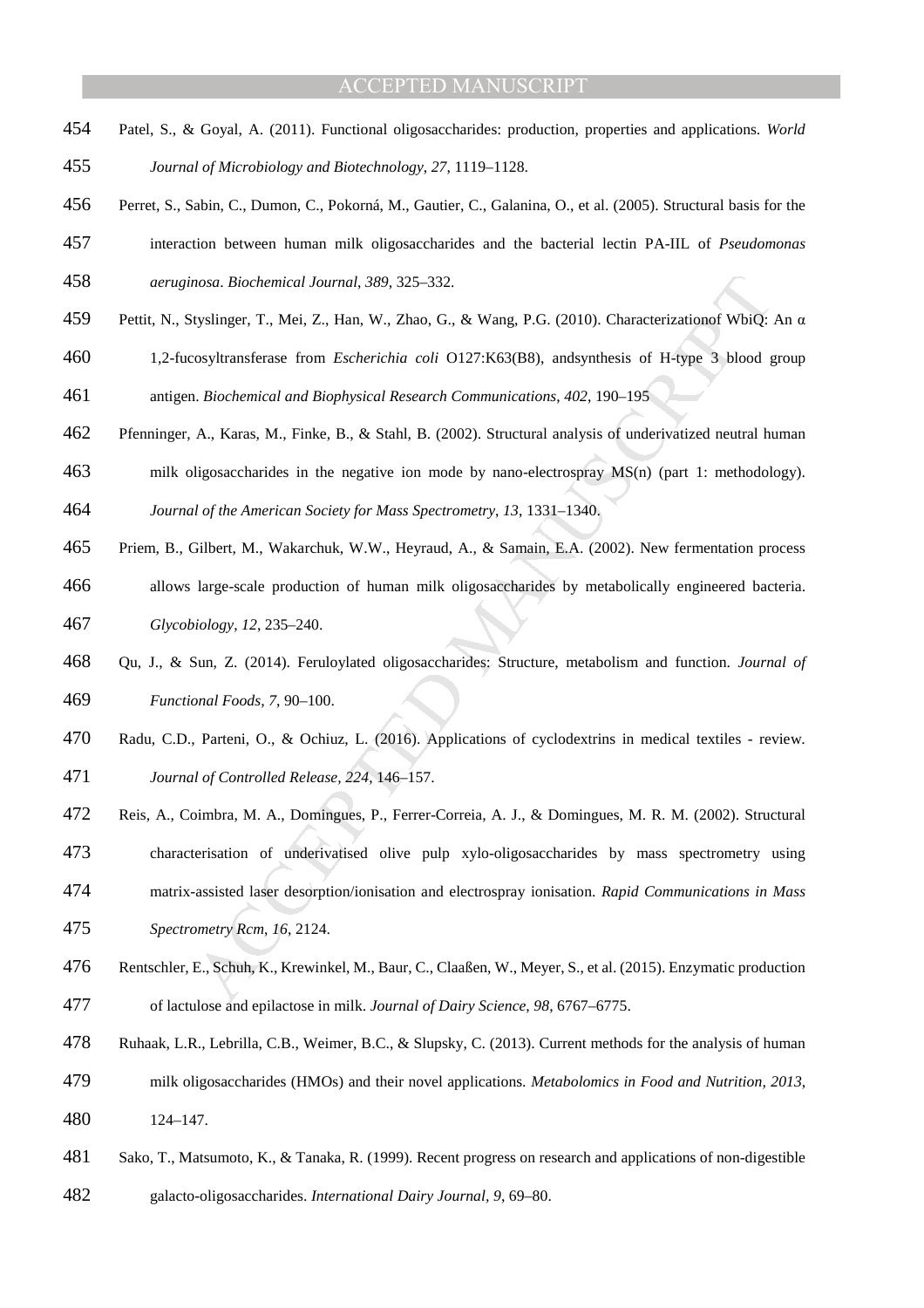- Samanta, A.K., Jayapal, N., Jayaram, C., Roy, S., Kolte, A.P., Senani, S., et al. (2015). Xylooligosaccharides as
- prebiotics from agricultural by-products: Production and applications. *Bioactive Carbohydrates and Dietary Fibre*, *5*, 62–71.
- Sanches Lopes, S.M., Francisco, M.G., Higashi, B., de Almeida, R.T., Krausová, G., Pilau, E.J., et al. (2016).
- Chemical characterization and prebiotic activity of fructo-oligosaccharides from *Stevia rebaudiana*
- (Bertoni) roots and *in vitro* adventitious root cultures. *Carbohydrate Polymers*, *152*, 718–725.
- Sastre, F., Ferreira, F., & Pedreschi, F. (2016). MALDI-TOF mass spectrometry and reversed-phase
- HPLC-ELSD chromatography for structural and quantitative studies of major steroid saponins in
- commercial extracts of Yucca schidigera Roezl, *Journal of Pharmaceutical and Biomedical Analysis*, *120*,
- 270–282.
- Schmolzer, K., Czabany, T., Luley-Goedl, C., Pavkov-Keller, T., Ribitsch, D., Schwab, H., et al. (2015).
- Complete switch from α-2,3- to α-2,6-regioselectivity in *Pasteurella dagmatis* β-D-galactoside sialyltransferase by active-site redesign. *Chemical Communications*, *51*, 3083–3086.
- Shoaf-Sweeney, K.D., & Hutkins, R.W. (2009). Adherence, anti-adherence, and oligosaccharides preventing pathogens from sticking to the host. *Advances in Food and Nutrition Research*, *55*, 101–161.
- Shoaib, M., Shehzad, A., Omar, M., Rakha, A., Raza, H., Sharif, H.R., et al. (2016). Inulin: Properties, health

benefits and food applications. *Carbohydrate Polymers*, *147*, 444–454.

- Silvério, S.C., Macedo, E.A., Teixeira, J.A., & Rodrigues, L.R. (2015). Perspectives on the biotechnological
- production and potential applications of lactosucrose: A review. *Journal of Functional Food*, *19*, 74–90.
- Singh, R.D., Banerjee, J., & Arora, A. (2015). Prebiotic potential of oligosaccharides: A focus on xylan derived oligosaccharides. *Bioactive Carbohydrates and Dietary Fibre*, *5*, 19–30.
- cal characterization and prebiotic activity of fructo-oligosaccharides from *Stevia* rebauting<br>mi) roots and *in vitro* adventitious root cultures. *Carbohydrate Polymers*, 152, 718-725.<br>Ferreira, F., & Pedreschi, F. (201 Sørensen, H.R., Pedersen, S., & Meyer, A.S. (2007). Characterization of solubilized arabinoxylo-oligosaccharides by MALDI-TOF MS analysis to unravel and direct enzyme catalyzed
- hydrolysis of insoluble wheat arabinoxylan. *Enzyme and Microbial Technology*, *41*, 103–110.
- Soriano del Amo, D., Wang, W., Besanceney, C., Zheng, T., He, Y., Gerwe, B., et al. 2010. Chemoenzymatic synthesis of the sialyl Lewis X glycan andits derivatives. *Carbohydrate Research*, *345*, 1107–1113
- Stein, D.B., Lin, Y.N., & Lin, C.H. (2008). Characterization of *Helicobacter pylori* α1,2-fucosyltransferase
- 
- for enzymatic synthesis of tumor-associated antigens. *Advanced Synthesis and Catalysis*, *350*,
- 2313–2321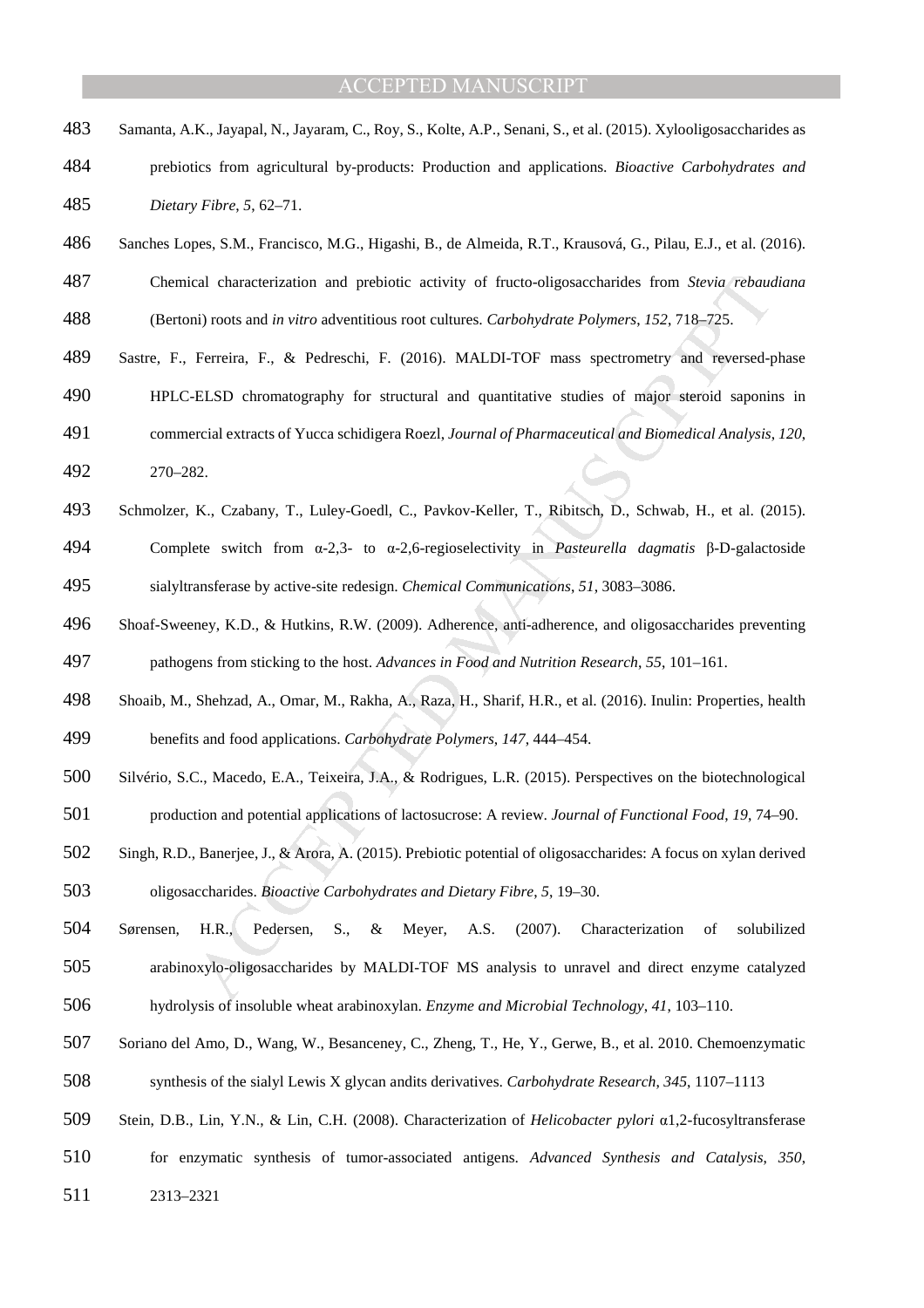- Sumiyoshi, W., Urashima, T., Nakamura, T., Arai, I., Saito, T., Tsumura, N., et al. (2003). Determination of
- each neutral oligosaccharide in the milk of Japanese women during the course of lactation. *British Journal of Nutrition*, *89*, 61–69.
- Suzuki, T., Maeda, S., Nomura, S., Suzuki, M., Grant, G., & Sporns, P.(2011). Rapid analysis of fructans and
- comparison offructan profiles in several different types of asparagus storage roots using MALDI–TOF
- MS. *Journal of Horticultural Science & Biotechnology*, *86*, 210–216.
- Oursel, S., Cholet, S., Junot, C., & Fenaille, F. (2017). Comparative analysis of native and permethylated
- human milk oligosaccharides by liquid chromatography coupled to high resolution mass spectrometry.
- *Journal of Chromatography B Analytical Technologies in the Biomedical & Life Sciences*, DOI:
- 10.1016/j.jchromb.2017.03.028
- erison of tructan profiles in several different types of asparagus storage roots using MALDI-<br>narrad of Horricultural Science & Biotechnology, 86, 210-216.<br>Cholet, S., Junot, C., & Fenaille, F. (2017). Comparative analysi Tarr, A.J., Galley, J.D., Fisher, S., Chichlowski, M., Berg, B.M., & Bailey, M.T. (2015). The prebiotics 3′-sialyllactose and 6′-sialyllactose diminish stressor-induced anxiety-like behavior and colonic microbiota alterations: evidence for effects on the gut-brain axis. *Brain, Behavior and Immunity*, *50*, 166–177.
- Tesić, M., Wicki, J., Poon, D.K., Withers, S.G., & Douglas, D.J. (2007). Gas phase noncovalent protein complexes that retain solution binding properties: Binding of xylobiose inhibitors to the beta-1, 4
- exoglucanase from *cellulomonas fimi*. *Journal of the American Society for Mass Spectrometry*, *18*, 64–73.
- Tokuoka, M., Honda, C., Totsuka, A., Shindo, H, & Hosaka, M. (2017). Analysis of the oligosaccharides in
- Japanese rice wine, sake, by hydrophilic interaction liquid chromatographyetime-of-flight/mass
- spectrometry. *Journal of Bioscience and Bioengineering,* https://doi.org/10.1016/j.jbiosc.2017.03.010
- Van Laere, K.M., Hartemink, R., Bosveld, M., Schols, H.A., & Voragen, A.G.J. (2000). Fermentation of plant cell wall derived polysaccharides and their corresponding oligosaccharides by intestinal bacteria. *Journal*
- *of Agricultural and Food Chemistry, 48*, 1644–1652.
- van Leeuwen, S.S., Kuipers, B.J., Dijkhuizen, L., & Kamerling, J.P. (2014). Development of a (1)H NMR structural-reporter-group concept for the analysis of prebiotic galacto-oligosaccharides of the [β-d-Galp-(1→x)]n-d-Glcp type. *Carbohydrate Research*, *400*, 54–58.
- Veros, C.T., & Oldham, N.J. (2007). Quantitative determination of lysozyme-ligand binding in the solution and gas phases by electrospray ionisation mass spectrometry. *Rapid Communications in Mass Spectrometry,*
- *21*, 3505–3510.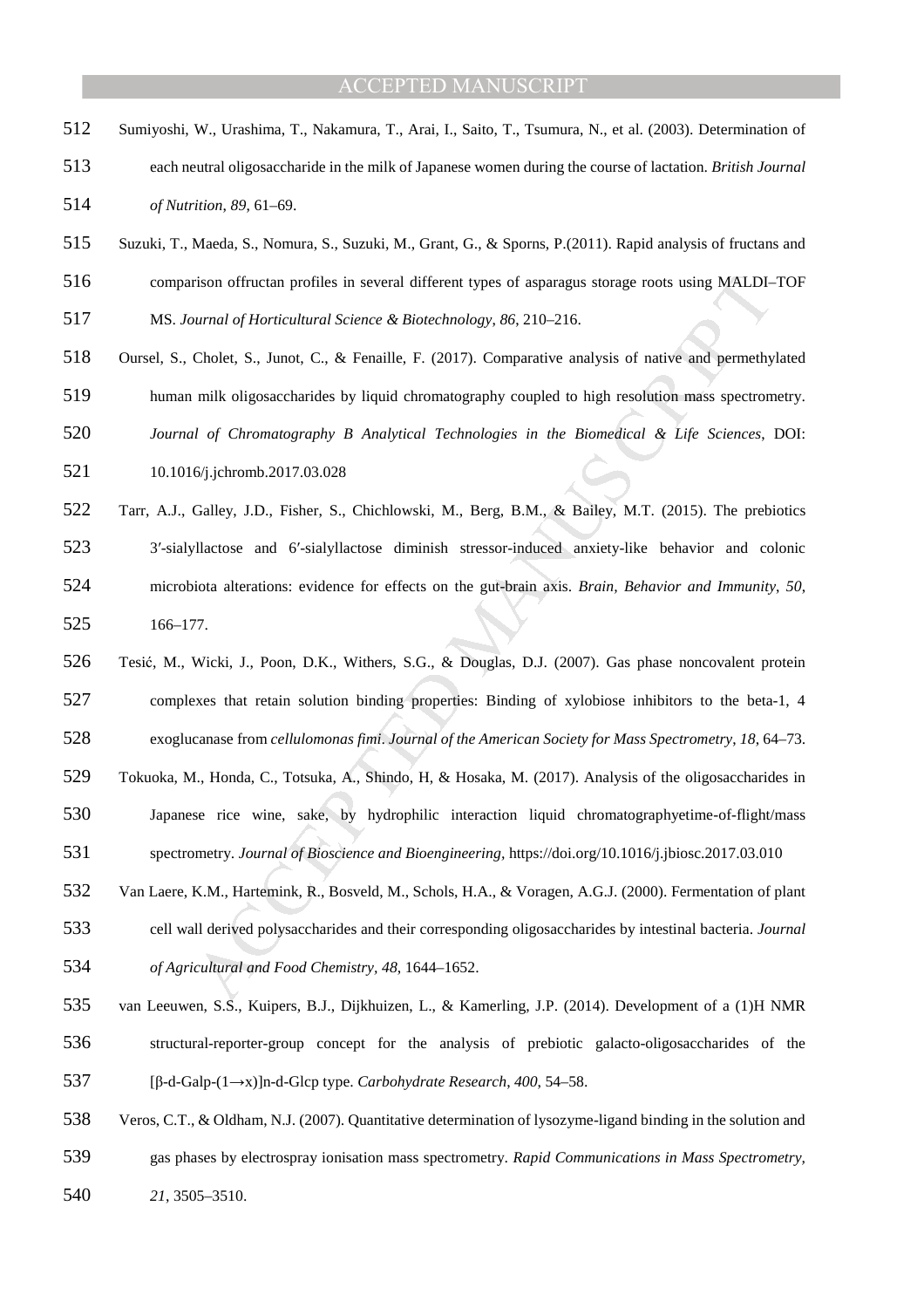- Wang, B. (2009). Sialic acid is an essential nutrient for brain development and cognition. *Annual Review of Nutrition*, *29*, 177–222.
- Wang, D., Li, F.L., & Wang, S.A. (2016). A one-step bioprocess for production of high-content fructo-oligosaccharides from inulin by yeast. *Carbohydrate Polymers*, *151*, 1220–1226.
- Wang, H.Y., Chu, X., Zhao, Z.X., He, X.S., & Guo, Y.L. (2011). Analysis of low molecular weight compounds
- by MALDI-FTICR-MS. *Journal of Chromatography B*, *879*, 1166–1179.
- Wang, Y., Zeng, T., Wang, S.E., Wang, W., Wang, Q., & Yu, H.X. (2010). Fructo-oligosaccharides enhance the
- mineral absorption and counteract the adverse effects of phytic acid in mice. *Journal of Nutrition*, *26*, 305–311.
- Westphal, Y., Kühnel, S., De Waard, P., Hinz, S.W., Schols, H.A., Voragen, A.G., et al. (2010). Branched
- arabino-oligosaccharides isolated from sugar beet arabinan. *Carbohydrate Research*, *345*, 1180–1189.
- Wu, S., Tao, N., German, J.B., Grimm, R., & Lebrilla, C.B. (2010). Development of an annotated library of neutral human milk oligosaccharides. *Journal of Proteome Research*, *9*, 4138–4151.
- (Chu, X., Zhao, Z.X., He, X.S., & Guo, Y.L. (2011). Analysis of low molecular weight compo<br>
LDI-FTICR-MS. Journal of Chromatography B, 879, 1166–1179.<br>
Eeng, T., Wang, S.E., Wang, W., Wang, Q., & Yu, H.X. (2010). Fructo-ol Xu, Q., Chao, Y.L., & Wan, Q.B. (2009). Health benefit application of functional oligosaccharides. *Carbohydrate Polymers, 77*, 435–441.
- Yang, H. J., Lee, A., Lee, M. K., Kim, W., & Kim, J. (2010). Detection of small neutral carbohydrates using
- various supporting materials in laser desorption/ionization mass spectrometry. *Bulletin of the Korean Chemical Society*, *31*, 35–40.
- Yang, Z.Y., Wu, D.T., Chen, C.W., Cheong, K.L., Deng, Y., Chen, L.X., et al. (2016). Preparation of
- xylooligosaccharides from xylan by controlled acid hydrolysis and fast protein liquid chromatography
- coupled with refractive index detection. *Separation and Purification Technology*, *171*, 151–156.
- Yao, Z., Wu, H., Zhang, S., & Du, Y. (2014). Enzymatic preparation of κ-carrageenan oligosaccharides and their anti-angiogenic activity. *Carbohydrate Polymers*, *101*, 359–367.
- Yi, W., Liu, X., Li, Y., Li, J., Xia, C., Zhou, G., et al. (2009). Remodeling bacterial polysaccharides by metabolic pathway engineering. *Proceedings of the National Academy of Sciences of the United States of America, 106*, 4207–4212.
- Yu, H., & Chen, X. (2016). One-pot multienzyme (OPME) systems for chemoenzymatic synthesis of carbohydrates. *Organic and Biomolecular Chemistry*, *14*, 2809–2818.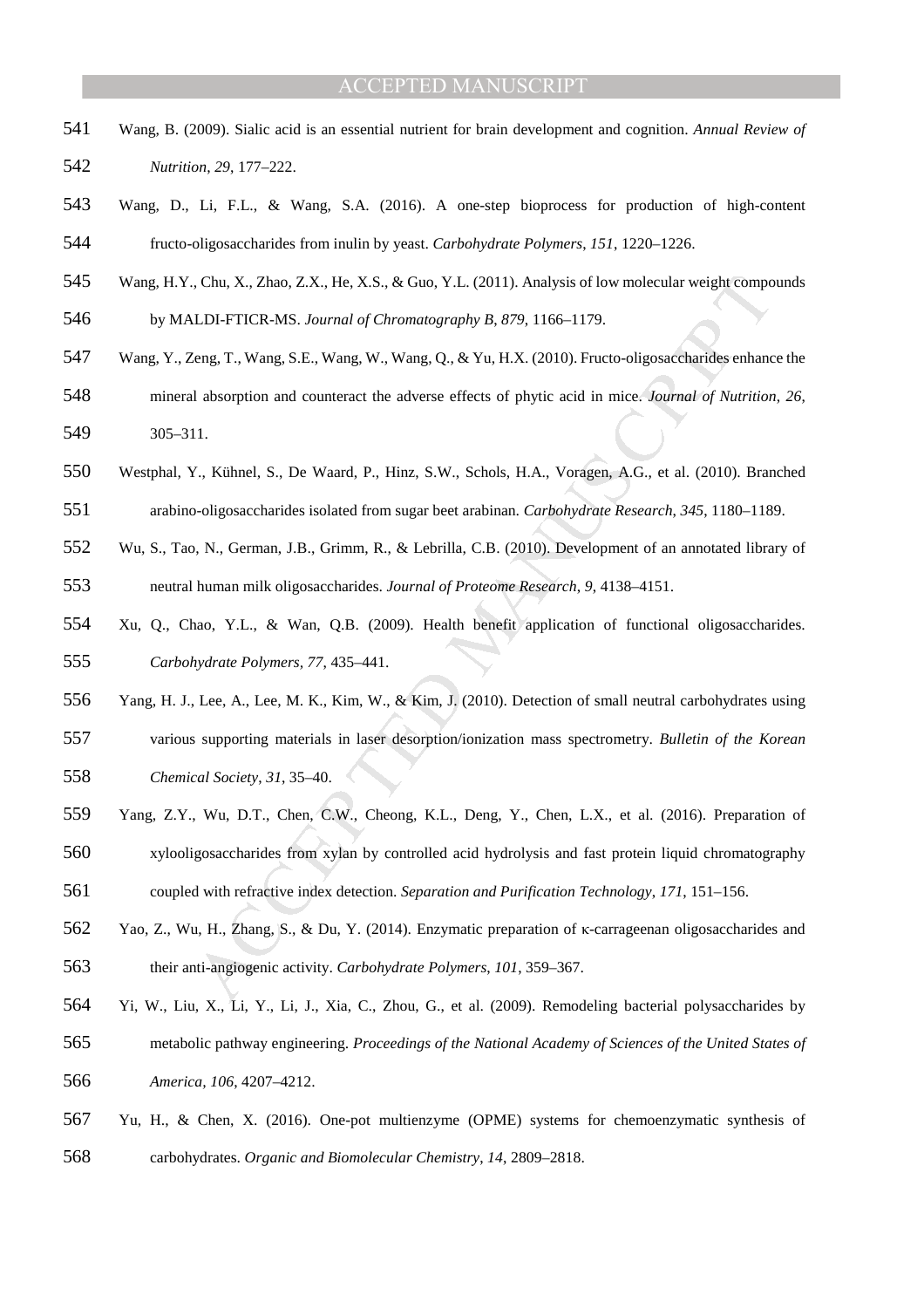- Yu, H., Lau, K., Thon, V., Autran, C.A., Jantscher-Krenn, E., Xue, M., et al. (2014). Synthetic disialyl
- hexasaccharides protect neonatal rats from necrotizing enterocolitis. *Angewandte Chemie International Edition*, *53*, 6687–6691.
- Yun, J.W., Choi, Y.J., Song, C.H., & Song, S.K. (1999). Microbial production of inulo-oligosaccharides by an
- endoinulinase from *Pseudomonas* sp. expressed in *Escherichia coli*. *Journal of Bioscience and*
- *Bioengineering*, 87, 291–295.
- Zhang, H.T., Zhu, L., Zhang, S., Zhan, X. B., & Lin, C.C. (2014). A new, quick, highly sensitive ultramicro-analysis method for the identification of fructose removed from fructofuranosyl-containing
- gluco-oligosaccharides by ESI-CID-MS/MS. *Carbohydrate Research*, *398*, 1–7.
- Zhang, L., Lau, K., Cheng, J., Yu, H., Li, Y., Sugiarto, G., et al. (2010). *Helicobacter hepaticus* Hh0072 gene
- encodes a novel 1–3-fucosyltransferase belonging to CAZy GT11 family. *Glycobiology*, *20*, 1077–1088.
- Zhang, M., Cai, S.L., & Ma, J.W. (2015). Evaluation of cardio-protective effect of soybean oligosaccharides. *Gene*, *555*, 329–334.
- ulinase from *Pseudomonas* sp. expressed in *Escherichia coli. Journal of Bioscience*<br>innering, 87, 291–295.<br>
C. Zhu, L., Zhang, S., Zhan, X. B., & Lin, C.C. (2014). A new, quick, highly sen-<br>icro-analysis method for the i Zhao, C., Wu, Y.J., Yang, C.F., Liu, B., & Huang, Y.F. (2015). Hypotensive, hypoglycemic and hypolipidemic effects of bioactive compounds from microalgae and marine microorganisms. *International Journal of Food Science and Technology*, *50*, 1705–1717.
- Zhao, C., Wu, Y.J., Yu, H., Shah, I.M., Li, Y.H., Zeng, J., et al. (2016). One-pot multienzyme (OPME)
- synthesis of human blood group H antigens and a human milk oligosaccharide (HMOS) with highly active
- *Thermosynechococcus elongatus* α1–2-fucosyltransferase. *Chemical Communications*, *52*, 3899–3902.
- Zou, P., Yang, X., Wang, J., Li, Y., Yu, H., Zhang, Y., et al. (2015). Advances in characterisation and biological
- activities of chitosan and chitosan oligosaccharides. *Food Chemistry*, *190*, 1174–1181.
- 
- 
- 
- 
- 
- 
-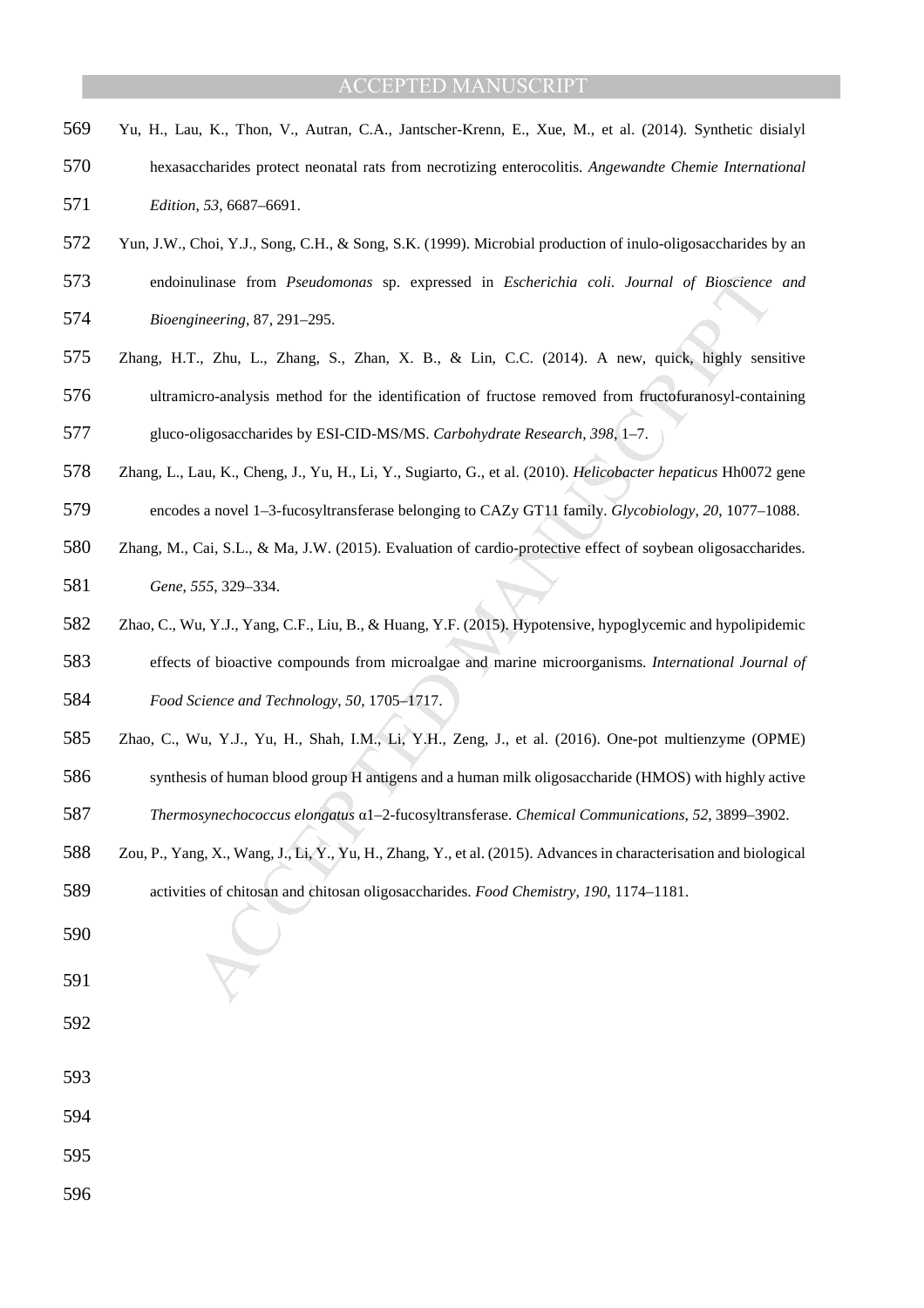# TED MANUSCRIPT

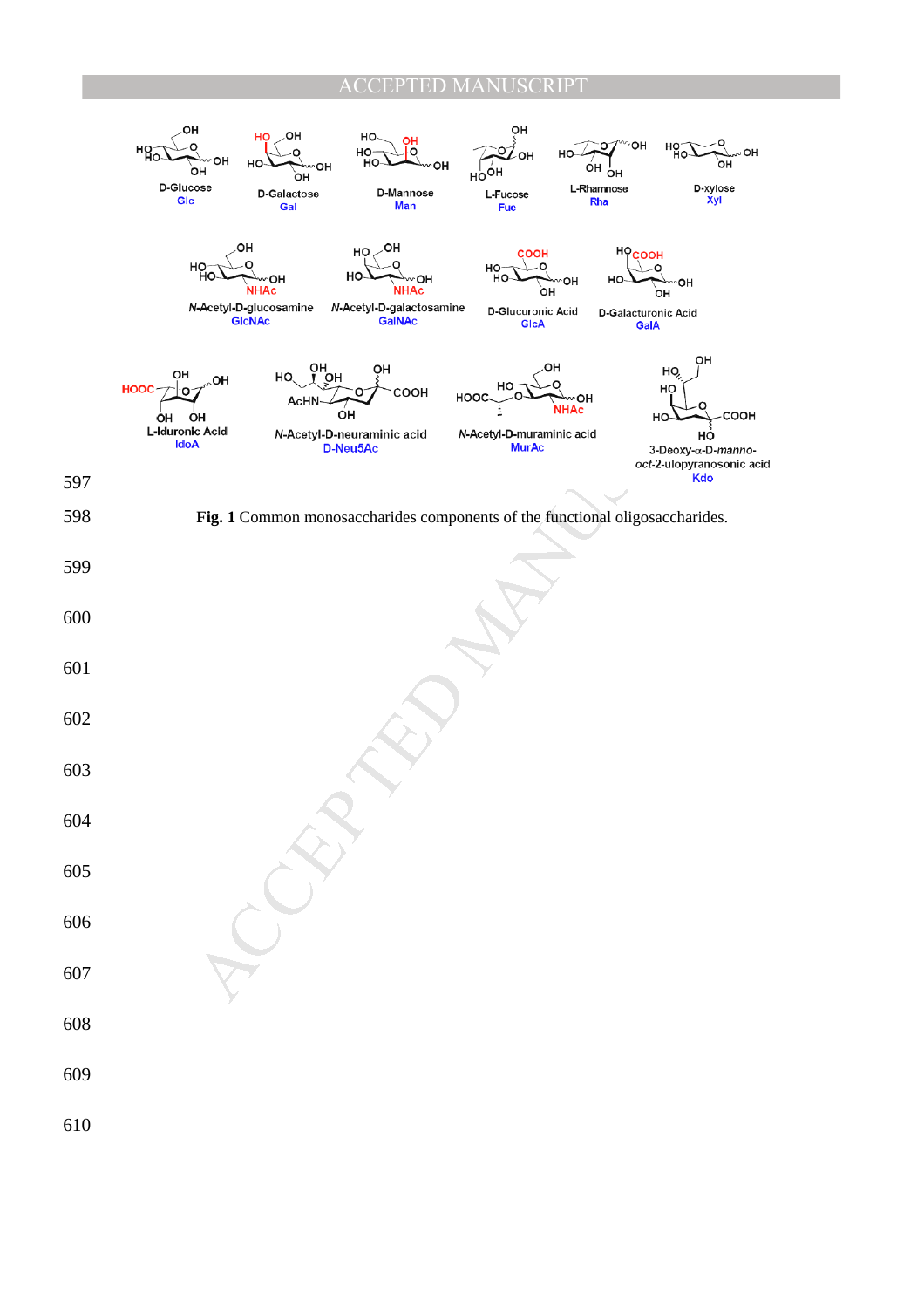### PTED MANUSCRIPT



**Fig. 2** Schematic of HMOs structures and putative HMOs active glycoside hydrolase families (GH) based on the work of Wu, Tao, German, Grimm, & Lebrilla (2010). GH2, α-galactosidase; GH18, endo-β-N-acetylglycosaminidase; GH20, β-hexosaminidase; GH29, α-1,3/4-fucosidase; GH33, sialidase; GH95, α-1,2-fucosidase.

- 
- 

- 
- 

- 
- 
- 
- 
- 
- 
-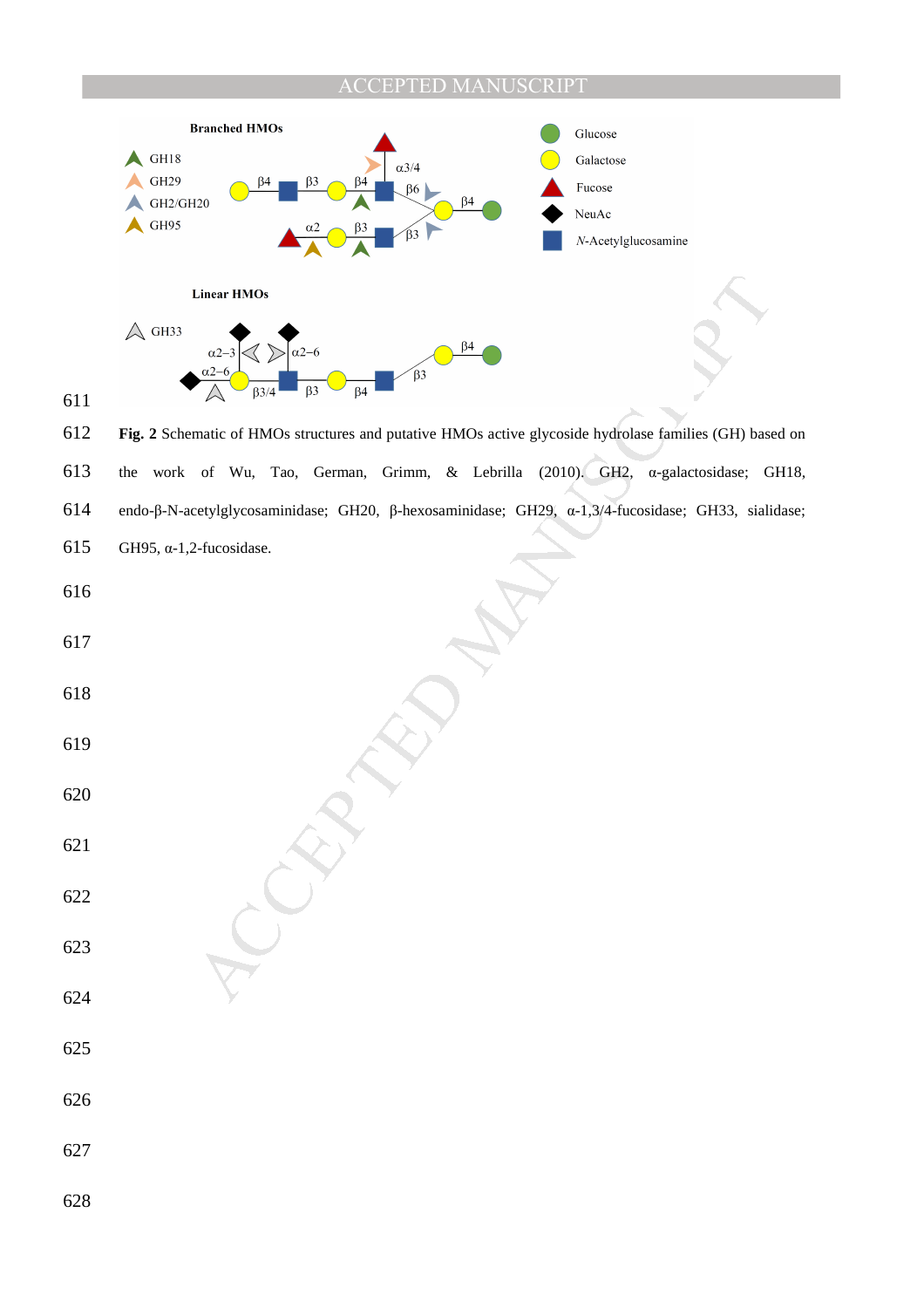



 $\frac{1}{100}$ <br>
simplest routes for glycosyltransferase-catalyzed enzymatic synthesis of mammalian glycans without strategies minimized to the European abstractions: Gily K, glycosyltransferase; Gily T, glycosyltransferase; **Fig. 3** The simplest routes for glycosyltransferase-catalyzed enzymatic synthesis of mammalian glycans with in situ generation of sugar nucleotides from a monosaccharide. Enzyme abbreviations: GlyK, glycokinase (Yi et al., 2009); NucT, nucleotidyltransferase; GlyT, glycosyltransferase (Zhao et al., 2016); PpA, inorganic pyrophosphatase (Lau et al., 2010).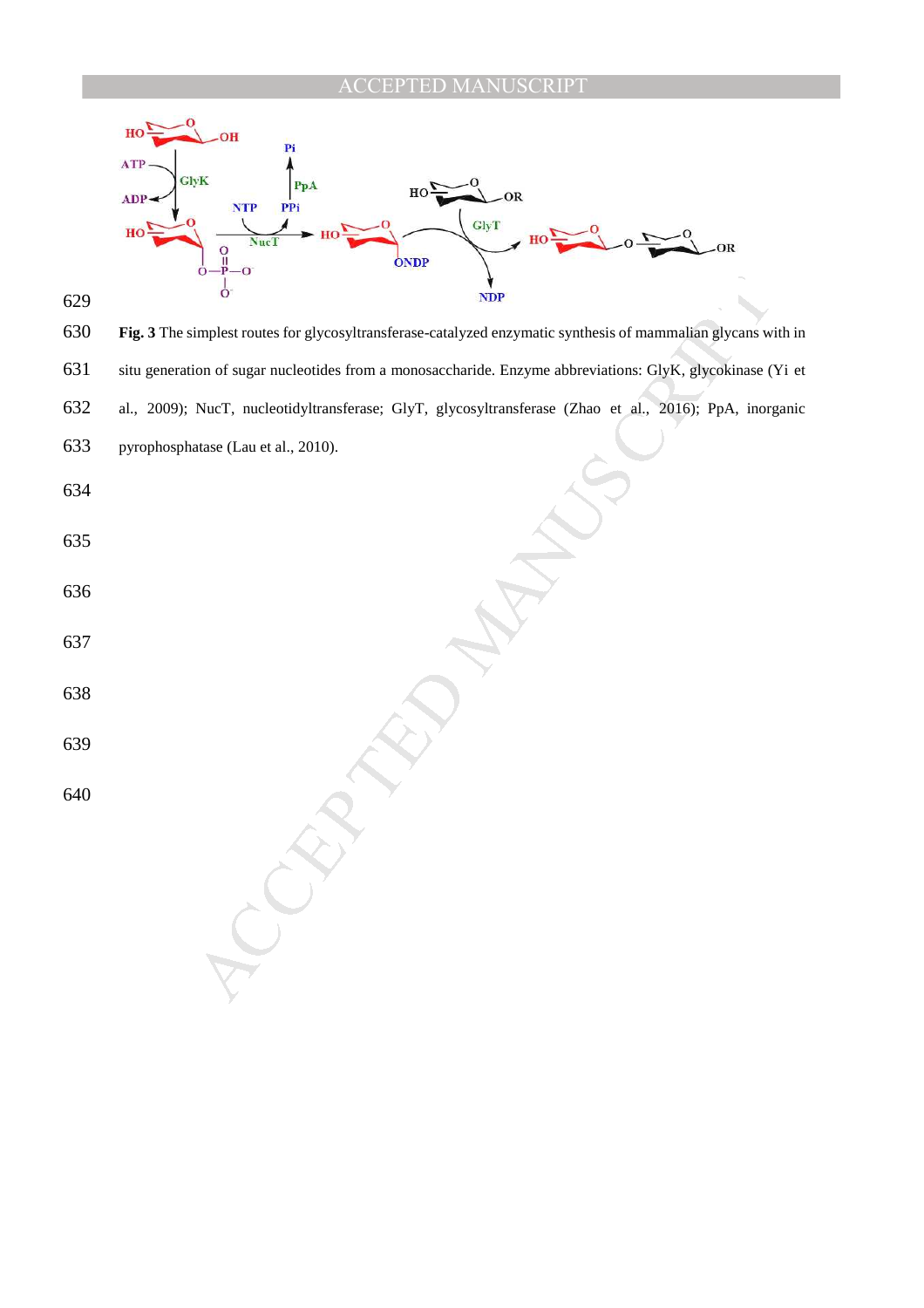| <b>Type</b>                       | Monosaccharides              | Number of monosaccharides    | indicative<br><b>Bonds</b><br>of                            |
|-----------------------------------|------------------------------|------------------------------|-------------------------------------------------------------|
|                                   |                              |                              | functions                                                   |
| Arabino-oligosaccharides          | Arabinose                    | $2 - 8$                      | $\alpha$ -1,5                                               |
| Arabinogalacto-oligosaccharides   | Arabinose, galactose         | $2-9$                        | $\beta - 1, 4$                                              |
| Arabinoxylo-oligosaccharides      | Xylose, arabinose            | $5-10$                       | $\alpha$ -1,2, $\alpha$ -1,3, $\beta$ -1,4                  |
| Clycosylsucrose                   | Glucose, fructose            | 3                            | $\alpha$ -1,2, $\beta$ -1,4                                 |
| Cyclodextrins (CDs)               | D-glucopyranose              | 6 (α-CD), 7 (β-CD), 8 (γ-CD) | $\alpha$ -1,4                                               |
| Fructo-oligosaccharides           | Sucrose, fructose            | $2 - 5$                      | $\beta - 1, 2$                                              |
| Galacto-oligosaccharides          | Galactose                    | $2 - 5$                      | $\beta - 1, 2, \alpha - 1, 4$                               |
| Galacturono-oligosaccharides      | Galactosamine                | $2-9$                        | $\alpha$ -1,4                                               |
| Gentio-oligosaccharides           | Glucose                      | $2 - 10$                     | $\beta$ -1,6                                                |
| Glucose-oligosaccharides          | Glucose                      | $2 - 10$                     | $\alpha$ -1,2, $\beta$ -1,3, $\beta$ -1,6                   |
| Human milk oligosaccharides       | Glucose, galactose, GlcNAc   | $2 - 8$                      | $\alpha$ -1,2, $\alpha$ -1,3, $\alpha$ -1,4, $\alpha$ -2,3, |
|                                   |                              |                              | $\beta$ -2,6, $\beta$ -1,3, $\beta$ -1,4                    |
| Isomalto-oligosaccharides         | Glucose                      | $2 - 5$                      | $\alpha$ -1,4                                               |
| Lactosucrose                      | Galactose, fructose          | $2 - 3$                      | $\beta - 1, 4$                                              |
| Lactulose                         | Galactose, fructose          | $\overline{2}$               | $\beta - 1, 4$                                              |
| Malto-oligosaccharides            | Mannitose, glucose           | $2 - 10$                     | $\alpha$ -1,2, $\alpha$ -1,4                                |
| Palatinose                        | Glucose, fructose            | 2                            | $\beta$ -1,6                                                |
| Raffinose                         | Galactose, fructose, glucose | 3                            | $\beta$ -1,2, $\alpha$ -1,4                                 |
| Rhamnogalacturon-oligosaccharides | Rhamnose, galactose          | 4-8                          | $\alpha$ -1,2, $\alpha$ -1,4, $\beta$ -1,4                  |
| Soybean oligosaccharides          | Fructose, galactose, glucose | $2 - 4$                      | $\alpha$ -1,6                                               |
| Stachyose                         | Galactose, fructose, glucose | 4                            | $\alpha$ -1,4                                               |
| Xylo-oligosaccharides             | Xylose                       | $2 - 7$                      | $\alpha$ -1,4                                               |
|                                   |                              |                              |                                                             |

641 **Table 1** Natural functional oligosaccharides and their glycosidic linkages.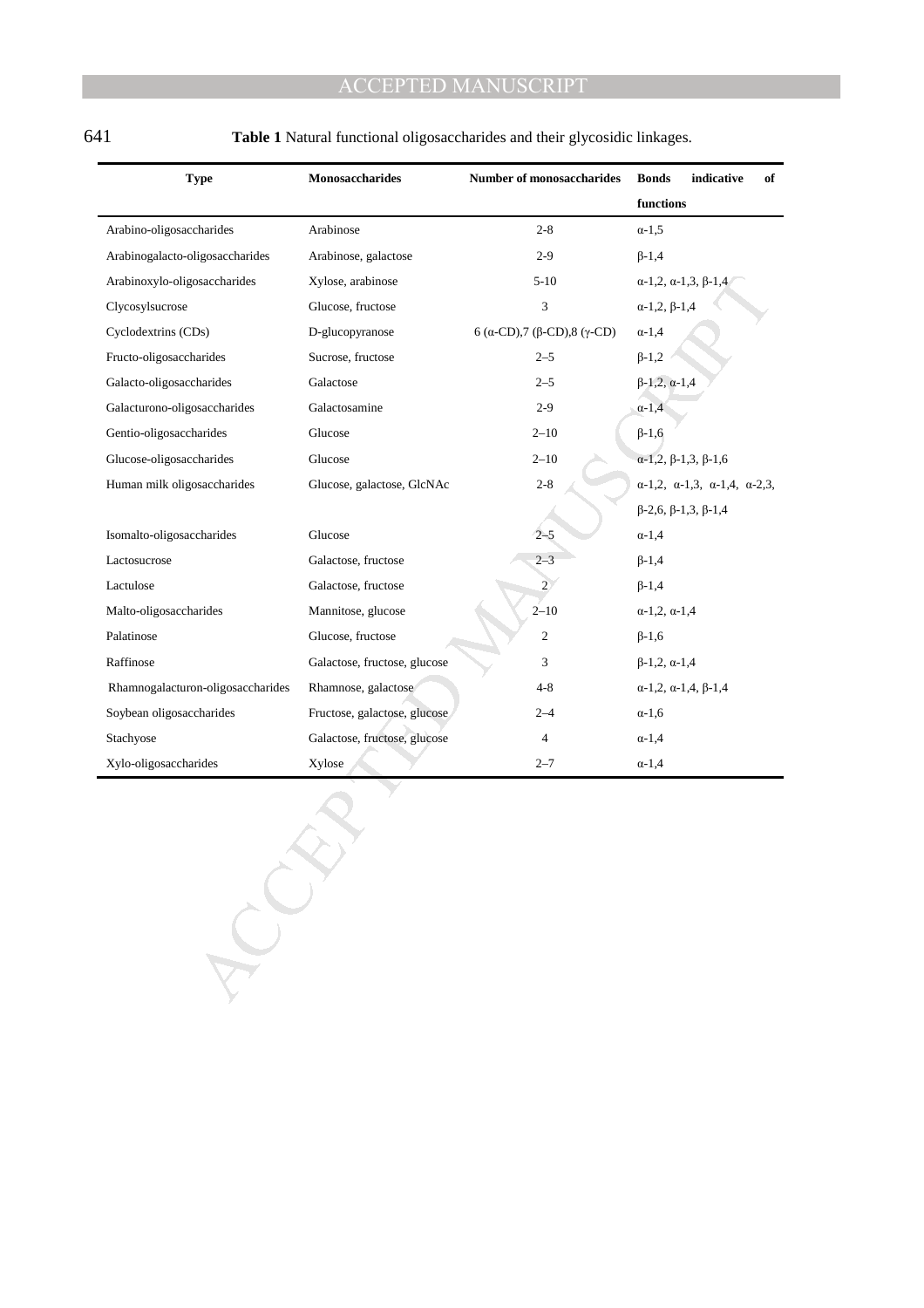| ×<br>۰, |  |
|---------|--|

#### 642 **Table 2** Sources and applications of natural and glycan oligosaccharides based on the work of Patel & Goyal (2011).

|                          |                                                   | <b>ACCEPTED MANUSCRIPT</b>                                                                                                |                                                 |
|--------------------------|---------------------------------------------------|---------------------------------------------------------------------------------------------------------------------------|-------------------------------------------------|
|                          |                                                   |                                                                                                                           |                                                 |
|                          |                                                   |                                                                                                                           |                                                 |
|                          |                                                   |                                                                                                                           |                                                 |
| $\overline{2}$           |                                                   | <b>Table 2</b> Sources and applications of natural and glycan oligosaccharides based on the work of Patel & Goyal (2011). |                                                 |
| Oligosaccharides         | <b>Natural occurrence</b>                         | <b>Applications</b>                                                                                                       | <b>References</b>                               |
| Isomalto-oligosaccharide | Starch from wheat, barley, potato, rice, cassava, | Antidiabetic, prevent dental caries, stimulate the growth of colonic Bifidobacterium and                                  | Basu, Mutturi, & Prapulla, 2016; Bharti et al., |
|                          | honey, maltose, sucrose, dextran                  | Lactobacilli                                                                                                              | 2015                                            |
| Soybean oligosaccharides | Soybean seed                                      | Competitive exclusion against potential pathogenic bacteria, reduction of oxidative                                       | Fei, Ling, Hua, & Ren, 2014; Zhang, Cai, &      |
|                          |                                                   | stress, cardio-protective, chronic diseases prevention, amelioration insulin resistance                                   | Ma, 2015                                        |
| Fructo-oligosaccharides  | Antichoke, garlic, onion, asparagus, chicory,     | Prebiotic activity, prevent urogenital infections, sweetener in beverages, acariogenic                                    | Kumar, Prashanth, & Venkatesh, 2014; Okada      |
|                          | fermented<br>beverage<br>-of<br>extract,<br>plant | quality, effect on lipid metabolism, reduce risk of colon cancer, immunomodulatory                                        | et al., 2010; Sanches Lopes et al., 2016; Wang  |
|                          | Aspergillus,<br>Fusarium,<br>Arthrobacter,        | property, antidiabetic activity                                                                                           | et al., 2010; Wang, Li, & Wang, 2016            |
|                          | Aureobasidum, Gluconacetobacter, Bacillus,        |                                                                                                                           |                                                 |
|                          | Saccharomyces                                     |                                                                                                                           |                                                 |
| Lactulose                | Cow milk                                          | Used in treatment of hyperammonemia and portosystemic encephalopathy                                                      | Mussatto & Mancilha, 2007; Rentschler et al.,   |
|                          |                                                   |                                                                                                                           | 2015                                            |
| Inulin                   | Chicory roots, onion, asparagus, antichoke        | Function as dietary fiber, effect on lipid metabolism, reduction in risk of gastrointestinal                              | Apolinario et al., 2014; Shoaib et al., 2016;   |
|                          |                                                   | diseases; absorption of calcium, magnesium and iron increased, stimulation of immune                                      | Yun, Choi, Song, & Song, 1999                   |
|                          |                                                   | system                                                                                                                    |                                                 |
| Galacto-oligosaccharides | Bifidobacterium bifidum, Kluyveromyces lactis,    | Prebiotic                                                                                                                 | Goulas, Tzortzis, & Gibson, 2007; Kim, Park,    |
|                          | Sulfolobus solfataricus; Human milk, cow milk     |                                                                                                                           | & Oh, 2006                                      |
| Gluco-oligosaccharides   | Leuconostoc mesenteroides NRRL B-1299             | Promote beneficial cutaneous flora                                                                                        | Iliev et al., 2008                              |
| Lactosucrose             | Pseudomonas aurantiaca                            | Increase in <i>Bifidobacteria</i> population                                                                              | Crittenden, & Playne, 1996; Kolida, & Gibson,   |
|                          |                                                   |                                                                                                                           | 2007; Li et al., 2015; Silvério, Macedo,        |
|                          |                                                   |                                                                                                                           | Teixeira, & Rodrigues, 2015                     |
| Malto-oligosaccharides   |                                                   | From starch by the action of pullulanase, Reduce the levels of Clostridium perfringens and family Enterobacteriaceae      | Manas, Jonet, Murad, Mahadi, & Illias, 2015     |
|                          | isoamylase and amylases                           |                                                                                                                           |                                                 |
| Xylooligosaccharides     | Penicillium,<br>Aspergillus,<br>Trichoderma,      | Prebiotic, antioxidant, gelling agent, treatment of diabetes, arteriosclerosis and colon                                  | Moure, Gullón, Domínguez, & Parajó, 2006;       |
|                          | Bacillus, Streptomyces, hardwood, corneob,        | cancer                                                                                                                    | Samanta et al., 2015; Singh, Banerjee, & Arora, |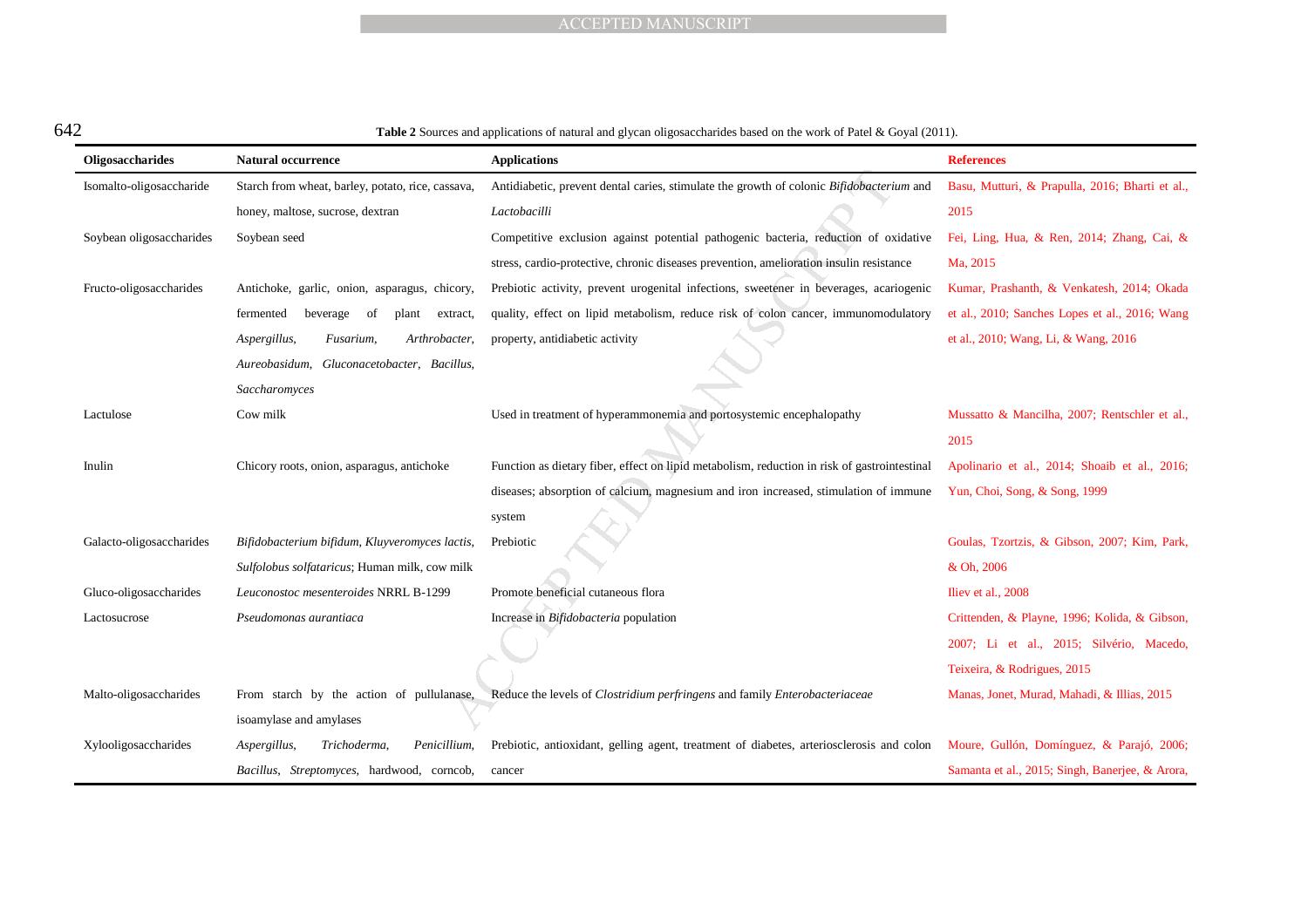|                                 |                                                  | <b>ACCEPTED MANUSCRIPT</b>                                                                                   |                                                 |
|---------------------------------|--------------------------------------------------|--------------------------------------------------------------------------------------------------------------|-------------------------------------------------|
|                                 |                                                  |                                                                                                              |                                                 |
|                                 |                                                  |                                                                                                              |                                                 |
|                                 |                                                  |                                                                                                              |                                                 |
|                                 | wheat straw, rice hull, barley straw             |                                                                                                              | 2015; Yang, 2016                                |
| Chitosan oligosaccharides       | Depolymerised products of chitosan or chitin     | Antioxidant,<br>anti-hypertensive,<br>anti-microbial,<br>anti-tumor,<br>fat-binding<br>and                   | Liu et al., 2010; Zou et al., 2015              |
|                                 |                                                  | hypocholesterolemic effects                                                                                  |                                                 |
| Human<br>milk                   | Human milk                                       | Facilitate preferential growth of Bifidobacteria and Lactobacilli, inhibition of He et al., 2016; Wang, 2009 |                                                 |
| oligosaccharides                |                                                  | lippolysaccharide-mediated inflammation, enhancement of brain development                                    |                                                 |
| $\beta$ -glucan oligosaccharide | Curdlan                                          | Induction of monocytes to produce tumor necrosis factor alpha, stimulation of the                            | Fu et al., 2015; Kumagai, Okuyama, & Kimura,    |
|                                 |                                                  | secretion of interleukin 1b                                                                                  | 2016                                            |
| Gentio-oligosaccharides         | By digestion of starch; gentiobiose; Penicillium | Prebiotic                                                                                                    | Côté, 2009; Fujimoto et al., 2009               |
|                                 | multicolor                                       |                                                                                                              |                                                 |
| Pectin-derived                  | Higher plants; Sugar beet pulp                   | Prebiotic properties, amelioration diarrhoea, adsorption of calcium ions increased,                          | Concha Olmosa & Zúñiga Hansen, 2012;            |
| oligosaccharides                |                                                  | antibacterial, antihyperlipidemic and antioxidant effects                                                    | Gómez, Gullón, Yáñez, Schols, & Alonso, 2016    |
| Cyclodextrins                   | Transformation of starch by certain bacteria     | Stabilization of deliquescent or volatile compounds in foods and chemicals,                                  | Astray, 2009; Li et al., 2010; Radu, Parteni, & |
|                                 | such as Bacillus macerans                        | improvement poor aqueous solubility of drug compounds                                                        | Ochiuz, 2016                                    |
| Arabino-oligosaccharides        | Sugar beet arabinan                              | Prebiotic                                                                                                    | Westphal et al., 2010                           |
| 3                               |                                                  | $\tilde{C}$                                                                                                  |                                                 |

643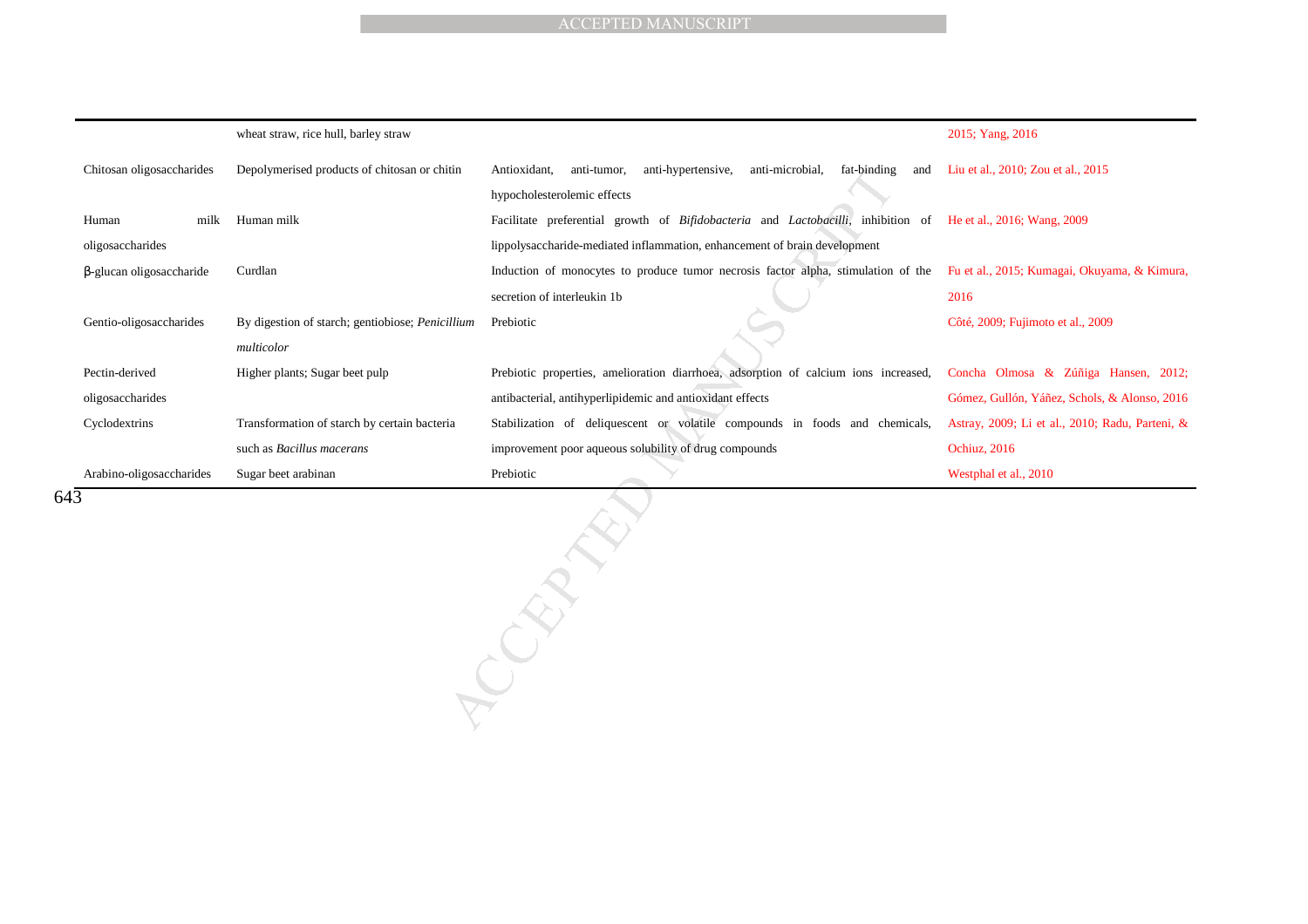#### 644 **Table 3** Distribution of oligosaccharides in human milk and bovine milk.

|                          |                           |                                                      | <b>ACCEPTED MANUSCRIPT</b> |                                                                                                                       |                 |
|--------------------------|---------------------------|------------------------------------------------------|----------------------------|-----------------------------------------------------------------------------------------------------------------------|-----------------|
|                          |                           |                                                      |                            |                                                                                                                       |                 |
|                          |                           |                                                      |                            |                                                                                                                       |                 |
|                          |                           |                                                      |                            |                                                                                                                       |                 |
|                          |                           |                                                      |                            | Table 3 Distribution of oligosaccharides in human milk and bovine milk.                                               |                 |
| Abbreviation             | Trivial name              | Human milk $(\mathbf{g} \ \mathbf{L}^{\text{-}1})^*$ | Bovine milk $(g L^{-1})^*$ | <b>Structure</b>                                                                                                      | Reference(s)    |
| Neutral oligosaccharides |                           |                                                      |                            |                                                                                                                       |                 |
| $2'$ -FL                 | 2'-Fucosyllactose         | $0 - 3.8$                                            |                            | $Fuc@1-2Gal$\beta$1-4Glc$                                                                                             | Baumgärtner et  |
| $3'$ -FL                 | 3'-Fucosyllactose         | $0.04 - 1.1$                                         |                            | Gal $\beta$ 1-4(Fuc $\alpha$ 1-3)Glc                                                                                  | al., $2015$ ;   |
| $DF-L$                   | Difucosyllactose          |                                                      |                            | Fuca1-2Gal $\beta$ 1-4(Fuca1-3)Glc                                                                                    | Boehm &         |
| <b>LNT</b>               | Lacto-N-tetraose          | $0.5 - 1.5$                                          | Trace                      | $Gal\beta1-3GlcNAc\beta1-3Gal\beta1-4Glc$                                                                             | Stahl, 2003;    |
| LNnT                     | Lacto-N-neotetraose       |                                                      |                            | $Gal_{0}^{81-4}GlcNAc_{0}^{81-3}Gal_{0}^{81-4}Glc$                                                                    | Kulinich & Li,  |
| LNFP I                   | Lacto-N-fucopentaose I    | $1.2 - 1.7$                                          |                            | Fuc $\alpha$ 1-2Gal $\beta$ 1-3GlcNAc $\beta$ 1-3Gal $\beta$ 1-4Glc                                                   | 2016; Kunz,     |
| LNFP-II                  | Lacto-N-fucopentaose II   | $0.3 - 1.0$                                          |                            | Gal $\beta$ 1-3(Fuc $\alpha$ 1-4)GlcNAc $\beta$ 1-3 Gal $\beta$ 1-4Glc                                                | Rudloff, Baier, |
| LNFP-III                 | Lacto-N-fucopentaose III  | $0.01 - 0.2$                                         |                            | Gal $\beta$ 1-4(Fuc $\alpha$ 1-3)GlcNAc $\beta$ 1-3 Gal $\beta$ 1-4Glc                                                | Klein, &        |
| LNFP-V                   | Lacto-N-fucopentaose V    |                                                      |                            | Gal $\beta$ 1-3GlcNAc $\beta$ 1-3 Gal $\beta$ 1-4(Fuc $\alpha$ 1-3)Glc                                                | Strobel, 2000;  |
| LNFP-VI                  | Lacto-N-fucopentaose VI   |                                                      |                            | Gal $\beta$ 1-4GlcNAc $\beta$ 1-3 Gal $\beta$ 1-4(Fuc $\alpha$ 1-3)Glc                                                | Miyazaki,       |
| LNDFH-I                  | Lacto-N-difucohexaose I   | $0.1 - 0.2$                                          |                            | Fuca $1-2Ga1\beta1-3(Fuc\alpha1-4)GlcNAc\beta1-3Ga1\beta1-4Glc$                                                       | Sato,           |
| LNDFH-II                 | Lacto-N-difucohexaose II  |                                                      |                            | Gal $\beta$ 1-3(Fuc $\alpha$ 1-4)GlcNAc $\beta$ 1-3Gal $\beta$ 1-4(Fuc $\alpha$ 1-3)Glc                               | Furukawa, &     |
| <b>LNnDFH</b>            | Lacto-N-neodifucohexaose  |                                                      |                            | Gal $\beta$ 1-4(Fuc $\alpha$ 1-3)GlcNAc $\beta$ 1-3Gal $\beta$ 1-4(Fuc $\alpha$ 1-3)Glc                               | Ajisaka, 2010;  |
| Para-LNnH                | Para-Lacto-N-neohexaose   |                                                      |                            | Gal $\beta$ 1-4GlcNAc $\beta$ 1-3Gal $\beta$ 1-4GlcNAc $\beta$ 1-3Gal $\beta$ 1-4Glc                                  | Perret et al.,  |
| LNo                      | Lacto-N-neooctaose        |                                                      |                            | Gal $\beta$ 1-4GlcNAc $\beta$ 1-3Gal $\beta$ 1-4GlcNAc $\beta$ 1-3Gal $\beta$ 1-4GlcNAc $\beta$ 1-3Gal $\beta$ 1-4Glc | 2005            |
| <b>LNnFPV</b>            | Lacto-N-neofucopentaose V |                                                      |                            | Gal $\beta$ 1-4GlcNAc $\beta$ 1-3Gal $\beta$ 1-4(Fuc $\alpha$ 1-3)Glc                                                 |                 |
| <b>LNH</b>               | Lacto-N-neohexaose        |                                                      |                            | Gal $(\beta1,3)$ GlcNAc $(\beta1,3)$ [Gal $(\beta1,4)$ GlcNAc $(\beta1,6)$ ]Gal $(\beta1,4)$ Glc                      |                 |
| Acidic oligosaccharides  |                           |                                                      |                            |                                                                                                                       |                 |
| $F-SL$                   | 3'Sialyl-3fucosyllactose  |                                                      |                            | Neu5Ac $\alpha$ 2-3Gal $\beta$ 1-4(Fuc $\alpha$ 1-3)Glc                                                               | Boehm &         |
| $6'$ -SL                 | 6'Sialyllactose           | $0.3 - 0.5$                                          | $0.03 - 0.06$              | Neu5Ac $\alpha$ 2-6Gal $\beta$ 1-4Glc                                                                                 | Stahl, 2003;    |
| $3'$ -SL                 | 3'Sialyllactose           | $0.1 - 0.3$                                          |                            | Neu5Ac $\alpha$ 2-3Gal $\beta$ 1-4Glc                                                                                 | Jin, Joo, Li,   |
| LSTa                     | LS-Tetrasaccharide a      | $0.03 - 0.2$                                         | Trace                      | Neu5Ac $\alpha$ 2-3Gal $\beta$ 1-3GlcNAc $\beta$ 1-3Gal $\beta$ 1-4Glc                                                | Choi, & Han,    |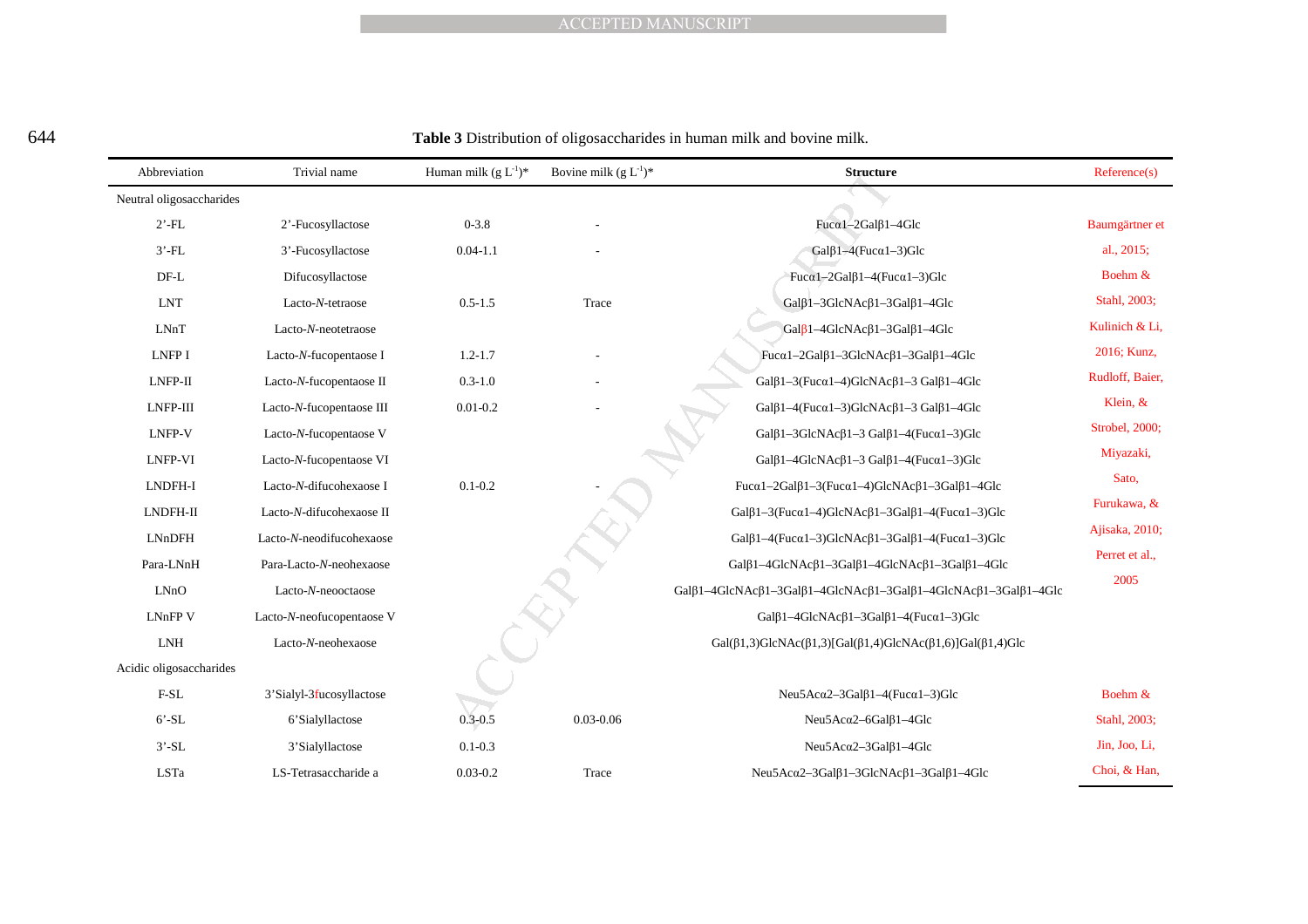|     | $\operatorname{LSTc}$             | LS-Tetrasaccharide c | $0.1 - 0.6$ | Trace | Neu5Acα2-6Galβ1-4GlcNAcβ1-3Galβ1-4Glc                                                                                                                                                                               | 2016; Neu et    |
|-----|-----------------------------------|----------------------|-------------|-------|---------------------------------------------------------------------------------------------------------------------------------------------------------------------------------------------------------------------|-----------------|
|     |                                   |                      |             |       |                                                                                                                                                                                                                     | al., 2010; Tarr |
|     |                                   |                      |             |       |                                                                                                                                                                                                                     | et al., 2015    |
|     | Minor human milk oligosaccharides |                      |             |       |                                                                                                                                                                                                                     |                 |
|     | $\mathbf{PI}$                     | BGA tetraose type 5  |             |       | GalNAca1-3(Fuca1-2)Galß1-4Glc                                                                                                                                                                                       | Kobata, 2010    |
|     | $\mathbf{P}\mathbf{II}$           | BGA hexaose type 1   |             |       | GalNAc $\alpha$ 1-3(Fuc $\alpha$ 1-2)Gal $\beta$ 1-3GlcNAc $\beta$ 1-3Gal $\beta$ 1-4Glc                                                                                                                            |                 |
| 645 |                                   |                      |             |       | BGA: Blood group A antigen; * The concentrations were compiled from previous studies (Bao, Chen, & Newburg, 2013; Gopal & Gill, 2000; Gwendolyn, Philip, Li, & Anita, 2013; Kunz & Rudloff, 2002; Sumiyoshi et al., |                 |
| 646 | 2003).                            |                      |             |       |                                                                                                                                                                                                                     |                 |
| 647 |                                   |                      |             |       |                                                                                                                                                                                                                     |                 |
| 648 |                                   |                      |             |       |                                                                                                                                                                                                                     |                 |
| 649 |                                   |                      |             |       |                                                                                                                                                                                                                     |                 |
| 650 |                                   |                      |             |       |                                                                                                                                                                                                                     |                 |
| 651 |                                   |                      |             |       |                                                                                                                                                                                                                     |                 |
| 652 |                                   |                      |             |       |                                                                                                                                                                                                                     |                 |
| 653 |                                   |                      |             |       |                                                                                                                                                                                                                     |                 |
| 654 |                                   |                      |             |       |                                                                                                                                                                                                                     |                 |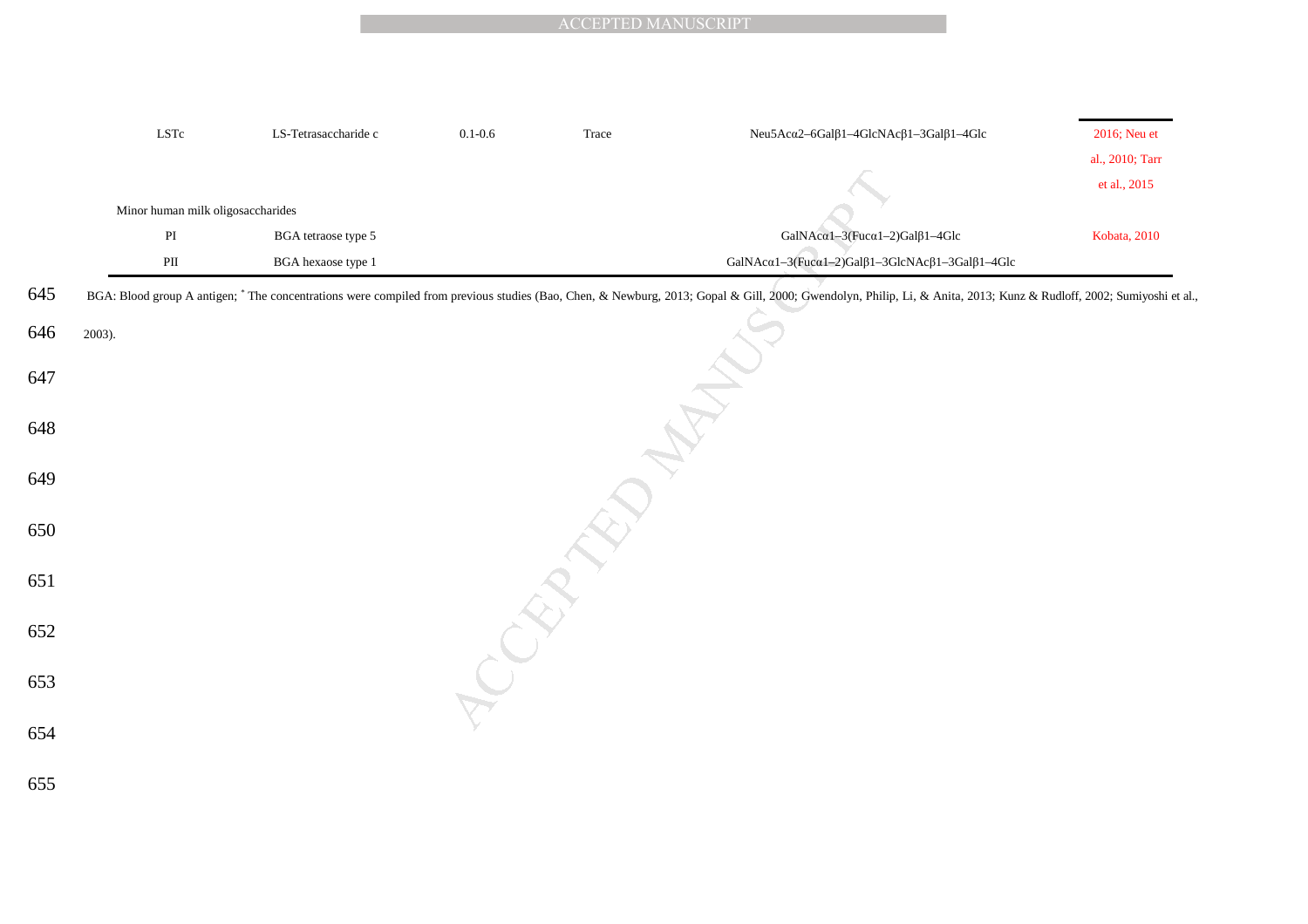**Table 4** The main properties and applications with different methods for oligosaccharide analysis.

|                               | <b>ACCEPTED MANUSCRIPT</b>                                                                                                              |                                           |                                                                                                        |
|-------------------------------|-----------------------------------------------------------------------------------------------------------------------------------------|-------------------------------------------|--------------------------------------------------------------------------------------------------------|
|                               |                                                                                                                                         |                                           |                                                                                                        |
|                               |                                                                                                                                         |                                           |                                                                                                        |
|                               |                                                                                                                                         |                                           |                                                                                                        |
|                               | Table 4 The main properties and applications with different methods for oligosaccharide analysis.                                       |                                           |                                                                                                        |
| <b>Technique</b>              | <b>Main Properties</b>                                                                                                                  | <b>Applications</b>                       | <b>References</b>                                                                                      |
| HR-MS                         | Eelucidate molecular species without standard samples;                                                                                  | oligosaccharides;<br>Chitosan             | Cederkvist et al., 2011; Oursel, Cholet, Junot, & Fenaille,                                            |
|                               | Multiple stages of isolation and dissociation (MS <sup>n</sup> );                                                                       | Native and permethylated                  | 2017                                                                                                   |
|                               | Limited ionization capacity and low sensitivity for oligosaccharide analysis.                                                           | human milk oligosaccharides               |                                                                                                        |
| <b>ESI-MS-MS</b><br><b>or</b> | Obtain information about the sequence, branching pattern and localization of modifications on                                           | Fructofuranosyl-containing                |                                                                                                        |
| MS <sup>n</sup>               | oligosaccharides;<br>Be valuable in the evaluation of isomeric oligosaccharides;                                                        | gluco-oligosaccharides                    | Leijdekkers, Sanders, Schols, & Gruppen, 2011; Na et al,                                               |
|                               | Characterization of sulfated oligosaccharides ES-CID-MS/MS in the negative-ion mode.                                                    |                                           | 2016; Tesić, Wicki, Poon, Withers, & Douglas, 2007; Veros,                                             |
|                               |                                                                                                                                         |                                           | & Oldham, 2007; Zhang, Zhu, Zhang, Zhan, & Lin, 2014                                                   |
| NMR-ES-MS                     | Primary method for structural analysis of sulfated polysaccharide and derived oligosaccharides by<br>NMR:                               | Galactooligosaccharides                   | van Leeuwen, Kuipers, Dijkhuizen, & Kamerling, 2014                                                    |
|                               | Gain information about possible non-ionizable constituents;                                                                             |                                           |                                                                                                        |
|                               | Large amounts of sample at milligram scale, quite time consuming, and a high level of expertise                                         |                                           |                                                                                                        |
|                               | for NMR data interpretation.                                                                                                            |                                           |                                                                                                        |
| <b>FT-ICR-MS</b>              | Ultra-high mass resolution and mass accuracy, non-destructive detection, high sensitivity and                                           | Thioxylo-oligosaccharide                  | Cederkvist et al., 2011; Jänis et al, 2005                                                             |
|                               | multistage $MS^n$ ;                                                                                                                     |                                           |                                                                                                        |
|                               | Identification at molecular-level analyses of organic mixtures without prior extraction or<br>separation steps.                         |                                           |                                                                                                        |
| <b>MALDI-MS</b>               | Short analysis time, low fragmentation, wide mass range, salt and impurity tolerance of                                                 | Olive xylo-oligosaccharides               | Reis, Coimbra, Domingues, Ferrer-Correia, & Domingues,                                                 |
|                               | oligosaccharide analysis;                                                                                                               |                                           | 2002; Kim et al, 2016                                                                                  |
|                               | Be difficult in sulfated oligosaccharides analysis due to the labile nature of the sulfate group.                                       |                                           |                                                                                                        |
| <b>MALDI-TOF-MS</b>           | Determination of the molecular masses of neutral and acidic oligosaccharides;                                                           | Arabinoxylo-oligosaccharides;             | Yang, Lee, Lee, Kim, & Kim, 2010; Sørensen, Pedersen, &                                                |
|                               | Process of soft-ionization causes little or no fragmentation of analytes;<br>A qualitative profile of the solubilized oligosaccharides; | Fructans:<br>Chitosan<br>oligosaccharides | Anastyuk, Shevchenko, Nazarenko, Dmitrenok, &<br>Zvyagintseva, 2009; Chen, Zhu, Li, Guo, & Ling, 2010; |
|                               | Not directly distinguish anomerity or branching configuration of oligosaccharides.                                                      |                                           | Meyer, 2007; Park, Yang, Kim, & Kim, 2012; Suzuki et al.,                                              |
|                               |                                                                                                                                         |                                           | 2011                                                                                                   |
| <b>GPC-MALDI-TO</b>           | Determining the molecular weight of polymers by GPC;                                                                                    | High<br>molecular<br>weight               | Liu, Maziarz, Heiler, & Grobe, 2003                                                                    |
| F-MS                          | Less accurate molecular weight results for cationic polymers due to aggregation and ion exclusion.                                      | oligomers                                 |                                                                                                        |
| <b>GPC-ESI-ITMS</b>           | Detection of mono-disperse oligomers;                                                                                                   | Low<br>molecular<br>weight                | Liu, Maziarz, Heiler, & Grobe, 2003                                                                    |
| <b>HILIC-ELSD-MS</b>          | Higher chromatographic resolution compared to GPC-MALDI-TOF-MS.<br>Suitable for separation of highly polar carbohydrates;               | oligomers<br>Maltooligosaccharides;       | Leijdekkers, Sanders, Schols, & Gruppen, 2011                                                          |
|                               | Detection of optical properties or functional groups of the analytes and compounds lacking                                              | Labelled xyloglucans<br>and               |                                                                                                        |
|                               | chromophores.                                                                                                                           | xylan-derived                             |                                                                                                        |
|                               |                                                                                                                                         | oligosaccharides;                         |                                                                                                        |
| <b>HILIC-TOF-MS</b>           | Faster separations with high fraction of organic solvent used in HILIC mobile phases, and higher                                        | Xylo-oligosaccharides;<br>Sake            | Ma, Sun, Chen, Zhang, & Zhu, 2014; Sastre, Ferreira, &                                                 |
|                               | desolvation within the MS source.                                                                                                       | oligosaccharides                          | Pedreschi, 2016; Tokuoka, Honda, Totsuka, Shindo, &<br>Hosaka, 2017                                    |
| <b>HPAEC-PAD</b>              | Hydroxyl groups deprotonated to oxyanions under high pH for normal phase separation of                                                  | <i>N</i> -linked oligosaccharides         | Arfelli, & Sartini, 2014; Cataldi, Campa, & De Benedetto,                                              |
|                               | oligosaccharides;                                                                                                                       |                                           | 2000; Maier et al., 2016                                                                               |
|                               | Compatibility with gradient elution and picomolar sensitivity for oligosaccharide detection.                                            |                                           |                                                                                                        |
| <b>HPSEC-RI</b>               | Characterize the physicochemical properties of the interacting biopolymer fractions in detail;                                          | Xylo-oligosaccharide                      |                                                                                                        |
|                               | Be unapplied in gradient elution and sensitive to temperature by RI detector.                                                           |                                           |                                                                                                        |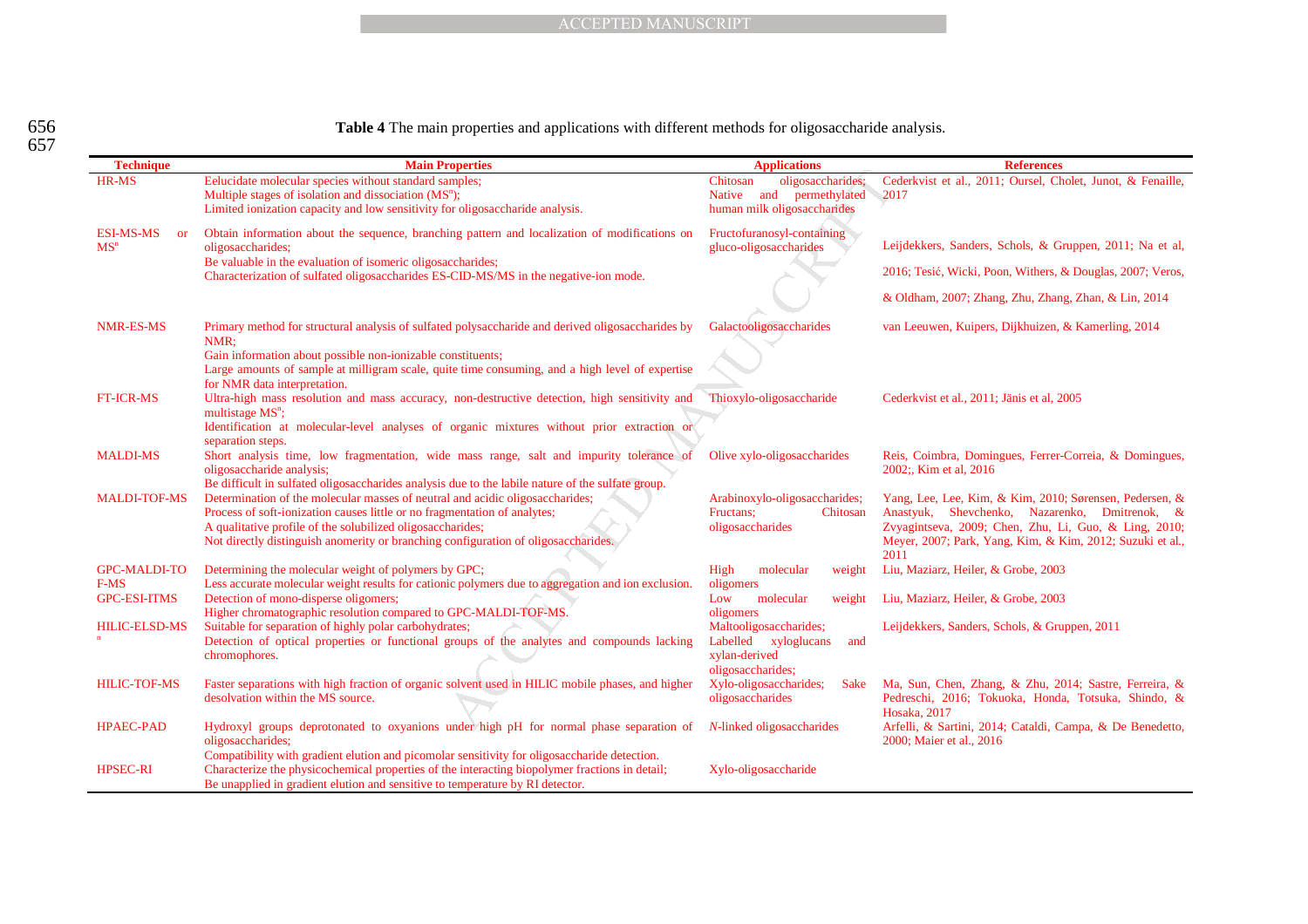| <b>ACCEPTED MANUSCRIPT</b> |                                                                                                                                                                                                                  |                                                                          |                                          |
|----------------------------|------------------------------------------------------------------------------------------------------------------------------------------------------------------------------------------------------------------|--------------------------------------------------------------------------|------------------------------------------|
|                            |                                                                                                                                                                                                                  |                                                                          |                                          |
|                            |                                                                                                                                                                                                                  |                                                                          |                                          |
| <b>HPAEC-CE</b>            | Obtain the high resolution under physiological conditions;<br>Minute quantities of samples with short analysis time;<br>Require simple preparation and fluorescent derivatization of sample.                     | Sialylated oligosaccharides;<br>Glycoprotein-derived<br>oligosaccharides | Monti, Cattaneo, Orlandi, & Curadi, 2011 |
|                            | HR-MS, high-resolution mass spectrometry; ES-MS-MS, electrospray tandem mass spectrometry; NMR, nuclear magnetic resonance spectroscopy; FT-ICR-MS, fourier transform-ion cyclotron resonance-mass spectrometry; |                                                                          |                                          |
|                            | GPC, gel permeation chromatography; MALDI-TOF-MS, matrix-assisted laser desorption/ionization time-of-flight mass spectrometry; nESI-MS nano-electrospray ionization mass spectroscopy; ITMS, ion trap mass      |                                                                          |                                          |
|                            | spectrometry; HPAEC, high performance anion exchange chromatography; PAD, pulsed amperometric detection; CE, capillary electrophoresis,                                                                          |                                                                          |                                          |
|                            | HILIC, hydrophilic interaction liquid chromatography; HPSEC, high performance size exclusion chromatograph.                                                                                                      |                                                                          |                                          |
|                            |                                                                                                                                                                                                                  |                                                                          |                                          |
|                            |                                                                                                                                                                                                                  |                                                                          |                                          |
|                            |                                                                                                                                                                                                                  |                                                                          |                                          |
|                            |                                                                                                                                                                                                                  |                                                                          |                                          |
|                            |                                                                                                                                                                                                                  |                                                                          |                                          |
|                            |                                                                                                                                                                                                                  |                                                                          |                                          |
|                            |                                                                                                                                                                                                                  |                                                                          |                                          |
|                            |                                                                                                                                                                                                                  |                                                                          |                                          |
|                            |                                                                                                                                                                                                                  |                                                                          |                                          |
|                            |                                                                                                                                                                                                                  |                                                                          |                                          |
|                            |                                                                                                                                                                                                                  |                                                                          |                                          |
|                            |                                                                                                                                                                                                                  |                                                                          |                                          |
|                            |                                                                                                                                                                                                                  |                                                                          |                                          |
|                            |                                                                                                                                                                                                                  |                                                                          |                                          |
|                            |                                                                                                                                                                                                                  |                                                                          |                                          |
|                            |                                                                                                                                                                                                                  |                                                                          |                                          |
|                            |                                                                                                                                                                                                                  |                                                                          |                                          |
|                            |                                                                                                                                                                                                                  |                                                                          |                                          |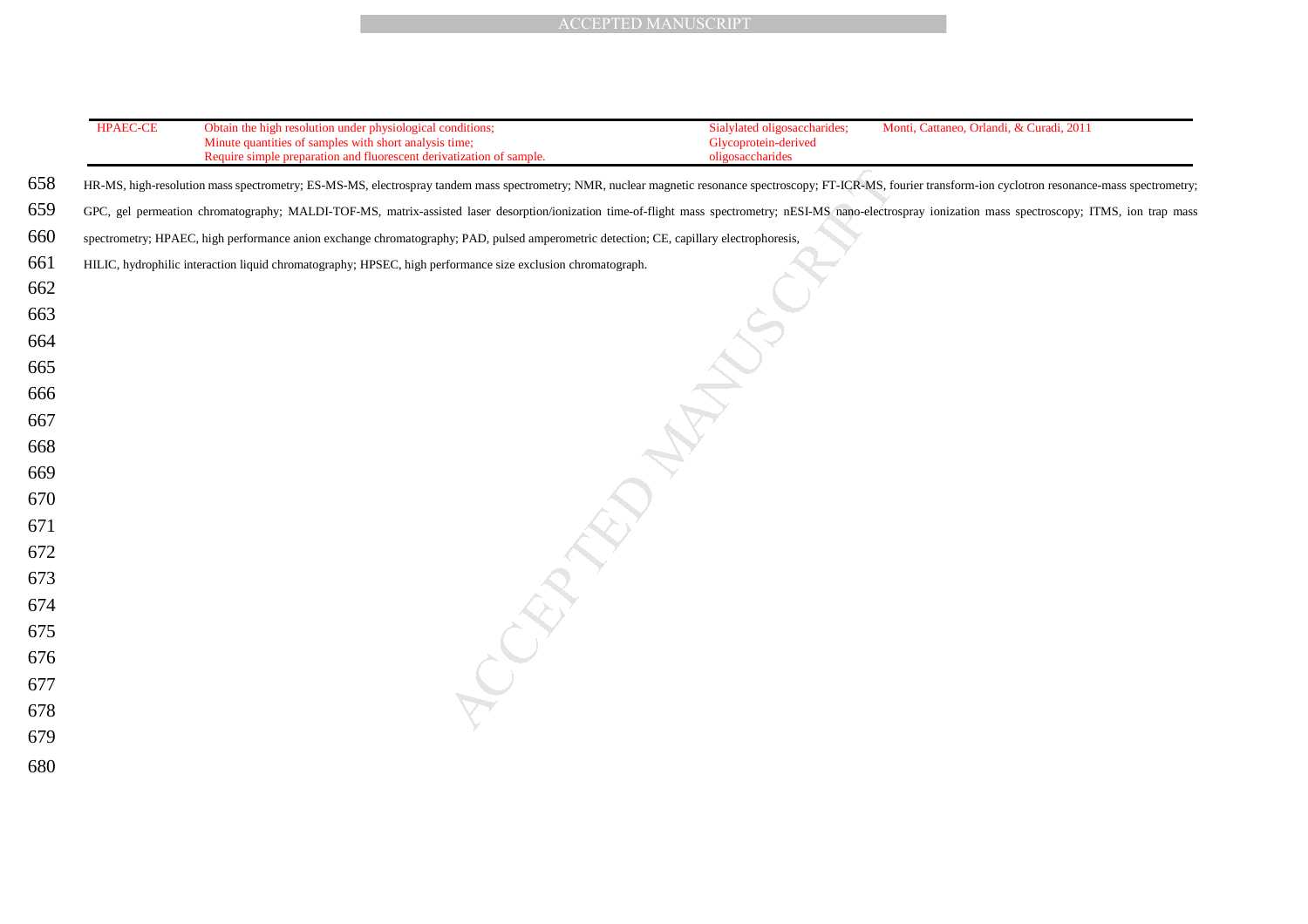| ٦                 |         |  |
|-------------------|---------|--|
|                   |         |  |
| ×<br>I<br>×<br>۰, | I<br>۰. |  |

#### 681 **Table 5** Chemoenzymatic synthesis of oligosaccharides.

|                                                                                                | <b>ACCEPTED MANUSCRIPT</b>                                                  |                |               |                                   |
|------------------------------------------------------------------------------------------------|-----------------------------------------------------------------------------|----------------|---------------|-----------------------------------|
|                                                                                                |                                                                             |                |               |                                   |
|                                                                                                |                                                                             |                |               |                                   |
|                                                                                                |                                                                             |                |               |                                   |
|                                                                                                | Table 5 Chemoenzymatic synthesis of oligosaccharides.                       |                |               |                                   |
| <b>Product</b>                                                                                 | Enzyme(s)                                                                   | Yield (mg)     | Yield $(\% )$ | <b>Reference</b>                  |
| One-pot chemoenzymatic synthesis of a1-2-linked fucosides                                      |                                                                             |                |               |                                   |
| Fucal-2Gal $\beta$ 1-3GlcNAc $\beta$ ProN <sub>3</sub>                                         | $\alpha$ 1-2Te2FT, Fkp, PmPpA                                               | 50.5           | 96            | Zhao et al., 2016                 |
| Fuca1-2Gal $\beta$ 1-3GlcNAcaProN <sub>3</sub>                                                 | $\alpha$ 1-2Te2FT, Fkp, PmPpA                                               | 51.3           | 95            | Zhao et al., 2016                 |
| Fucal-2Gal $\beta$ 1-3GalNAcaProN <sub>3</sub>                                                 | $\alpha$ 1-2Te2FT, Fkp, PmPpA                                               | 35.7           | 95            | Zhao et al., 2016                 |
| Fucal-2Gal $\beta$ 1-3GalNAc $\beta$ ProN <sub>3</sub>                                         | $\alpha$ 1-2Te2FT, Fkp, PmPpA                                               | 43.8           | 98            | Zhao et al., 2016                 |
| LNFP I, Fuca $1-2LNT$                                                                          | $\alpha$ 1-2Te2FT, Fkp, PmPpA                                               | 1146           | 95            | Zhao et al., 2016                 |
| 2'-Fucosyllactose, Fucα1-2Galβ1-4Glc                                                           | GST- $\alpha$ 1-2-HpFucT                                                    | 18             | 65            | Albermann,<br>Piepersberg,<br>- & |
|                                                                                                |                                                                             |                |               | Wehmeier, 2010                    |
| $2'$ -Fucosyllactose-N <sub>3</sub>                                                            | GST-WbsJ                                                                    | 5.2            | 78            | Li et al., 2008a,b                |
| Fucα1-2Galβ-OMe                                                                                | GST-WbsJ                                                                    | 4.4            | 71            | Li et al., 2008a,b                |
| T-antigen-OMe, $\beta$ -D-Gal- $(1-3)$ - $\alpha$ -D-GalNAc-OMe                                | GST-WbiQ                                                                    | 19             | 100           | Pettit et al., 2010               |
| Lewis <sup>y</sup> -tetrasaccharide                                                            | $\alpha$ 1-2-HpFucT, $\alpha$ 1-3-HpFucT <sup>1-433</sup>                   | $\overline{4}$ | 45            | Stein, Lin, & Lin, 2008           |
| One-pot chemoenzymatic synthesis of a1-3/4-linked fucosides                                    |                                                                             |                |               |                                   |
| Lewis <sup>a</sup> -O- $\rm (CH_2)_8CO_2CH_3$ or Lewis <sup>x</sup> -O- $\rm (CH_2)_8CO_2CH_3$ | $\alpha$ 1-3/4-HpFUCT <sup>1-428</sup> , $\alpha$ 1-3-FucT <sup>1-441</sup> |                | $87 - 94$     | 2006;<br>Ma<br>et<br>al.,<br>Ma,  |
|                                                                                                |                                                                             |                |               | Simala-Grant, & Taylor, 2006      |
| Lewis <sup>x</sup>                                                                             | α1-3-HpFucT Δ52 FutA                                                        |                | 95            | Choi, Kim, Park, & Kim, 2016      |
| 3'-Fucosyllactose, Galβ1-4-(Fucα1-3-)Glc                                                       | α1-3-HpFucT Δ52 FutA                                                        |                | 96            | Choi, Kim, Park, & Kim, 2016      |
| Lewis <sup>x</sup> -Pro $N_3$                                                                  | HhFT1, Fkp                                                                  | 25             | 63            | Zhang et al., 2010                |
| Sialyl Lewis <sup><math>x</math></sup> -Pro $N_3$                                              | $\alpha$ 1-3-HpFucT <sup>1-433</sup> , Fkp, iPPase                          | 18.6           | 83            | Soriano del Amo et al., 2010      |
| LNFPIII-ProN3                                                                                  | $\alpha$ 1-3-HpFucT $\Delta$ 52 FutA, FKP                                   | 109            | 92            | Chen et al., 2015                 |
| LNDFH I, lacto-N-difuco-hexoase I                                                              | Commercial fucosyltransferase III (FUT3)                                    | 1.7            | 85            | Miyazaki,<br>Sato,<br>Furukawa,   |
|                                                                                                |                                                                             |                |               | Ajisaka, 2010                     |
| One-pot chemoenzymatic synthesis of carbohydrates                                              |                                                                             |                |               |                                   |
| LNT, $Ga1\beta1-3GlcNAc\beta1-3Ga1\beta1-4Glc$                                                 | Aureobacterium sp. L-101 lacto-N-biosidase                                  | 7.1            | 19-26         | Murata,<br>Inukai,<br>Suzuki,     |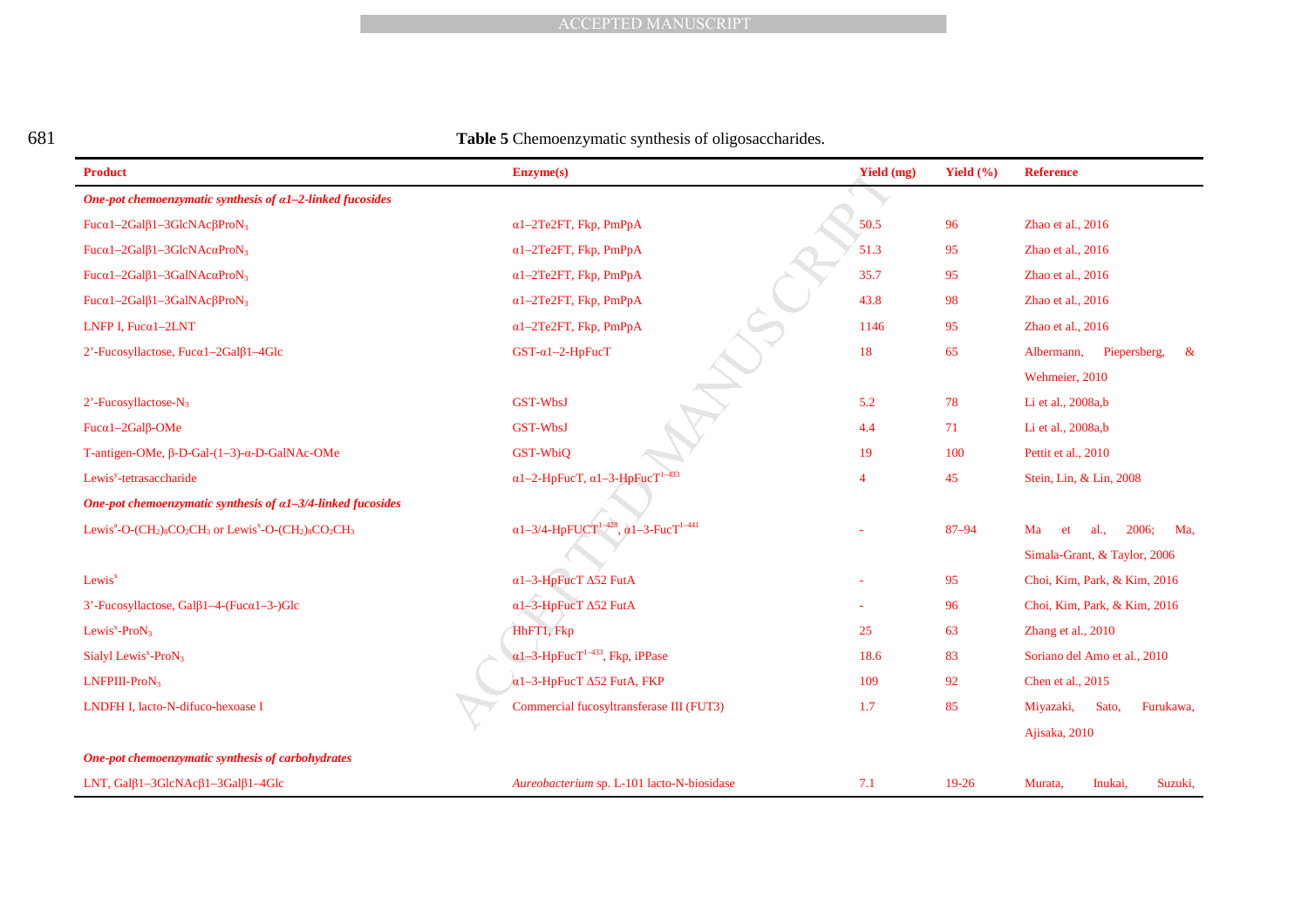|                                                                                                     | <b>ACCEPTED MANUSCRIPT</b>                                     |        |     |                                  |
|-----------------------------------------------------------------------------------------------------|----------------------------------------------------------------|--------|-----|----------------------------------|
|                                                                                                     |                                                                |        |     |                                  |
|                                                                                                     |                                                                |        |     |                                  |
|                                                                                                     |                                                                |        |     |                                  |
|                                                                                                     |                                                                |        |     | Yamagishi, & Usui, 1999          |
| LNT2, $GlcNAc\beta1-3Ga1\beta1-4Glc$                                                                | NmLgtA, NmLgtB                                                 | 1360   | 95% | Johnson, 1999                    |
| LNnT, Gal $\beta$ 1-4GlcNAc $\beta$ 1-3Gal $\beta$ 1-4Glc                                           | NmLgtA, NmLgtB                                                 | 1190   | 92  | Johnson, 1999                    |
| LSTd, Neu5Acα2-3LNnT                                                                                | Trypanosoma cruzi a2-3-trans-sialidase                         | 138    | 98  | Yu et al, 2014                   |
|                                                                                                     |                                                                |        |     |                                  |
| $3'$ -SL, Neu5Ac $\alpha$ 2-3Gal $\beta$ 1-4Glc                                                     | EcNanA, NmCSS, PmST1                                           | 68     | 68  | Schmolzer, et al, 2015           |
| <b>DSLNnT</b>                                                                                       | NmCSS, Pd2,6ST                                                 | 236    | 99  | Yu, et al, 2014                  |
| DSLac, Neu5Ac $\alpha$ 2-3(Neu5Ac $\alpha$ 2-6)Gal $\beta$ 1-4Glc                                   | NmCSS, Pd2,6ST                                                 | 112    | 93  | Yu, et al, 2014                  |
| DS'LNT, Neu5Ac $\alpha$ 2-6Gal $\beta$ 1-3GlcNAc $\beta$ 1-3(Neu5Ac $\alpha$ 2-6)Gal $\beta$ 1-4Glc | NmCSS, Pd2,6ST                                                 | 268    | 98  | Yu, et al, 2014                  |
| Gb3 trisaccharide, Neu5Acα2-8Neu5Acα2-3Galβ1-4Glc                                                   | <b>NgLgtC</b>                                                  | 5000   | 75  | Johnson, 1999                    |
| Gb4 tetrasaccharide                                                                                 | <b>NgLgtD</b>                                                  | 1500   | 60  | Johnson, 1999                    |
| A whole-cell approach or engineered E. coli living-strategy                                         |                                                                |        |     |                                  |
| $3'$ -SL, Neu5Ac $\alpha$ 2-3Gal $\beta$ 1-4Glc                                                     | Corynebacterium ammoniagenes DN510 cells, E. Coli K12 CTP      | 72,000 | 44  | Endo, Koizumi, Tabata, & Ozaki,  |
|                                                                                                     | synthetase, E. coli K1 CMP-Neu5Ac synthetase, N. gonorrhoeae   |        |     | 2000                             |
|                                                                                                     | $\alpha$ 2-3-sialyltransferase                                 |        |     |                                  |
| LNT-2, $GlcNAc\beta1-3Ga1\beta1-4Glc$                                                               | E. coli JM109 (lac $Y$ + lac $Z$ –) with lgtA gene             | 6000   | 73  | Priem,<br>Gilbert,<br>Wakarchuk, |
|                                                                                                     |                                                                |        |     | Heyraud, & Samain, 2002          |
| LNnDFH, lacto-N-neodifucohexaose                                                                    | NmLgtA, NmLgtB, H. pylori 26695 α1-3-fucosyltransferase        | 1700   | 70  | Dumon, Priem, Martin, Heyraud,   |
|                                                                                                     | <b>FutA</b> and RcsA                                           |        |     | Bosso, & Samain, 2001            |
| LNFP II, lacto-N-neofucopentaose II                                                                 | NmLgtA, NmLgtB, H. pylori 26695 α1-3-fucosyltransferase futB   | 260    |     | Dumon, Samain, & Priem, 2004     |
|                                                                                                     | gene                                                           |        |     |                                  |
| LNnFP V, Lacto-N-neofucopentaose V                                                                  | NmLgtA, NmLgtB, H. pylori 26695 α1-3-fucosyltransferase futB   | 280    |     | Dumon, Samain, & Priem, 2004     |
| Gal- $(\beta1-4)$ GlcNAc $(\beta1-3)$ Gal $(\beta1-4)$ [Fuc $(\alpha1-3)$ ]Glc                      |                                                                |        |     |                                  |
| Lewis <sup>X</sup> trisaccharide                                                                    | Helicobacter pylori a1-3-fucosyltransferase                    | 2100   | 32  | Koizumi, Endo, Tabata, Nagano,   |
|                                                                                                     |                                                                |        |     | Ohnishi, & Ozaki, 2000           |
| GM2, GalNAc $\beta$ 1-4(NeuAc $\alpha$ 1-3)Gal $\beta$ 1-4Glc                                       | CMP-NeuAc synthase, a2-3-sialyltransferase, UDP-GlcNAc C4 1250 |        |     | Antoine, et al, 2003             |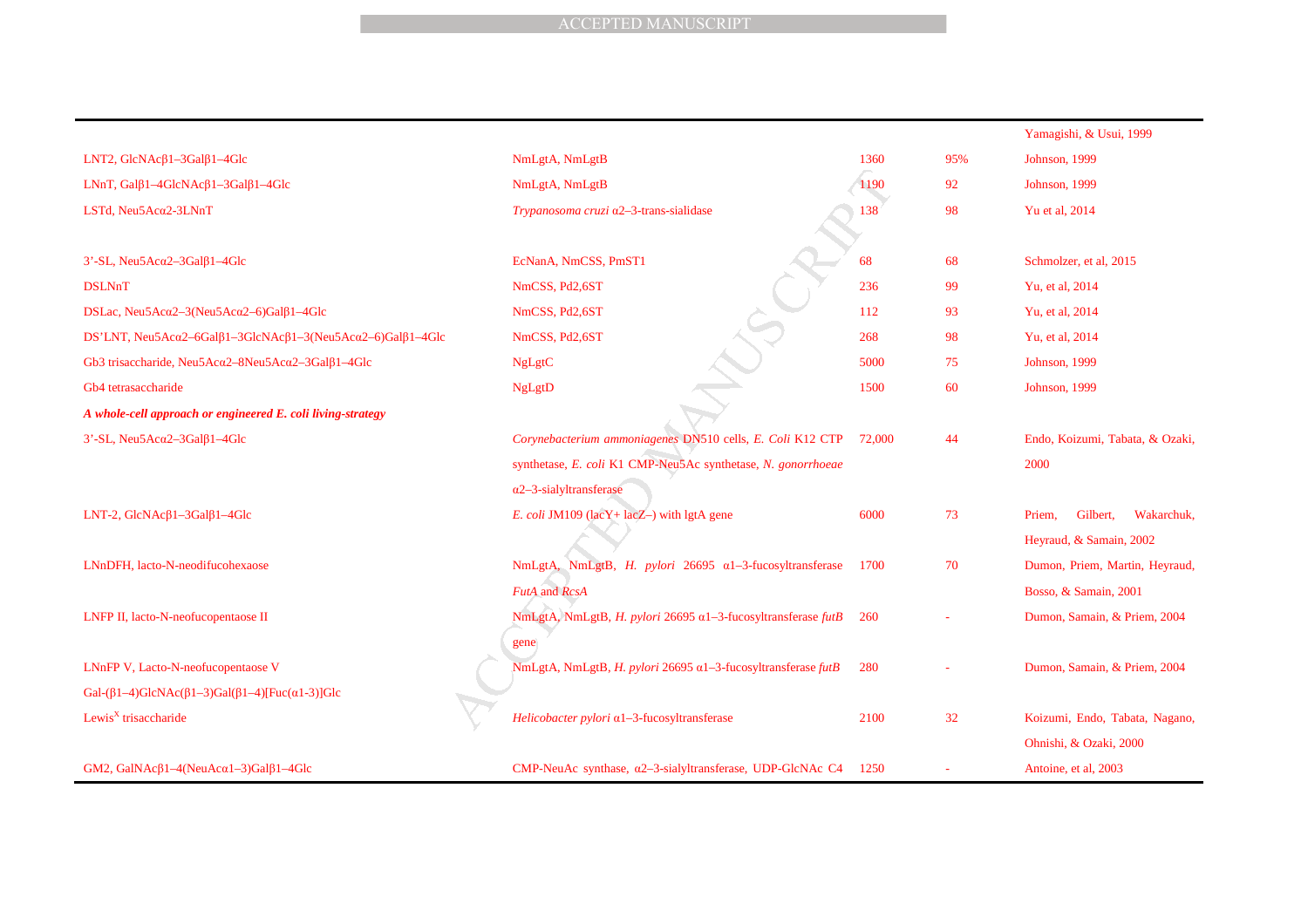|                                                                              | epimerase, $\beta$ 1-4-GalNAc transferase                     |      |                                |
|------------------------------------------------------------------------------|---------------------------------------------------------------|------|--------------------------------|
| GM1, Gal $\beta$ 1-3GalNAc $\beta$ 1-4(NeuAc $\alpha$ 1-3)Gal $\beta$ 1-4Glc | $\beta$ 1-3-galactosyltransferase                             | 890  | Antoine, et al, 2003           |
| $Gal\beta1-4(Fuca1-3)GlcNAc\beta1-4GlcNAc$                                   | Rhizobium leguminosarum chitin-synthase NodC and Bacillus 620 |      | Dumon, Bosso, Utille, Heyraud, |
|                                                                              | <i>circulans</i> chitinase A1                                 |      | & Samain, 2006                 |
| Gal $\beta$ 1-4(Fuc $\alpha$ 1-3)GlcNAc $\beta$ 1-3Gal                       | <b>NmLgtA</b>                                                 | 1840 | Dumon, Bosso, Utille, Heyraud, |
|                                                                              |                                                               |      | & Samain, 2006                 |

682 EcNanA, E. coli sialic acid aldolase; FucT, fucosyltransferase; NmCSS, Neisseria meningitidis CMP-sialic acid synthetase; Pd2,6ST, Photobacterium damselae a2–6-sialyltransferase; PmPpA, Pasteurella multocida inorganic

683 pyrophosphatase; PmST, *Pasteurella multocida* a2–3-sialyltransferase; PmST1, *Pasteurella multocida* a2–3-sialyltransferase 1; Psp2,6ST, *Photobacterium* sp. JT-ISH-224 a2–6-sialyltransferase; NmLgtA, *Neisseria* 

684 *meningitidis* β1–3-N-acetylglucosaminyltransferase ; NmLgtB, Neisseria meningitidis β1–4GalT; NgLgtC, *Neisseria gonorrhoeae* α1–4-galactosyltransferase; NgLgtD, *Neisseria gonorrhoeae* 

685 β1–3-Nacetylgalactosaminyltransferase; Pd2,6ST, *Photobacterium damselae* $e$  α2–6- sialyltransferase; HhFT1, Helicobacter hepaticus α1-3-fucosyltransferase.

 $\text{ACCEPTED MANUSCRIPT}$ <br>
epimerase,  $\beta$ 1-4-GalNAc transferase  $\beta$ <br> *Rhizobium leguninosarum* chitin-synthase NodC and *Bacillus (620*<br>
circulass chitinas A1<br>
NmLgtA<br>
Neisseria meningitidis CMP-sialic acid synthetase; PQL6ST, *P*